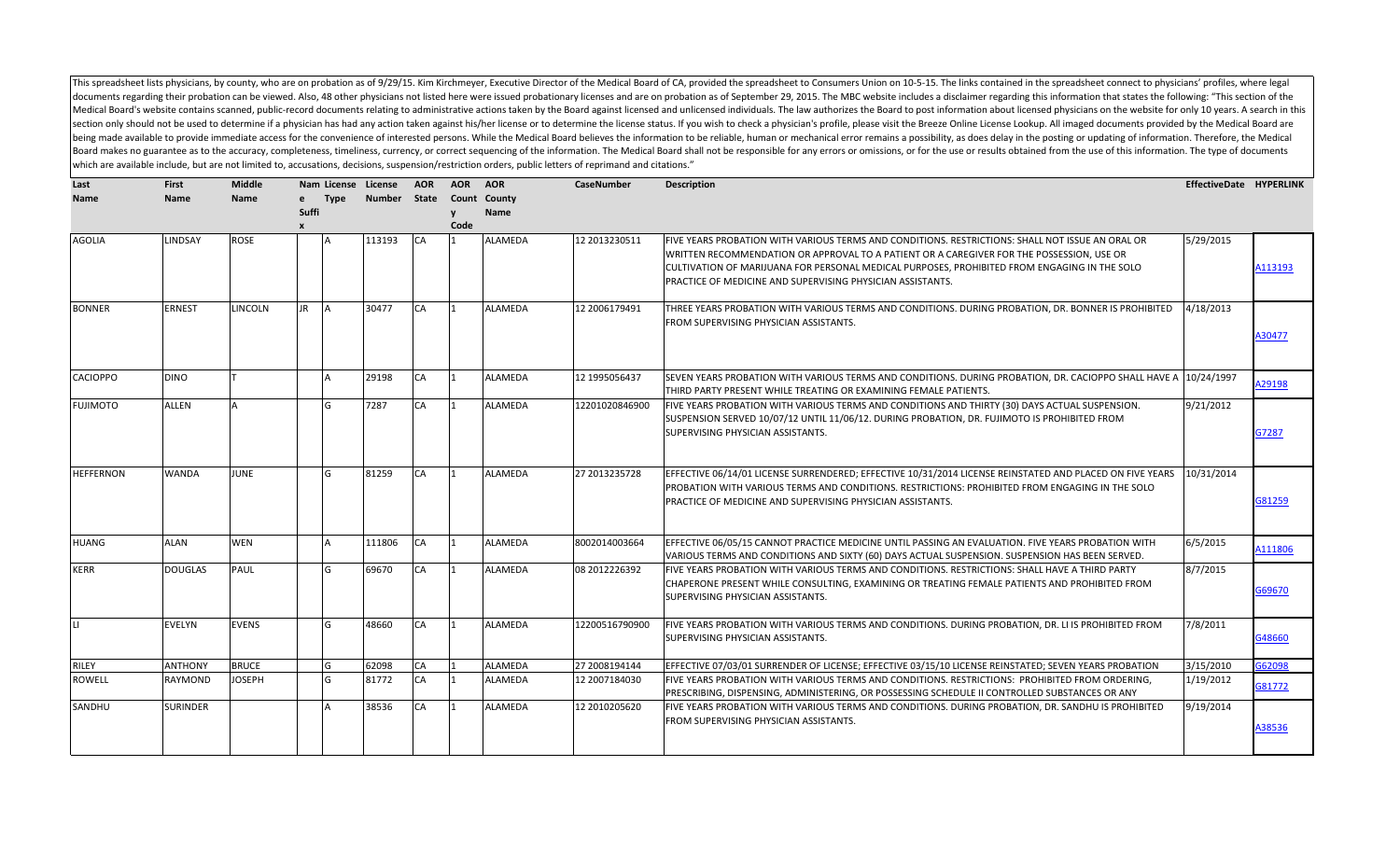| <b>VAN MEURS</b>         | <b>DIRK</b>     | <b>HENDRIK</b>   | G | 40574  | CA | 11  | ALAMEDA             | D1200516495400 | THREE YEARS PROBATION WITH VARIOUS TERMS AND CONDITIONS AND THIRTY DAYS ACTUAL SUSPENSION. THIRTY<br>DAYS SUSPENSION HAS BEEN SERVED. DURING PROBATION, DR. VAN MEURS IS PROHIBITED FROM SUPERVISING                                                                                                                                                                                                                                                                                                                                                                                                            | 7/19/2010 | 340574       |
|--------------------------|-----------------|------------------|---|--------|----|-----|---------------------|----------------|-----------------------------------------------------------------------------------------------------------------------------------------------------------------------------------------------------------------------------------------------------------------------------------------------------------------------------------------------------------------------------------------------------------------------------------------------------------------------------------------------------------------------------------------------------------------------------------------------------------------|-----------|--------------|
|                          |                 |                  |   |        |    |     |                     |                | PHYSICIAN ASSISTANTS.                                                                                                                                                                                                                                                                                                                                                                                                                                                                                                                                                                                           |           |              |
| <b>BUSS</b>              | RICHARD         | <b>FREDERICK</b> | G | 52995  | CA | l5. | AMADOR              | 02 2010206541  | FIVE YEARS PROBATION WITH VARIOUS TERMS AND CONDITIONS. DURING PROBATION, DR. BUSS IS PROHIBITED FROM<br>SUPERVISING PHYSICIAN ASSISTANTS.                                                                                                                                                                                                                                                                                                                                                                                                                                                                      | 3/20/2015 | G52995       |
| <b>AZEVEDO</b>           | ALAN            | <b>NHOL</b>      | G | 32695  | CA |     | <b>BUTTE</b>        | 8002013001053  | SEVEN YEARS PROBATION WITH VARIOUS TERMS AND CONDITIONS. RESTRICTIONS: PROHIBITED FROM PERFORMING<br>SURGERY, SURGICAL ASSISTING, OR THE USE OF FLUOROSCOPY, ENGAGING IN THE SOLO PRACTICE OF MEDICINE AND<br><b>SUPERVISING PHYSICIAN ASSISTANTS.</b>                                                                                                                                                                                                                                                                                                                                                          | 9/18/2015 | 332695       |
| <b>GRAY</b>              | <b>JEFFREY</b>  | <b>THOMAS</b>    | G | 56251  | CA |     | <b>BUTTE</b>        | 27 2009201609  | EFFECTIVE 12/07/06 LICENSE SURRENDERED; EFFECTIVE 06/10/11 LICENSE REINSTATED AND PLACED ON SIX YEARS<br>PROBATION WITH VARIOUS TERMS AND CONDITIONS. DURING PROBATION, DR. GRAY IS PROHIBITED FROM<br>SUPERVISING PHYSICIAN ASSISTANTS.                                                                                                                                                                                                                                                                                                                                                                        | 6/10/2011 | G56251       |
| <b>MORGAN</b>            | LOREN           |                  |   | 23681  | CA |     | <b>BUTTE</b>        | D1 2002132501  | EFFECTIVE 10/14/08 FIVE YEARS PROBATION WITH VARIOUS TERMS AND CONDITIONS. EFFECTIVE 09/05/14 NEW<br>DECISION EXTENDS PROBATION FOR FIVE YEARS WITH VARIOUS TERMS AND CONDITIONS. RESTRICTIONS: MAY ONLY<br>PERFORM SURGERIES IN AN ACCREDITED HOSPITAL, HOSPITAL-RUN OUTPATIENT SURGERY CENTER OR AN ACCREDITED<br>OUTPATIENT SURGERY CENTER NOT OWNED BY DR. MORGAN, PROHIBITED FROM ENGAGING IN THE SOLO PRACTICE OF<br>MEDICINE, SUPERVISING PHYSICIAN ASSISTANTS AND DURING THE FIRST YEAR OF PROBATION, HE SHALL HAVE AN<br>ONSITE SURGICAL PROCTOR PRESENT FOR ALL SURGICAL PROCEDURES THAT HE PERFORMS. | 9/5/2014  | 223681       |
| <b>BURT</b>              | GREGORY         | <b>WARREN</b>    |   | 55166  | CA | 111 | COLUSA              | 2200920161800  | FIVE YEARS PROBATION WITH VARIOUS TERMS AND CONDITIONS. RESTRICTIONS: PROHIBITED FROM SUPERVISING<br>PHYSICIAN ASSISTANTS AND ENGAGING IN THE SOLO PRACTICE OF MEDICINE.                                                                                                                                                                                                                                                                                                                                                                                                                                        | 6/14/2013 | <b>S5166</b> |
| <b>BUCKLEY</b>           | <b>ROBERT</b>   | <b>ARTHUR</b>    | G | 73194  | СA | 13  | CONTRA COSTA        | 03 2013229547  | EFFECTIVE 02/28/14 CANNOT PRACTICE MEDICINE UNTIL A WORKSITE MONITOR IS APROVED BY THE BOARD. SEVEN<br>YEARS PROBATION WITH VARIOUS TERMS AND CONDITIONS AND SIXTY (60) DAYS ACTUAL SUSPENSION. SUSPENSION<br>SERVED 03/16/14 UNTIL 05/16/14. RESTRICTIONS: PROHIBITED FROM ENGAGING IN THE SOLO PRACTICE OF MEDICINE<br>AND SUPERVISING PHYSICIAN ASSISTANTS.                                                                                                                                                                                                                                                  | 2/28/2014 | 373194       |
| CHIU                     | <b>KWANG</b>    | POUNG            |   | 37989  | CA | 13  | CONTRA COSTA        | 12 2000107216  | TEN YEARS PROBATION WITH VARIOUS TERMS AND CONDITIONS. DURING PROBATION, DR. CHIU IS PROHIBITED FROM<br>PRACTICING OBSTETRICS.                                                                                                                                                                                                                                                                                                                                                                                                                                                                                  | 3/6/2002  | C37989       |
| <b>HADLEY</b>            | <b>JOHN</b>     | LINDSAY          | G | 40172  | CA | 13  | CONTRA COSTA        | 12 2011218976  | SEVEN YEARS PROBATION WITH VARIOUS TERMS AND CONDITIONS. RESTRICTIONS: PROHIBITED FROM ENGAGING IN<br>THE SOLO PRACTICE OF MEDICINE AND SUPERVISING PHYSICIAN ASSISTANTS.                                                                                                                                                                                                                                                                                                                                                                                                                                       | 8/29/2013 | G40172       |
| <b>JAIN</b>              | <b>SUPRABHA</b> |                  |   | 67699  | CA | 13  | CONTRA COSTA        | 8002015012729  | CASE NO. 12-2009-197864 EFFECTIVE 04/07/14 THIRTY-FIVE (35) MONTHS PROBATION WITH VARIOUS TERMS AND<br>CONDITIONS. DURING PROBATION, DR. JAIN IS PROHIBITED FROM SUPERVISING PHYSICIAN ASSISTANTS. EFFECTIVE<br>09/17/15 NEW DECISION EXTENDS PROBATION TO 04/07/18 WITH VARIOUS TERMS AND CONDITIONS.                                                                                                                                                                                                                                                                                                          | 9/17/2015 | 467699       |
| <b>JOHANNESSEN</b>       | <b>HELGE</b>    | EDWARD           |   | 52478  | CA | 13  | CONTRA COSTA        | 12201020991200 | THREE YEARS PROBATION WITH VARIOUS TERMS AND CONDITIONS. DURING PROBATION, DR. JOHANNESSEN IS<br>PROHIBITED FROM SUPERVISING PHYSICIAN ASSISTANTS.                                                                                                                                                                                                                                                                                                                                                                                                                                                              | 6/28/2013 | 152478       |
| <b>JOHNSON</b>           | WILLIAM         | H                | G | 46239  | CA | 13  | CONTRA COSTA        | 12200919905800 | FIVE YEARS PROBATION WITH VARIOUS TERMS AND CONDITIONS. DURING PROBATION, DR. JOHNSON IS PROHIBITED<br>FROM SUPERVISING PHYSICIAN ASSISTANTS.                                                                                                                                                                                                                                                                                                                                                                                                                                                                   | 6/29/2012 | 346239       |
| LEON                     | RONALD          | LAWRENCE         |   | 40420  | CA | 13  | CONTRA COSTA        | 12201020550600 | FIVE YEARS PROBATION WITH VARIOUS TERMS AND CONDITIONS. DURING PROBATION, DR. LEON IS PROHIBITED FROM 6/19/2013<br>SUPERVISING PHYSICIAN ASSISTANTS.                                                                                                                                                                                                                                                                                                                                                                                                                                                            |           | 40420        |
| LEWIS                    | <b>STEPHEN</b>  | <b>BARNETT</b>   | G | 20175  | CA | 13  | CONTRA COSTA        | 12200919765300 | FIVE YEARS PROBATION WITH VARIOUS TERMS AND CONDITIONS. DURING PROBATION, DR. LEWIS IS PROHIBITED FROM 10/5/2012<br>SUPERVISING PHYSICIAN ASSISTANTS.                                                                                                                                                                                                                                                                                                                                                                                                                                                           |           | G20175       |
| ORENGO-MCFARLAN MICHELLE |                 | ANNE             |   | 108738 | CA | 13  | CONTRA COSTA        | 03 2013230083  | THREE YEARS PROBATION WITH VARIOUS TERMS AND CONDITIONS. DURING PROBATION, DR. ORENGO-MCFARLANE IS<br>PROHIBITED FROM SUPERVISING PHYSICIAN ASSISTANTS.                                                                                                                                                                                                                                                                                                                                                                                                                                                         | 8/7/2015  | 108738       |
| SREENIVASAN              | PURNIMA         | RAVI             |   | 82039  | CA | 13  | CONTRA COSTA        | 12 2011217569  | FIVE YEARS PROBATION WITH VARIOUS TERMS AND CONDITIONS.                                                                                                                                                                                                                                                                                                                                                                                                                                                                                                                                                         | 7/3/2015  | A82039       |
| VERGARA                  | <b>FELIX</b>    | <b>ANTONIO</b>   |   | 74444  | CA | 13  | <b>CONTRA COSTA</b> | 12 2012228934  | FIVE YEARS PROBATION WITH VARIOUS TERMS AND CONDITIONS. DURING PROBATION, DR. VERGARA IS PROHIBITED<br>FROM SUPERVISING PHYSICIAN ASSISTANTS.                                                                                                                                                                                                                                                                                                                                                                                                                                                                   | 6/26/2015 | 174444       |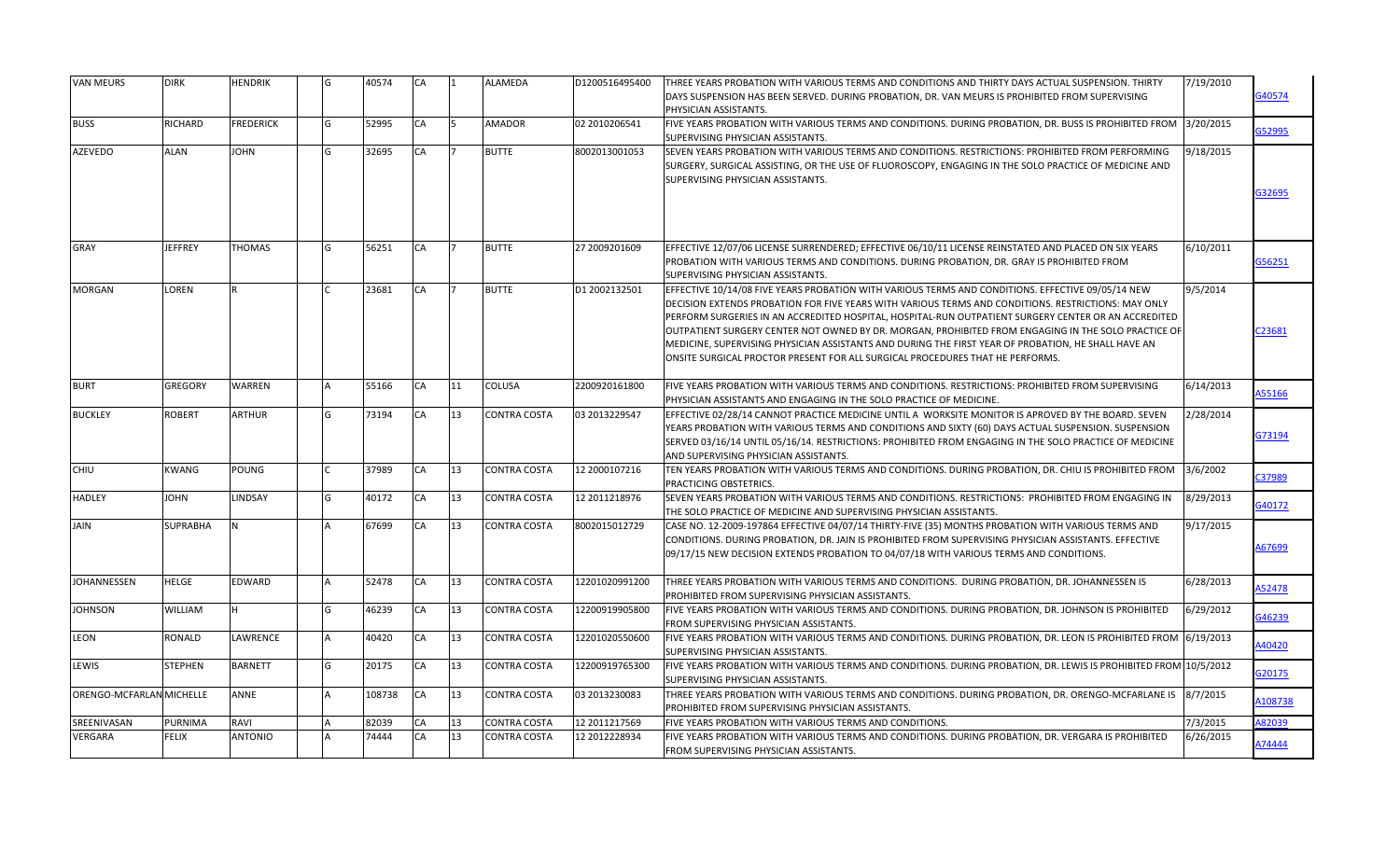| <b>ALLEN</b>   | <b>EVERETT</b>  | <b>DOUGLAS</b>  |     |     | 54881  | <b>CA</b> | 15 | <b>DEL NORTE</b> | D1200517045600 | EFF. 7/5/13 CANNOT PRACTICE MEDICINE PENDING PASSING THE PHYSICIAN ASSESSMENT & CLINICAL TRAINING<br>PROGRAM (PACE). TEN YEARS PROBATION WITH VARIOUS TERMS AND CONDITIONS. RESTRICTIONS: PROHIBITED<br>FROM ENGAGING IN THE SOLO PRACTICE OF MEDICINE AND SUPERVISING PHYSICIAN ASSISTANTS.                                                  | 7/5/2013   | 354881  |
|----------------|-----------------|-----------------|-----|-----|--------|-----------|----|------------------|----------------|-----------------------------------------------------------------------------------------------------------------------------------------------------------------------------------------------------------------------------------------------------------------------------------------------------------------------------------------------|------------|---------|
| <b>UTECHT</b>  | <b>THEODORE</b> | <b>DONALD</b>   |     |     | 76712  | CA        | 15 | <b>DEL NORTE</b> | 12200718464900 | FIVE YEARS PROBATION WITH VARIOUS TERMS AND CONDITIONS. DURING PROBATION, DR. UTECHT IS PROHIBITED<br>FROM SUPERVISING PHYSICIAN ASSISTANTS.                                                                                                                                                                                                  | 9/16/2010  | A76712  |
| <b>EUBANKS</b> | <b>CHARLES</b>  | <b>AUBREY</b>   |     |     | 33728  | CA        | 17 | <b>EL DORADO</b> | 2201020796100  | THREE YEARS PROBATION WITH VARIOUS TERMS AND CONDITIONS. DURING PROBATION, DR. EUBANKS IS PROHIBITED<br>FROM SUPERVISING PHYSICIAN ASSISTANTS.                                                                                                                                                                                                | 4/5/2013   | C33728  |
| ANDREW         | <b>HYGIN</b>    | THYKOOTATHIL    |     |     | 38710  | CA        | 19 | <b>FRESNO</b>    | 08 2011216445  | FIVE YEARS PROBATION WITH VARIOUS TERMS AND CONDITIONS. DURING PROBATION, DR. ANDREW IS PROHIBITED<br>FROM SUPERVISING PHYSICIAN ASSISTANTS.                                                                                                                                                                                                  | 7/31/2014  | A38710  |
| JANDA          | <b>JOHN</b>     | P S             |     |     | 37510  | CA        | 19 | <b>FRESNO</b>    | 08 2009197569  | THREE YEARS PROBATION WITH VARIOUS TERMS AND CONDITIONS. DURING PROBATION, DR. JANDA IS PROHIBITED<br><b>FROM SUPERVISING PHYSICIAN ASSISTANTS.</b>                                                                                                                                                                                           | 10/16/2015 | A37510  |
| LEE            | <b>JAMES</b>    | HO              |     |     | 84634  | CA        | 19 | <b>FRESNO</b>    | 06 2013233731  | EFFECTIVE 08/08/14 CASE NO. 06-2010-209703 FIVE YEARS PROBATION WITH VARIOUS TERMS AND CONDITIONS.<br>EFFECTIVE 07/17/15 CASE NO. 06-2013-233731 ADDS AN ADDITIONAL ONE YEAR PROBATION WITH VARIOUS TERMS<br>AND CONDITIONS. DURING PROBATION, DR. LEE IS PROHIBITED FROM SUPERVISING PHYSICIAN ASSISTANTS.                                   | 7/17/2015  | 384634  |
| <b>MALLADA</b> | DAN             | <b>SODUSTA</b>  |     |     | 43360  | CA        | 19 | <b>FRESNO</b>    | 08 2001119217  | FIVE YEARS PROBATION WITH VARIOUS TERMS AND CONDITIONS AND SIX MONTHS ACTUAL SUSPENSION WHICH<br>BEGAN ON 06/26/01, THE DATE THE INTERIM SUSPENSION ORDER WAS ISSUED. SUSPENSION SERVED 06/26/01 UNTIL<br>12/26/01. RESTRICTIONS: PROHIBITED FROM ENGAGING IN THE SOLO PRACTICE OF MEDICINE AND SUPERVISING<br>PHYSICIAN ASSISTANTS.          | 12/20/2001 | 243360  |
| SALAZAR        | <b>ROBERT</b>   | <b>GONZALES</b> |     |     | 42244  | CA        | 19 | <b>FRESNO</b>    | 19200920203600 | FIVE YEARS PROBATION WITH VARIOUS TERMS AND CONDITIONS.                                                                                                                                                                                                                                                                                       | 2/3/2012   | G42244  |
| <b>VERMA</b>   | PREETI          |                 |     |     | 81494  | <b>CA</b> | 19 | <b>FRESNO</b>    | 08 2009196969  | SEVEN YEARS PROBATION WITH VARIOUS TERMS AND CONDITIONS. RESTRICTIONS: PROHIBITED FROM PRESCRIBING,<br>ORDERING OR PERFORMING ANY LIPOSUCTION PROCEDURE AS A METHOD OF PATIENT TREATMENT AND SUPERVISING<br>PHYSICIAN ASSISTANTS.                                                                                                             | 4/19/2012  | A81494  |
| <b>BARKER</b>  | <b>BRUCE</b>    |                 |     |     | 57849  | CA        | 23 | <b>HUMBOLDT</b>  | D1200617919800 | SEVEN YEARS PROBATION WITH VARIOUS TERMS AND CONDITIONS. DURING PROBATION, DR. BARKER IS PROHIBITED<br>FROM SUPERVISING PHYSICIAN ASSISTANTS.                                                                                                                                                                                                 | 4/5/2013   | G57849  |
| <b>FISCHEL</b> | <b>ALAN</b>     |                 |     |     | 83137  | CA        | 23 | <b>HUMBOLDT</b>  | 12 2013229470  | THREE YEARS PROBATION WITH VARIOUS TERMS AND CONDITIONS. RESTRICTIONS: SHALL NOT ENGAGE IN PRACTICING 15/1/2015<br>INTERVENTIONAL PAIN MANAGEMENT AND SHALL NOT PERFORM NERVE BLOCK INJECTIONS, OTHER THAN NERVE<br>BLOCK INJECTIONS INCIDENTAL TO OPERATIVE ANESTHESIA, WITHOUT NOTICE TO THE BOARD AND SUPERVISING<br>PHYSICIAN ASSISTANTS. |            | G83137  |
| <b>MOTT</b>    | ROBERT          | <b>ALAN</b>     |     | G   | 41724  | CA        | 23 | <b>HUMBOLDT</b>  | 12201021124300 | FIVE YEARS PROBATION WITH VARIOUS TERMS AND CONDITIONS. RESTRICTIONS: MUST HAVE A THIRD PARTY<br>CHAPERONE PRESENT WHILE EXAMINING OR TREATING FEMALE PATIENTS AND PROHIBITED FROM SUPERVISING<br>PHYSICIAN ASSISTANTS.                                                                                                                       | 12/14/2012 | G41724  |
| <b>OWEN</b>    | SEAN            | <b>MICHAEL</b>  |     |     | 123587 | CA        | 23 | <b>HUMBOLDT</b>  | 8002014002368  | FIVE YEARS PROBATION WITH VARIOUS TERMS AND CONDITIONS. DURING PROBATION, DR. OWEN IS PROHIBITED<br><b>FROM SUPERVISING PHYSICIAN ASSISTANTS.</b>                                                                                                                                                                                             | 1/23/2015  | A123587 |
| CABRERA        | <b>ERNEST</b>   | <b>EDWARD</b>   | JR. | lG. | 81573  | CA        | 25 | <b>IMPERIAL</b>  | 10 2011214350  | EFFECTIVE 09/26/12 MUST PASS AN EVALUATION; THREE YEARS PROBATION WITH VARIOUS TERMS AND CONDITIONS.<br>DURING PROBATION, DR. CABRERA IS PROHIBITED FROM SUPERVISING PHYSICIAN ASSISTANTS.                                                                                                                                                    | 9/26/2012  | G81573  |
| <b>DUKE</b>    | HENRY           | <b>HUMBERT</b>  |     |     | 97274  | CA        | 25 | <b>IMPERIAL</b>  | 04 2008194644  | FIVE YEARS PROBATION WITH VARIOUS TERMS AND CONDITIONS. DURING PROBATION, DR. DUKE IS PROHIBITED FROM 4/9/2012<br>SUPERVISING PHYSICIAN ASSISTANTS.                                                                                                                                                                                           |            | A97274  |
| <b>DAVIS</b>   | <b>DEAN</b>     |                 |     |     | 59907  | CA        | 29 | <b>KERN</b>      | 8200920224600  | FIVE YEARS PROBATION WITH VARIOUS TERMS AND CONDITIONS. RESTRICTIONS: PROHIBITED FROM SUPERVISING<br>PHYSICIAN ASSISTANTS AND SHALL HAVE A THIRD PARTY CHAPERONE PRESENT WHILE CONSULTING, EXAMINING OR<br><b>TREATING FEMALE PATIENTS.</b>                                                                                                   | 3/15/2013  | G59907  |
| FREESEMANN     | <b>JEFFREY</b>  | <b>MARK</b>     |     |     | 83122  | CA        | 29 | <b>KERN</b>      | 8200819388200  | SEVEN YEARS PROBATION WITH VARIOUS TERMS AND CONDITIONS. DURING PROBATION, DR. FREESEMAN IS<br>PROHIBITED FROM SUPERVISING PHYSICIAN ASSISTANTS.                                                                                                                                                                                              | 11/19/2010 | G83122  |
| LIEPMANN       | PETER           | <b>JULIAN</b>   |     |     | 89383  | CA        | 29 | <b>KERN</b>      | 8002013000724  | ONE YEAR PROBATION WITH VARIOUS TERMS AND CONDITIONS. DURING PROBATION, DR. LIEPMANN IS PROHIBITED<br>FROM SUPERVISING PHYSICIAN ASSISTANTS.                                                                                                                                                                                                  | 11/21/2014 | 689383  |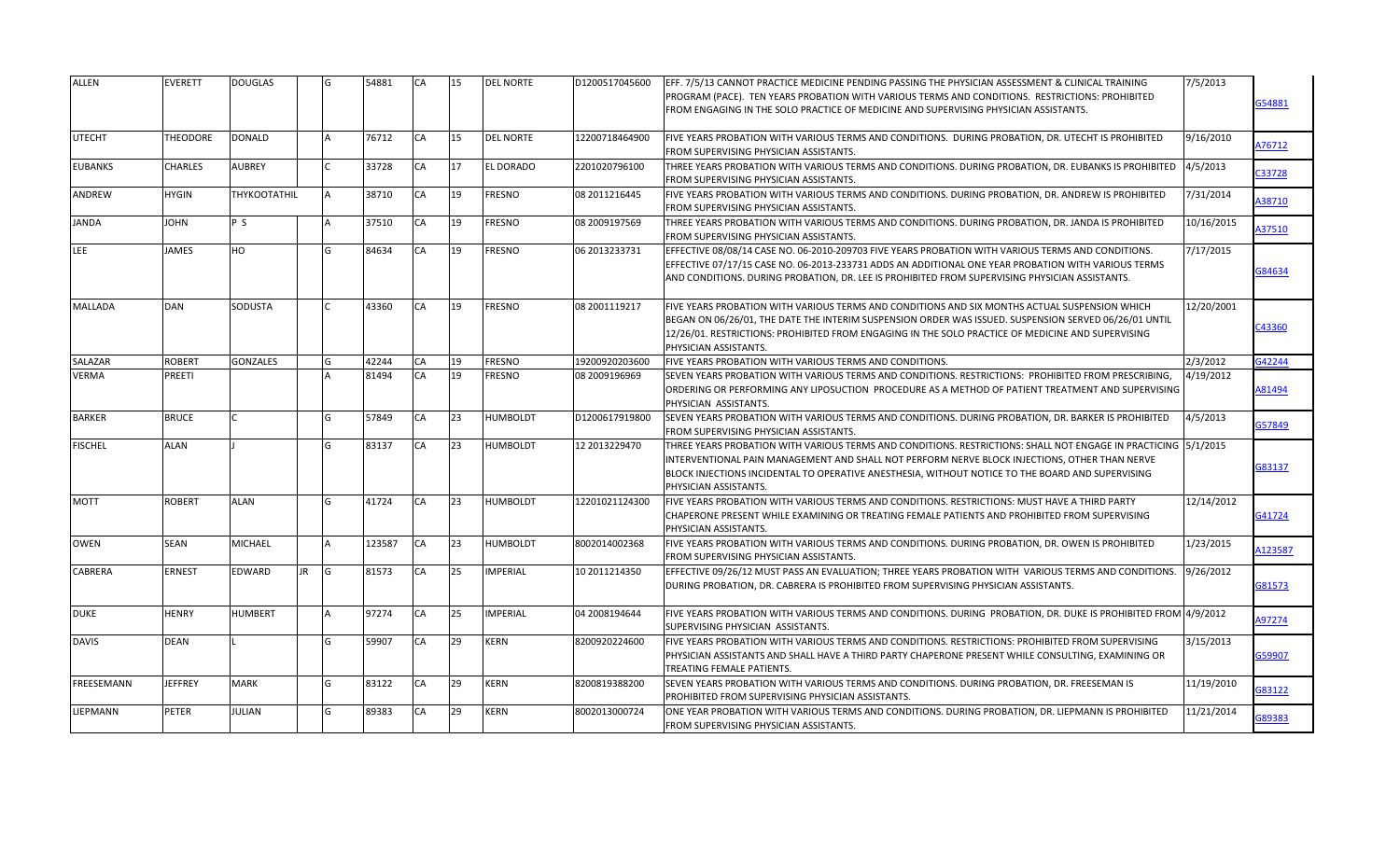| NADJMABADI        | ESMAIL         |              |     | 56456  | <b>CA</b> | 29 | <b>KERN</b>        | 8002014002730  | EFFECTIVE 01/15/10 LICENSE SURRENDERED; EFFECTIVE 07/22/15 LICENSE REINSTATED AND PLACED ON SEVEN YEARS<br>PROBATION WITH VARIOUS TERMS AND CONDITIONS. CANNOT PRACTICE MEDICINE UNTIL PASSING AN EXAMINATION.<br>RESTRICTIONS: PROHIBITED FROM ENGAGING IN THE SOLO PRACTICE OF MEDICINE, SUPERVISING PHYSICIAN<br>ASSISTANTS AND SHALL HAVE A THIRD PARTY CHAPERONE PRESENT WHILE CONSULTING, EXAMINING OR TREATING<br>ANY AND ALL FEMALE PATIENTS.                                                                                                                                                                                                                                                                                                      | 7/22/2015  | A56456  |
|-------------------|----------------|--------------|-----|--------|-----------|----|--------------------|----------------|------------------------------------------------------------------------------------------------------------------------------------------------------------------------------------------------------------------------------------------------------------------------------------------------------------------------------------------------------------------------------------------------------------------------------------------------------------------------------------------------------------------------------------------------------------------------------------------------------------------------------------------------------------------------------------------------------------------------------------------------------------|------------|---------|
| SHAH              | BIHARI         | M            |     | 37529  | <b>CA</b> | 29 | <b>KERN</b>        | 8201021212300  | SEVEN YEARS PROBATION WITH VARIOUS TERMS AND CONDITIONS AND SIXTY (60) DAYS ACTUAL SUSPENSION.<br>SUSPENSION SERVED 01/05/13 UNTIL 03/05/13. DURING PROBATION, DR. SHAH IS PROHIBITED FROM SUPERVISING<br>PHYSICIAN ASSISTANTS.                                                                                                                                                                                                                                                                                                                                                                                                                                                                                                                            | 12/20/2012 | A37529  |
| SHARMA            | <b>RAHUL</b>   |              |     | 72532  | CA        | 29 | <b>KERN</b>        | 08 2012222572  | THREE YEARS PROBATION WITH VARIOUS TERMS AND CONDITIONS. DURING PROBATION, DR. SHARMA IS PROHIBITED<br>FROM SUPERVISING PHYSICIAN ASSISTANTS.                                                                                                                                                                                                                                                                                                                                                                                                                                                                                                                                                                                                              | 8/7/2015   | A72532  |
| <b>THATIPELLI</b> | MALLIK         | <b>RAO</b>   |     | 53592  | CA        | 29 | <b>KERN</b>        | 08 2010210268  | THREE YEARS PROBATION WITH VARIOUS TERMS AND CONDITIONS. DURING PROBATION, DR. THATIPELLI IS<br>PROHIBITED FROM SUPERVISING PHYSICIAN ASSISTANTS.                                                                                                                                                                                                                                                                                                                                                                                                                                                                                                                                                                                                          | 5/15/2014  | C53592  |
| XIONG             | SHIQUAN        |              |     | 102651 | CA        | 29 | <b>KERN</b>        | 08 2012225501  | THREE YEARS PROBATION WITH VARIOUS TERMS AND CONDITIONS. RESTRICTIONS: PROHIBITED FROM ENGAGING IN<br>THE SOLO PRACTICE OF MEDICINE AND SUPERVISING PHYSICIAN ASSISTANTS.                                                                                                                                                                                                                                                                                                                                                                                                                                                                                                                                                                                  | 4/24/2015  | 102651  |
| <b>LEON</b>       | SAMUEL         | $\Omega$     |     | 73337  | CA        | 31 | <b>KINGS</b>       | 8200718891900  | THREE YEARS PROBATION WITH VARIOUS TERMS AND CONDITIONS. DURING PROBATION, DR. LEON IS PROHIBITED<br>FROM SUPERVISING PHYSICIAN ASSISTANTS.                                                                                                                                                                                                                                                                                                                                                                                                                                                                                                                                                                                                                | 3/30/2012  | A73337  |
| <b>HOPKINS</b>    | MILAN          | LEWIS        |     | 34406  | <b>CA</b> | 33 | LAKE               | 20 2009201791  | FIVE YEARS PROBATION WITH VARIOUS TERMS AND CONDITIONS. DURING PROBATION, DR. HOPKINS IS PROHIBITED<br>FROM SUPERVISING PHYSICIAN ASSISTANTS.                                                                                                                                                                                                                                                                                                                                                                                                                                                                                                                                                                                                              | 4/11/2014  | 34406   |
| ABAD-SANTOS       | CRISELDA       | CALAYAN      |     | 105195 | CA        | 37 | <b>LOS ANGELES</b> | D1 2010205633  | EFFECTIVE 03/30/2012 THREE YEARS PROBATION WITH VARIOUS TERMS AND CONDITIONS. RESTRICTIONS: PROHIBITED 4/1/2015<br>FROM SUPERVISING PHYSICIAN PHYSICIAN ASSISTANTS, FROM PRESCRIBING, FURNISHING OR PROVIDING SAMPLES OF<br>NARCOTICS, DANGEROUS DRUGS OR CONTROLLED SUBSTANCES TO ANY FAMILY MEMBER; AND FROM TREATING,<br>DIAGNOSING OR COUNSELING ANY FAMILY MEMBERS. EFFECTIVE 04/01/2015 NEW DECISION ADDS ONE YEAR TO<br>CURRENT PROBATION TERM WITH THE SAME TERMS AND CONDITIONS.                                                                                                                                                                                                                                                                  |            | A105195 |
| ABEDI             | <b>BABAK</b>   |              |     | 95902  | <b>CA</b> | 37 | <b>LOS ANGELES</b> | 10 2011219428  | THREE YEARS PROBATION WITH VARIOUS TERMS AND CONDITIONS. RESTRICTIONS: PROHIBITED FROM SUPERVISING<br>PHYSICIAN ASSISTANTS AND PRESCRIBING RESTRICTIONS DESCRIBED IN THE DECISION.                                                                                                                                                                                                                                                                                                                                                                                                                                                                                                                                                                         | 10/8/2014  | A95902  |
| ANDERSEN          | JARON          | ROSS         |     | 97202  | CA        | 37 | <b>LOS ANGELES</b> | 06 2013229405  | EFFECTIVE 11/14/13 FOUR YEARS PROBATION WITH VARIOUS TERMS AND CONDITIONS AND THIRTY (30) DAYS ACTUAL<br>SUSPENSION. SUSPENSION SERVED 11/30/13 THROUGH 12/30/13. RESTRICTIONS: SHALL NOT ORDER, PRESCRIBE,<br>DISPENSE, ADMINISTER, FURNISH OR POSSESS ANY CONTROLLED SUBSTANCES LISTED IN SCHEDULE II, NOT ISSUE AN<br>ORAL OR WRITTEN RECOMMENDATION OR APPROVAL TO A PATIENT OR CAREGIVER FOR THE POSSESSION OR<br>CULTIVATION OF MARIJUANA FOR PERSONAL MEDICAL PURPOSE AND PROHIBITED FROM SUPERVISING PHYSICIAN<br>ASSISTANTS. EFFECTIVE 07/23/15 NEW DECISION ADDS AN ADDITIONAL ONE YEAR TO THE CURRENT PROBATION. ALL<br>TERMS AND CONDITIONS OF THE 2013 DECISION CONTINUE TO APPLY UNTIL THE TERMINATION OF THE ENTIRE<br>PROBATIONARY PERIOD. | 7/23/2015  | 197202  |
| ANDERSON          | <b>GREGORY</b> | <b>MORSE</b> | G   | 33010  | CA        | 37 | <b>LOS ANGELES</b> | 16201020668000 | THREE YEARS PROBATION WITH VARIOUS TERMS AND CONDITIONS. DURING PROBATION, DR. ANDERSON IS<br>PROHIBITED FROM SUPERVISING PHYSICIAN ASSISTANTS.                                                                                                                                                                                                                                                                                                                                                                                                                                                                                                                                                                                                            | 3/22/2013  | G33010  |
| ARENAS            | <b>JESSE</b>   | PENUNURI     | lG  | 37465  | <b>CA</b> | 37 | <b>LOS ANGELES</b> | 11 2010205834  | THREE YEARS PROBATION WITH VARIOUS TERMS AND CONDITIONS. DURING PROBATION, DR. ARENAS IS PROHIBITED<br>FROM SUPERVISING PHYSICIAN ASSISTANTS.                                                                                                                                                                                                                                                                                                                                                                                                                                                                                                                                                                                                              | 6/6/2014   | G37465  |
| BALASUNDARAM      | <b>RAJ</b>     |              |     | 107910 | CA        | 37 | <b>LOS ANGELES</b> | 17 2012225118  | FIVE YEARS PROBATION WITH VARIOUS TERMS AND CONDITIONS. DURING PROBATION, DR. BALASUNDARAM IS<br>PROHIBITED FROM SUPERVISING PHYSICIAN ASSISTANTS.                                                                                                                                                                                                                                                                                                                                                                                                                                                                                                                                                                                                         | 1/9/2015   | A107910 |
| <b>BLAU</b>       | ROD            | ABRAHAM      | lG. | 61405  | <b>CA</b> | 37 | <b>LOS ANGELES</b> | 17200919771500 | THREE YEARS PROBATION WITH VARIOUS TERMS AND CONDITIONS.                                                                                                                                                                                                                                                                                                                                                                                                                                                                                                                                                                                                                                                                                                   | 11/2/2012  | G61405  |
| <b>CALHOUN</b>    | <b>KEVIN</b>   |              | G   | 83498  | CA        | 37 | <b>LOS ANGELES</b> | 10 2011213679  | FOUR YEARS PROBATION WITH VARIOUS TERMS AND CONDITIONS. RESTRICTIONS: PROHIBITED FROM PERFORMING<br>ANY AND ALL COSMETIC AND AESTHETIC SURGICAL PROCEDURES OF ANY KIND ON ANY PATIENT AT ANY LOCATION,<br><b>ENGAGING IN THE SOLO PRACTICE OF MEDICINE AND SUPERVISING PHYSICIAN ASSISTANTS.</b>                                                                                                                                                                                                                                                                                                                                                                                                                                                           | 7/10/2015  | G83498  |
| CALLAHAN          | <b>BARBARA</b> |              |     | 41130  | <b>CA</b> | 37 | <b>LOS ANGELES</b> | 05 2010211100  | THREE YEARS PROBATION WITH VARIOUS TERMS AND CONDITIONS. DURING PROBATION, DR. CALLAHAN IS PROHIBITED 11/27/2013<br>FROM SUPERVISING PHYSICIAN ASSISTANTS.                                                                                                                                                                                                                                                                                                                                                                                                                                                                                                                                                                                                 |            | C41130  |
| CAREY             | <b>JOSEPH</b>  | NICHOLAS     |     | 87082  | CA        | 37 | <b>LOS ANGELES</b> | 11 2013229347  | FIVE YEARS PROBATION WITH VARIOUS TERMS AND CONDITIONS. DURING PROBATION, DR. CAREY IS PROHIBITED<br>FROM SUPERVISING PHYSICIAN ASSISTANTS.                                                                                                                                                                                                                                                                                                                                                                                                                                                                                                                                                                                                                | 9/16/2015  | 187082  |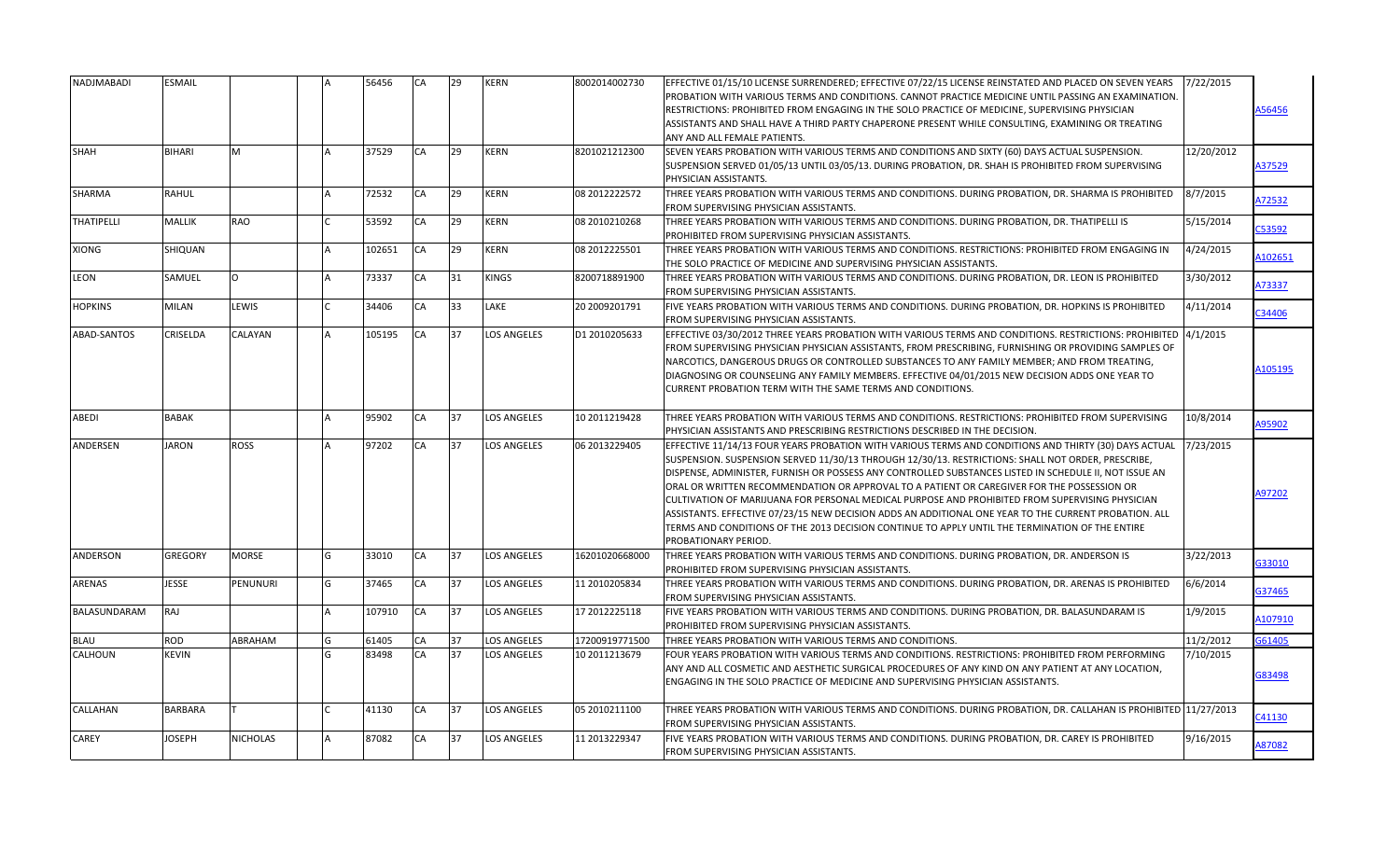| CASTANON-HILL     | RITO            |                 |   | 71843  | CA        | 37 | <b>LOS ANGELES</b> | 17200718767900 | 10/21/2011<br>SEVEN YEARS PROBATION WITH VARIOUS TERMS AND CONDITIONS AND THIRTY DAYS ACTUAL SUSPENSION.                                                                                                                                                                                                                                                                                                                                                                                                                                                                                                                          |         |
|-------------------|-----------------|-----------------|---|--------|-----------|----|--------------------|----------------|-----------------------------------------------------------------------------------------------------------------------------------------------------------------------------------------------------------------------------------------------------------------------------------------------------------------------------------------------------------------------------------------------------------------------------------------------------------------------------------------------------------------------------------------------------------------------------------------------------------------------------------|---------|
|                   |                 |                 |   |        |           |    |                    |                | SUSPENSION SERVED 11/06/11 THROUGH 12/06/11. DURING PROBATION, DR. HILL IS PROHIBITED FROM SUPERVISING<br>PHYSICIAN ASSISTANTS.                                                                                                                                                                                                                                                                                                                                                                                                                                                                                                   | A71843  |
| <b>CHAM</b>       | DANIEL          |                 |   | 86714  | CA        | 37 | LOS ANGELES        | 23 2008192858  | FIVE YEARS PROBATION WITH VARIOUS TERMS AND CONDITIONS BEGAN ON 01/13/2012. DURING PROBATION, DR.<br>6/6/2012<br>CHAM SHALL NOT PARTICIPATE IN NOR PROVIDE TELEHEALTH SERVICES NOR TELEMEDICINE SERVICES OF ANY OTHER<br>TYPE.                                                                                                                                                                                                                                                                                                                                                                                                    | 86714   |
| CHOI              | AUDREY          | <b>HOIYEE</b>   |   | 123785 | CA        | 37 | <b>LOS ANGELES</b> | 09 2013230727  | THREE YEARS PROBATION WITH VARIOUS TERMS AND CONDITIONS. DURING PROBATION, DR. CHOI IS PROHIBITED<br>11/21/2014<br>FROM SUPERVISING PHYSICIAN ASSISTANTS.                                                                                                                                                                                                                                                                                                                                                                                                                                                                         | 4123785 |
| CONCHA            | PANO            |                 |   | 19518  | CA        | 37 | <b>LOS ANGELES</b> | 07 1991014262  | 2/8/1996<br>FOUR YEARS PROBATION WITH VARIOUS TERMS AND CONDITIONS.                                                                                                                                                                                                                                                                                                                                                                                                                                                                                                                                                               | A19518  |
| COTSEN            | THOMAS          | ADAM            | G | 79392  | CA        | 37 | <b>LOS ANGELES</b> | 06 2012227418  | THREE YEARS PROBATION WITH VARIOUS TERMS AND CONDITIONS. DURING PROBATION, DR. COTSEN IS PROHIBITED<br>7/17/2014<br>FROM SUPERVISING PHYSICIAN ASSISTANTS.                                                                                                                                                                                                                                                                                                                                                                                                                                                                        | G79392  |
| DANIEL            | WINDGROVE       | <b>DAVID</b>    |   | 41152  | CA        | 37 | <b>LOS ANGELES</b> | 6200920171000  | FIVE YEARS PROBATION WITH VARIOUS TERMS AND CONDITIONS AND THIRTY (30) DAYS ACTUAL SUSPENSION.<br>8/27/2012<br>SUSPENSION BEGINS 09/12/12 UNTIL 10/11/12. DURING PROBATION, DR. DANIEL IS PROHIBITED FROM SUPERVISING<br>PHYSICIAN ASSISTANTS.                                                                                                                                                                                                                                                                                                                                                                                    | 41152   |
| <b>DAVIS</b>      | <b>SCOTT</b>    | <b>MITCHELL</b> | G | 75950  | CA        | 37 | <b>LOS ANGELES</b> | 8002013001820  | EFFECTIVE 09/26/14 CANNOT PRACTICE MEDICINE PENDING COMPLETION OF AN EVALUATION; FIVE YEARS PROBATION  9/26/2014<br>WITH VARIOUS TERMS AND CONDITIONS. RESTRICTIONS: PROHIBITED FROM ENGAGING IN THE SOLO PRACTICE OF<br>MEDICINE AND SUPERVISING PHYSICIAN ASSISTANTS.                                                                                                                                                                                                                                                                                                                                                           | G75950  |
| <b>DO</b>         | <b>KEVIN</b>    | TIEN            | G | 76640  | CA        | 37 | <b>LOS ANGELES</b> | 6200213610600  | 12/16/2005<br>TEN YEARS PROBATION WITH VARIOUS TERMS & CONDITIONS & ONE YEAR ACUTAL SUSPENSION. SUSPENSION SERVED<br>01/01/06 TO 01/01/07. RESTRICTIONS: PROHIBITED FROM SUPERVISING PHYSICIAN ASSISTANTS & NO SOLO PRACTICE<br>OF MEDICINE.                                                                                                                                                                                                                                                                                                                                                                                      | G76640  |
| <b>DOAN</b>       | DOMINIQUE       | GIA-GIA         |   | 38598  | CA        | 37 | <b>LOS ANGELES</b> | 11200818970000 | THREE YEARS PROBATION WITH VARIOUS TERMS AND CONDITIONS. RESTRICTIONS: PROHIBITED FROM SUPERVISING<br>3/21/2013<br>PHYSICIAN ASSISTANTS AND SHALL HAVE A THIRD PARTY CHAPERONE PRESENT WHILE CONSULTING, EXAMINING OR<br>TREATING FEMALE PATIENTS IN HIS OFFICE OR ANY CLINIC VISITS.                                                                                                                                                                                                                                                                                                                                             | 438598  |
| <b>DOMINGUEZ</b>  | STEVEN          |                 |   | 48186  | CA        | 37 | <b>LOS ANGELES</b> | 04 2011213646  | EFFECTIVE 05/20/11, CASE NO. 04-2008-194446 CANNOT PRACTICE MEDICINE UNTIL SURRENDERING HIS DRUG<br>6/12/2014<br>ENFORCEMENT ADMINISTRATION (DEA) PERMIT FOR CANCELLATION TOGETHER WITH ANY STATE PRESCRIPTION<br>FORMS AND ALL CONTROLLED SUBSTANCES ORDER FORMS. SEVEN YEARS PROBATION WITH VARIOUS TERMS AND<br>CONDITIONS. RESTRICTIONS: PROHIBITED FROM ENGAGING IN THE SOLO PRACTICE OF MEDICINE AND SUPERVISING<br>PHYSICIAN ASSISTANTS. NEW DECISION EFFECTIVE 06/12/14, CASE NO. 04-2011-213646 ADDS ONE YEAR PROBATION<br>TO BE SERVED CONSECUTIVELY TO THE CURRENT PROBATION ORDER WITH THE SAME TERMS AND CONDITIONS. | 48186   |
| <b>DURAN</b>      | PAUL            | JOSEPH          |   | 60506  | CA        | 37 | <b>LOS ANGELES</b> | 27 2011217318  | EFFECTIVE 07/29/05 LICENSE SURRENDERED; EFFECTIVE 02/28/13 LICENSE REINSTATED AND PLACED ON SIX YEARS<br>2/28/2013<br>PROBATION WITH VARIOUS TERMS AND CONDITIONS. RESTRICTIONS: PROHIBITED FROM SUPERVISING PHYSICIAN<br>ASSISTANTS, ENGAGING IN THE SOLO PRACTICE OF MEDICINE AND MUST HAVE A THIRD PARTY CHAPERONE WHILE<br>CONSULTING, EXAMINING OR TREATING FEMALE PATIENTS.                                                                                                                                                                                                                                                 | 60506   |
| <b>EDWARDS</b>    | MICHAEL         | <b>CHARLES</b>  |   | 91508  | CA        | 37 | <b>LOS ANGELES</b> | 08 2011215524  | 11/26/2014<br>EFFECTIVE 01/19/10, CASE NO. 08-2008-189244 FIVE YEARS PROBATION WITH VARIOUS TERMS AND CONDITIONS.<br>EFFECTIVE 11/26/14 CASE NO. 08-2011-215524 EIGHTEEN MONTHS PROBATION SHALL BE SERVED CONSECUTIVELY TO<br>THE CURRENT PROBATION TERM. RESTRICTIONS: PROHIBITED FROM ENGAGING IN THE SOLO PRACTICE OF MEDICINE<br>AND SUPERVISING PHYSICIAN ASSISTANTS.                                                                                                                                                                                                                                                        | 491508  |
| <b>EISENKOP</b>   | SCOTT           |                 | G | 41053  | <b>CA</b> | 37 | <b>LOS ANGELES</b> | 17 2012224090  | EFFECTIVE 07/18/2014 CANNOT PRACTICE MEDICINE UNTIL PASSING AN EVALUATION; TEN YEARS PROBATION WITH<br>7/18/2014<br>VARIOUS TERMS AND CONDITIONS. RESTRICTIONS: PROHIBITED FROM SUPERVISING PHYSICIAN ASSISTANTS, MUST<br>UTILIZE AN ASSISTANT SURGEON DURING SURGERIES AND MUST LIMIT HIS WORK RELATED HOURS TO PERIODS OF NO<br>MORE THAN TEN CONSECUTIVE HOURS.                                                                                                                                                                                                                                                                | G41053  |
| <b>ELGUINDY</b>   | <b>AUSTIN</b>   | <b>THOMAS</b>   |   | 86166  | CA        | 37 | <b>LOS ANGELES</b> | 6201021133800  | 9/26/2012<br>THREE YEARS PROBATION WITH VARIOUS TERMS AND CONDITIONS.                                                                                                                                                                                                                                                                                                                                                                                                                                                                                                                                                             | 86166   |
| <b>EROSHEVICH</b> | KHRISTINE       | <b>ELAINE</b>   |   | 37980  | CA        | 37 | <b>LOS ANGELES</b> | 17200919799800 | EFFECTIVE 03/30/2012 FIVE YEARS PROBATION WITH VARIOUS TERMS AND CONDITIONS AND NINETY (90) DAYS ACTUAL 3/30/2012<br>SUSPENSION. SUSPENSION SERVED 05/14/12 UNTIL 08/12/12. DURING PROBATION, DR. EROSHEVICH IS PROHIBITED<br>FROM SUPERVISING PHYSICIAN ASSISTANTS.                                                                                                                                                                                                                                                                                                                                                              | C37980  |
| <b>FARAHMAND</b>  | <b>DARYOUSH</b> |                 |   | 43240  | CA        | 37 | <b>LOS ANGELES</b> | 04 1996064888  | 12/16/1998<br>SEVEN YEARS PROBATION WITH VARIOUS TERMS AND CONDITIONS. DURING PROBATION, DR. FARAHMAND SHALL<br>HAVE A THIRD PARTY CHAPERONE PRESENT WHILE EXAMINING OR TREATING FEMALE PATIENTS.                                                                                                                                                                                                                                                                                                                                                                                                                                 | 143240  |
| <b>FENTON</b>     | DREW            | <b>EVAN</b>     | G | 55500  | CA        | 37 | <b>LOS ANGELES</b> | 6200718715800  | SEVEN YEARS PROBATION WITH VARIOUS TERMS AND CONDITIONS. DURING PROBATION, DR. FENTON IS PROHIBITED<br>6/7/2012<br>FROM SUPERVISING PHYSICIAN ASSISTANTS.                                                                                                                                                                                                                                                                                                                                                                                                                                                                         | 355500  |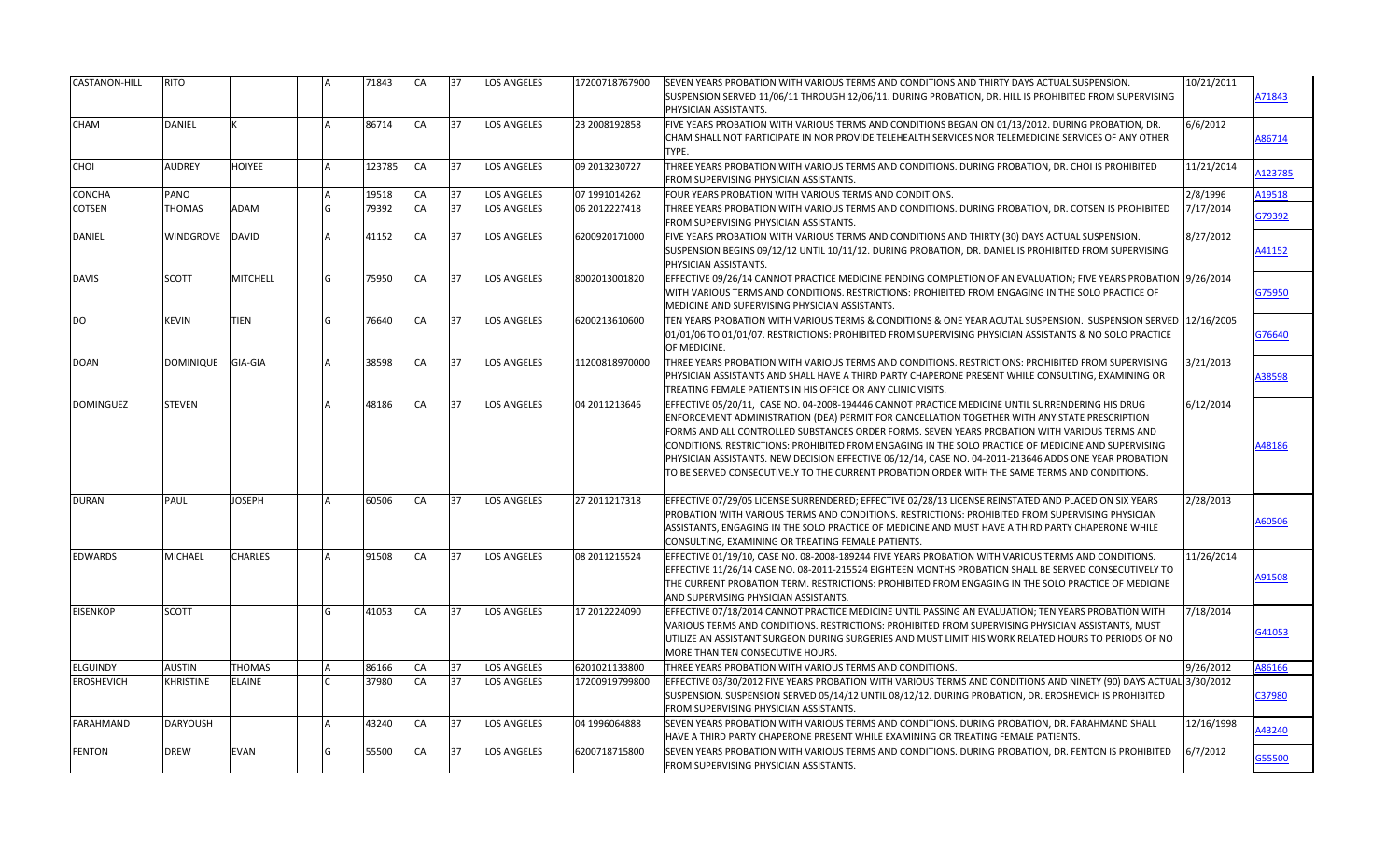| <b>FLEMING</b>    | WILLIAM        | KERMIT            |          | 97279  | CA        | 37 | <b>LOS ANGELES</b> | 11 2010211285  | FIVE YEARS PROBATION WITH VARIOUS TERMS AND CONDITIONS. DURING PROBATION, DR. FLEMING IS PROHIBITED<br>FROM SUPERVISING PHYSICIAN ASSISTANTS.                                                                                                                                                                                                                                                                                               | 2/26/2014  | A97279  |
|-------------------|----------------|-------------------|----------|--------|-----------|----|--------------------|----------------|---------------------------------------------------------------------------------------------------------------------------------------------------------------------------------------------------------------------------------------------------------------------------------------------------------------------------------------------------------------------------------------------------------------------------------------------|------------|---------|
| <b>FLORES</b>     | <b>BYRON</b>   |                   |          | 52173  | CA        | 37 | LOS ANGELES        | 8002014006764  | EFFECTIVE 05/02/08 LICENSE REVOKED; EFFECTIVE 08/28/15 LICENSE REINSTATED AND PLACED ON FIVE YEARS<br>PROBATION WITH VARIOUS TERMS AND CONDITIONS. CANNOT PRACTICE MEDICINE UNTIL SUCCESSFUL COMPLETION<br>OF A CLINICAL TRAINING OR EDUCATION PROGRAM. DURING PROBATION, DR. FLORES IS PROHIBITED FROM<br>SUPERVISING PHYSICIAN ASSISTANTS.                                                                                                | 8/28/2015  | 452173  |
| <b>FRANKEL</b>    | ALLAN          | <b>ISRAEL</b>     | G        | 34474  | CA        | 37 | <b>LOS ANGELES</b> | 17 2007184365  | FIVE YEARS PROBATION WITH VARIOUS TERMS AND CONDITIONS. RESTRICTIONS: TOTAL CONTROLLED SUBSTANCES<br>RESTRICTION, SURRENDER OF DRUG ENFORCEMENT ADMINISTRATION (DEA) PERMIT, AND DURING PROBATION, DR.<br>FRANKEL IS PROHIBITED FROM SUPERVISING PHYSICIAN ASSISTANTS. EFFECTIVE 07/25/11 DR. FRANKEL PASSED<br>EVALUATION.                                                                                                                 | 4/22/2010  | 334474  |
| GAMBLE            | BRIAN          | KEITH             |          | 76121  | <b>CA</b> | 37 | <b>LOS ANGELES</b> | D1 2009202941  | SEVEN YEARS PROBATION FROM 09/23/10, THE EFFECTIVE DATE OF THE BOARD'S PREVIOUS DECISION WITH VARIOUS<br>TERMS AND CONDITIONS AND THIRTY-FIVE (35) DAYS SUSPENSION. SUSPENSION SERVED 09/14/12 THROUGH 10/18/12.<br>DURING PROBATION, DR. GAMBLE IS PROHIBITED FROM SUPERVISING PHYSICIAN ASSISTANTS.                                                                                                                                       | 8/29/2012  | A76121  |
| <b>GARABET</b>    | <b>ANTOINE</b> | LEON              | lG.      | 50394  | CA        | 37 | <b>LOS ANGELES</b> | 27 2012227513  | EFFECTIVE 12/26/03 LICENSE REVOKED; EFFECTIVE 06/12/14 LICENSE REINSTATED; FIVE YEARS PROBATION WITH<br>VARIOUS TERMS AND CONDITIONS. DURING PROBATION, DR. GARABET IS PROHIBITED FROM SUPERVISING PHYSICIAN<br>ASSISTANTS.                                                                                                                                                                                                                 | 6/12/2014  | 350394  |
| <b>GHAFUR</b>     | NAEEMAH        | HOWELL            |          | 79585  | <b>CA</b> | 37 | <b>LOS ANGELES</b> | D1200919896900 | CASE NO. 20-2009-198969 EFFECTIVE 05/06/11 FIVE YEARS PROBATION WITH VARIOUS TERMS AND CONDITIONS.<br>DURING PROBATION, DR. GHAFUR IS PROHIBITED FROM SUPERVISING PHYSICIAN ASSISTANTS. NEW DECISION<br>EFFECTIVE 11/15/13 PLACES DR. GHAFUR ON PROBATION UNTIL 07/01/16 WITH THE SAME TERMS AND CONDITIONS AS<br>THE PRIOR ORDER.                                                                                                          | 11/15/2013 | A79585  |
| <b>GILLESPIE</b>  | LARRIAN        | <b>MARIE</b>      | lG       | 31664  | <b>CA</b> | 37 | <b>LOS ANGELES</b> | 17 1997073903  | SEVEN YEARS PROBATION WITH VARIOUS TERMS AND CONDITIONS AND SUSPENSION. SUSPENDED UNTIL PASSING AN<br>EVALUATION, AN EXAMINATION AND THE BOARD MUST APPROVE A PRACTICE MONITOR.                                                                                                                                                                                                                                                             | 11/11/2002 | 31664   |
| GLOUSMAN          | RONALD         | ERIC              | G        | 45186  | CA        | 37 | <b>LOS ANGELES</b> | 06 2010208420  | SEVEN YEARS PROBATION WITH VARIOUS TERMS AND CONDITIONS. RESTRICTIONS: SHALL HAVE A THIRD PARTY<br>CHAPERONE PRESENT WHILE CONSULTING, EXAMINING OR TREATING ALL PATIENTS AND PROHIBITED FROM<br>SUPERVISING PHYSICIAN ASSISTANTS.                                                                                                                                                                                                          | 9/3/2014   | 345186  |
| <b>GOLDBERG</b>   | MICHAEL        | JAY               |          | 25404  | CA        | 37 | <b>LOS ANGELES</b> | 05 2010206960  | EFFECTIVE 02/14/14 THREE YEARS PROBATION WITH VARIOUS TERMS AND CONDITIONS. DURING PROBATION, DR.<br>GOLDBERG IS PROHIBITED FROM SUPERVISING PHYSICIAN ASSISTANTS.                                                                                                                                                                                                                                                                          | 2/14/2014  | A25404  |
| GOLDSTEIN         | ARKADY         | <b>BORISOVICH</b> |          | 47751  | CA        | 37 | <b>LOS ANGELES</b> | 06 2008196422  | EFFECTIVE 12/30/2011 FIVE YEARS PROBATION WITH VARIOUS TERMS AND CONDITIONS. RESTRICTIONS: PROHIBITED<br>FROM PRACTICING OBSTETRICS AND GYNECOLOGY AND SUPERVISING PHYSICIAN ASSISTANTS. EFFECTIVE 03/04/2014<br>CEASE PRACTICE ORDER ISSUED-NO PRACTICE BEGINS 03/07/2014.                                                                                                                                                                 | 3/4/2014   | A47751  |
| <b>GORELIKOVA</b> | SVETLANA       | <b>VIKTOROVNA</b> | <b>A</b> | 102339 | CA        | 37 | <b>LOS ANGELES</b> | 3201121636500  | FIVE YEARS PROBATION WITH VARIOUS TERMS AND CONDITIONS AND SIXTY DAYS ACTUAL SUSPENSION TO BE SERVED<br>BEGINNING 01/26/2014 THROUGH 03/26/2014. DURING PROBATION, DR. GORELIKOVA IS PROHIBITED FROM<br>SUPERVISING PHYSICIAN ASSISTANTS.                                                                                                                                                                                                   | 1/10/2014  | A102339 |
| <b>GRAFF</b>      | <b>MARC</b>    | <b>DAVID</b>      | G        | 30278  | <b>CA</b> | 37 | <b>LOS ANGELES</b> | 04 2011216350  | FIVE YEARS PROBATION WITH VARIOUS TERMS AND CONDITIONS. RESTRICTIONS: SHALL NOT ORDER, PRESCRIBE,<br>DISPENSE, ADMINISTER, FURNISH OR POSSESS ANY CONTROLLED SUBSTANCES LISTED IN SCHEDULES II AND III, SHALL<br>NOT ISSUE AN ORAL OR WRITTEN RECOMMENDATION OR APPROVAL TO A PATIENT OR CAREGIVER FOR THE<br>POSSESSION OR CULTIVATION OF MARIJUANA FOR PERSONAL MEDICAL PURPOSES AND PROHIBITED FROM<br>SUPERVISING PHYSICIAN ASSISTANTS. | 8/16/2013  | 330278  |
| <b>GUIAMELON</b>  | <b>RITA</b>    | PARAISO           |          | 84265  | CA        | 37 | <b>LOS ANGELES</b> | 5201121287800  | THREE YEARS PROBATION WITH VARIOUS TERMS AND CONDITIONS. DURING PROBATION, DR. GUIAMELON IS<br>PROHIBITED FROM SUPERVISING PHYSICIAN ASSISTANTS.                                                                                                                                                                                                                                                                                            | 5/17/2013  | A84265  |
| GUZMAN            | <b>EDUARDO</b> |                   |          | 50344  | CA        | 37 | <b>LOS ANGELES</b> | 11201020423100 | FIVE YEARS PROBATION WITH VARIOUS TERMS AND CONDITIONS AND THIRTY (30) DAYS ACTUAL SUSPENSION.<br>SUSPENSION SERVED 11/16/12 UNTIL 12/15/12. DURING PROBATION, DR. GUZMAN IS PROHIBITED FROM SUPERVISING<br>PHYSICIAN ASSISTANTS.                                                                                                                                                                                                           | 10/31/2012 | 150344  |
| <b>HAKHAMIMI</b>  | KAMRON         | KENNETH           |          | 74169  | CA        | 37 | <b>LOS ANGELES</b> | 6200617760600  | SEVEN YEARS PROBATION WITH VARIOUS TERMS AND CONDITIONS.                                                                                                                                                                                                                                                                                                                                                                                    | 1/5/2009   | A74169  |
| <b>HERBST</b>     | MARK           | 'D.               | lG.      | 59419  | CA        | 37 | <b>LOS ANGELES</b> | 03 2008196409  | SEVEN YEARS PROBATION WITH VARIOUS TERMS AND CONDITIONS. DURING PROBATION, DR. HERBST IS PROHIBITED<br><b>FROM SUPERVISING PHYSICIAN ASSISTANTS.</b>                                                                                                                                                                                                                                                                                        | 4/24/2014  | G59419  |
| <b>HERIC</b>      | <b>THOMAS</b>  | M                 |          | 22944  | <b>CA</b> | 37 | <b>LOS ANGELES</b> | 6200617288600  | SEVEN YEARS PROBATION WITH VARIOUS TERMS & CONDITIONS & SIXTY DAYS ACTUAL SUSPENSION. SUSPENSION<br>SERVED 07/02/08 TO 08/30/08. DURING PROBATION, DR. HERIC IS PROHIBITED FROM SUPERVISING PHYSICIAN<br>ASSISTANTS.                                                                                                                                                                                                                        | 6/16/2008  | A22944  |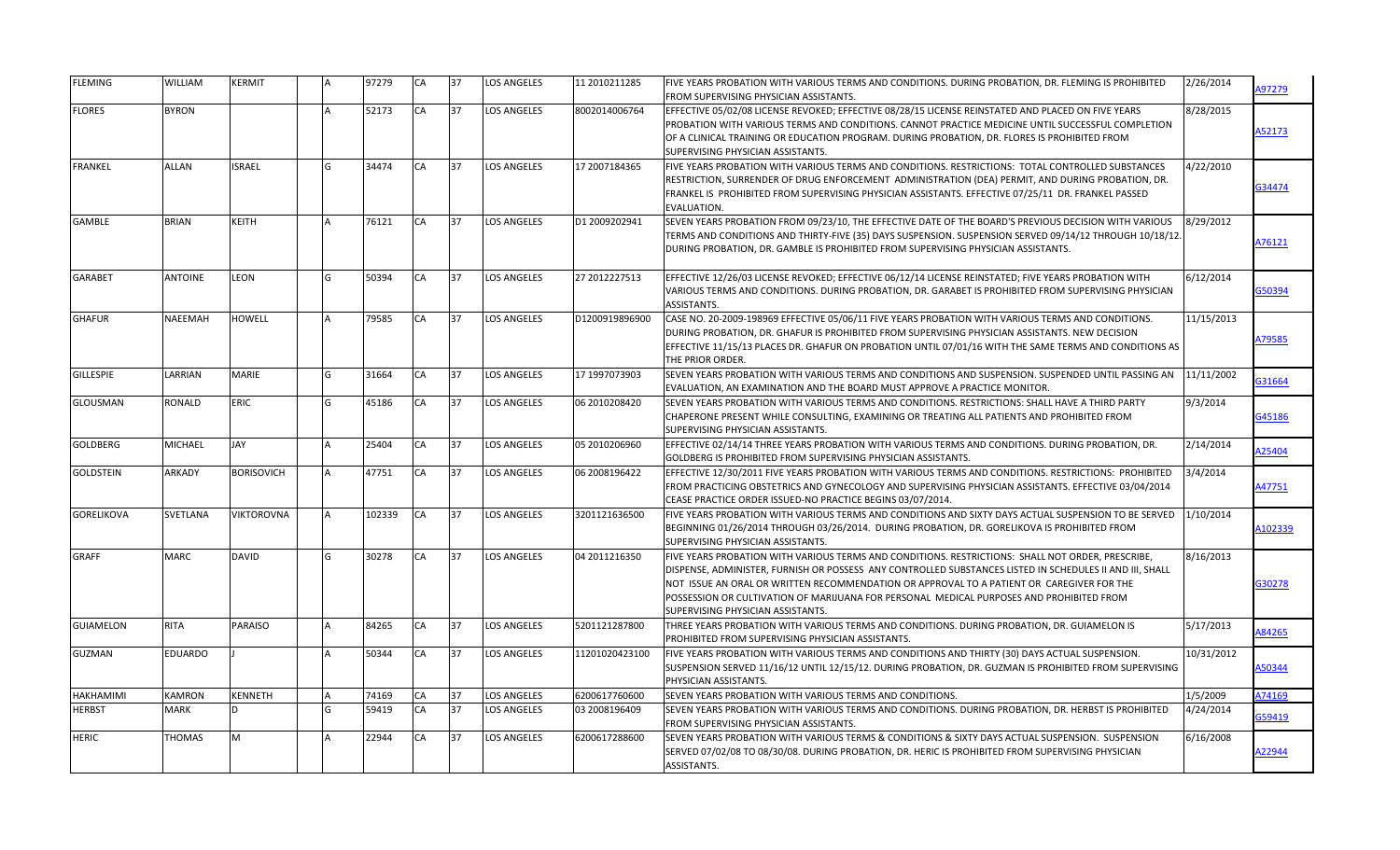| HIRSCH           | JASON           | <b>GABRIEL</b> |     | 114749 | <b>CA</b> | 37 | <b>LOS ANGELES</b> | 06 2012227410   | FIVE YEARS PROBATION WITH VARIOUS TERMS AND CONDITIONS. DURING PROBATION, DR. HIRSCH IS PROHIBITED<br>FROM SUPERVISING PHYSICIAN ASSISTANTS.                                                                                                                                                                                                                                                                                                                       | 9/18/2015  | A114749 |
|------------------|-----------------|----------------|-----|--------|-----------|----|--------------------|-----------------|--------------------------------------------------------------------------------------------------------------------------------------------------------------------------------------------------------------------------------------------------------------------------------------------------------------------------------------------------------------------------------------------------------------------------------------------------------------------|------------|---------|
| HUNT             | DAVID           | AARON          | G   | 48019  | CA        | 37 | LOS ANGELES        | 5201121656000   | THREE YEARS PROBATION WITH VARIOUS TERMS AND CONDITIONS. DURING PROBATION, DR. HUNT IS PROHIBITED<br>FROM SUPERVISING PHYSICIAN ASSISTANTS.                                                                                                                                                                                                                                                                                                                        | 8/16/2013  | G48019  |
| IMBER            | WAYNE           |                | lG. | 42323  | CA        | 37 | <b>LOS ANGELES</b> | 27 2009201377   | EFFECTIVE 08/21/97 LICENSE SURRENDERED; EFFECTIVE 05/20/11 LICENSE REINSTATED AND PLACED ON FIVE YEARS<br>PROBATION WITH VARIOUS TERMS AND CONDITIONS. DURING PROBATION, DR. IMBER IS PROHIBITED FROM<br>SUPERVISING PHYSICIAN ASSISTANTS.                                                                                                                                                                                                                         | 5/20/2011  | 342323  |
| <b>JACKSON</b>   | D.              | <b>ANTHONY</b> | G   | 33174  | <b>CA</b> | 37 | <b>LOS ANGELES</b> | D1 2000114681   | SUPERIOR COURT OF CALIFORNIA OVERTURNED PRIOR ORDER OF REVOCATION. EFFECTIVE 04/09/14 CANNOT PRACTICE 4/9/2014<br>MEDICINE UNTIL SUCCESSFUL COMPLETION OF A CLINICAL TRAINING OR EDUCATION PROGRAM; FIVE YEARS<br>PROBATION WITH VARIOUS TERMS AND CONDITIONS. RESTRICTIONS: PROHIBITED FROM ENGAGING IN THE SOLO<br>PRACTICE OF MEDICINE AND SUPERVISING PHYSICIAN ASSISTANTS.                                                                                    |            | 333174  |
| JAMES            | <b>ELAINE</b>   |                | G   | 71988  | <b>CA</b> | 37 | <b>LOS ANGELES</b> | 09 2012221315   | EFFECTIVE 05/28/15 CANNOT PRACTICE MEDICINE UNTIL PASSING EVALUATIONS; FIVE YEARS PROBATION WITH<br>VARIOUS TERMS AND CONDITIONS AND TWELVE (12) MONTHS ACTUAL SUSPENSION. SUSPENSION BEGINS 06/13/15<br>UNTIL 06/13/16. RESTRICTIONS: PROHIBITED FROM ENGAGING IN THE SOLO PRACTICE OF MEDICINE AND SUPERVISING<br>PHYSICIAN ASSISTANTS.                                                                                                                          | 5/28/2015  | G71988  |
| KAMSON           | ADETOKUNBO O    |                |     | 43596  | <b>CA</b> | 37 | <b>LOS ANGELES</b> | D1200516697400  | EFFECTIVE 07/10/06 LICENSE REINSTATED AND PLACED ON TEN YEAR PROBATION WITH VARIOUS TERMS AND<br>CONDITIONS; RESTRICTIONS: PROHIBITED FROM ENGAGING IN THE SOLO PRACTICE OF MEDICINE, SUPERVISING<br>PHYSICIAN ASSISTANTS AND MUST HAVE A FEMALE THIRD PARTY CHAPERONE PRESENT WHILE CONSULTING,<br>EXAMINING OR TREATING FEMALE PATIENTS. EFFECTIVE 10/26/12 ORDERED TO REMAIN ON PROBATION WITH SIXTY<br>(60) DAYS SUSPENSION BEGINNING 11/11/12 UNTIL 01/09/13. | 10/26/2012 | 443596  |
| <b>KAPOOR</b>    | SANDEEP         |                |     | 65873  | CA        | 37 | <b>LOS ANGELES</b> | 17200718127900  | THREE YEARS PROBATION WITH VARIOUS TERMS AND CONDITIONS.                                                                                                                                                                                                                                                                                                                                                                                                           | 2/15/2013  | A65873  |
| KARMALI          | HASNI           |                |     | 97692  | CA        | 37 | <b>LOS ANGELES</b> | 6200819554400   | FIVE YEARS PROBATION WITH VARIOUS TERMS AND CONDITIONS. DURING PROBATION, DR. KARMALI IS PROHIBITED<br>FROM SUPERVISING PHYSICIAN ASSISTANTS.                                                                                                                                                                                                                                                                                                                      | 12/3/2010  | A97692  |
| KASSABIAN        | ARMEN           |                |     | 96289  | <b>CA</b> | 37 | <b>LOS ANGELES</b> | 17 2012222978   | FIVE YEARS PROBATION WITH VARIOUS TERMS AND CONDITIONS. DURING PROBATION, DR. KASSABIAN IS PROHIBITED<br>FROM SUPERVISING PHYSICIAN ASSISTANTS.                                                                                                                                                                                                                                                                                                                    | 6/12/2014  | 196289  |
| <b>KAYVANFAR</b> | <b>JOHN</b>     |                |     | 36821  | <b>CA</b> | 37 | <b>LOS ANGELES</b> | 05 2011217750   | THREE YEARS PROBATION WITH VARIOUS TERMS AND CONDITIONS. RESTRICTIONS: PROHIBITED FROM SUPERVISING<br>PHYSICIAN ASSISTANTS AND PRACTICING OUTSIDE OF ORTHOPEDIC SURGERY.                                                                                                                                                                                                                                                                                           | 11/21/2014 | 136821  |
| KEREGHA          | <b>PATIENCE</b> | <b>BRAKA</b>   |     | 51718  | CA        | 37 | <b>LOS ANGELES</b> | 5201020922900   | THREE YEARS PROBATION WITH VARIOUS TERMS AND CONDITIONS. DURING PROBATION, DR. KEREGHA IS PROHIBITED<br>FROM SUPERVISING PHYSICIAN ASSISTANTS.                                                                                                                                                                                                                                                                                                                     | 8/16/2013  | 451718  |
| KESHISHIAN       | ARA             |                |     | 55904  | CA        | 37 | <b>LOS ANGELES</b> | 17 2012223486   | THREE YEARS PROBATION WITH VARIOUS TERMS AND CONDITIONS. DURING PROBATION, DR. KESHISHIAN IS<br>PROHIBITED FROM SUPERVISING PHYSICIAN ASSISTANTS.                                                                                                                                                                                                                                                                                                                  | 7/11/2014  | A55904  |
| KHUDATYAN        | HRACH           |                |     | 60871  | CA        | 37 | <b>LOS ANGELES</b> | 17 2010211671   | FIVE YEARS PROBATION WITH VARIOUS TERMS AND CONDITIONS.                                                                                                                                                                                                                                                                                                                                                                                                            | 3/11/2015  | A60871  |
| KIM              | SUNG-JANG       |                |     | 40349  | CA        | 37 | <b>LOS ANGELES</b> | 6200213899800   | FIVE YEARS PROBATION WITH VARIOUS TERMS AND CONDITIONS. RESTRICTIONS: SHALL ONLY PRACTICE GENERAL<br>PEDIATRICS AND NO SUPERVISING PHYSICIAN ASSISTANTS.                                                                                                                                                                                                                                                                                                           | 9/28/2012  | 440349  |
| <b>KROOP</b>     | RICHARD         | <b>JEFFREY</b> | lG. | 36316  | CA        | 37 | <b>LOS ANGELES</b> | 17 2010205601   | THREE YEARS PROBATION WITH VARIOUS TERMS AND CONDITIONS. DURING PROBATION, DR. KROOP IS PROHIBITED<br>FROM SUPERVISING PHYSICIAN ASSISTANTS.                                                                                                                                                                                                                                                                                                                       | 4/11/2015  | 336316  |
| <b>KUMAR</b>     | KAIN            |                |     | 67882  | CA        | 37 | <b>LOS ANGELES</b> | 05 2009 2021 67 | FOUR YEARS PROBATION WITH VARIOUS TERMS AND CONDITIONS. RESTRICTIONS: PROHIBITED FROM ENGAGING IN<br>THE SOLO PRACTICE OF MEDICINE AND SUPERVISING PHYSICIAN ASSISTANTS, EXCEPT AT HIS PRACTICE LOCATIONS IN<br>RIDGECREST AND ROSAMOND, CALIFORNIA.                                                                                                                                                                                                               | 7/24/2014  | A67882  |
| <b>KUON</b>      | RALPH           | G              |     | 39928  | CA        | 37 | <b>LOS ANGELES</b> | 27 2012221164   | EFFECTIVE 06/01/05 SURRENDER OF LICENSE; EFFECTIVE 04/11/14 LICENSE REINSTATED AND PLACED ON FIVE YEARS<br>PROBATION WITH VARIOUS TERMS AND CONDITIONS. RESTRICTIONS: PROHIBITED FROM ENGAGING IN THE SOLO<br>PRACTICE OF MEDICINE AND SUPERVISING PHYSICIAN ASSISTANTS.                                                                                                                                                                                           | 4/11/2014  | A39928  |
| <b>KURIAN</b>    | LEONARD         | SUNIL          | G   | 70489  | <b>CA</b> | 37 | <b>LOS ANGELES</b> | 05 2011214708   | SEVEN YEARS PROBATION WITH VARIOUS TERMS AND CONDITIONS. DURING PROBATION, DR. KURIAN IS PROHIBITED<br>FROM SUPERVISING PHYSICIAN ASSISTANTS.                                                                                                                                                                                                                                                                                                                      | 5/8/2015   | G70489  |
| <b>LEE</b>       | <b>NICK</b>     | н.             |     | 61218  | <b>CA</b> | 37 | <b>LOS ANGELES</b> | 17 2012224032   | THREE YEARS PROBATION WITH VARIOUS TERMS AND CONDITIONS. DURING PROBATION, DR. LEE IS PROHIBITED FROM (4/11/2015<br>SUPERVISING PHYSICIAN ASSISTANTS.                                                                                                                                                                                                                                                                                                              |            | 161218  |
| LEMUS            | <b>JAMES</b>    | ALFRED         |     | 42274  | <b>CA</b> | 37 | <b>LOS ANGELES</b> | 11201121874100  | SEVEN YEARS PROBATION WITH VARIOUS TERMS AND CONDITIONS AND THIRTY(30) DAYS ACTUAL SUSPENSION.                                                                                                                                                                                                                                                                                                                                                                     | 2/8/2013   | 342274  |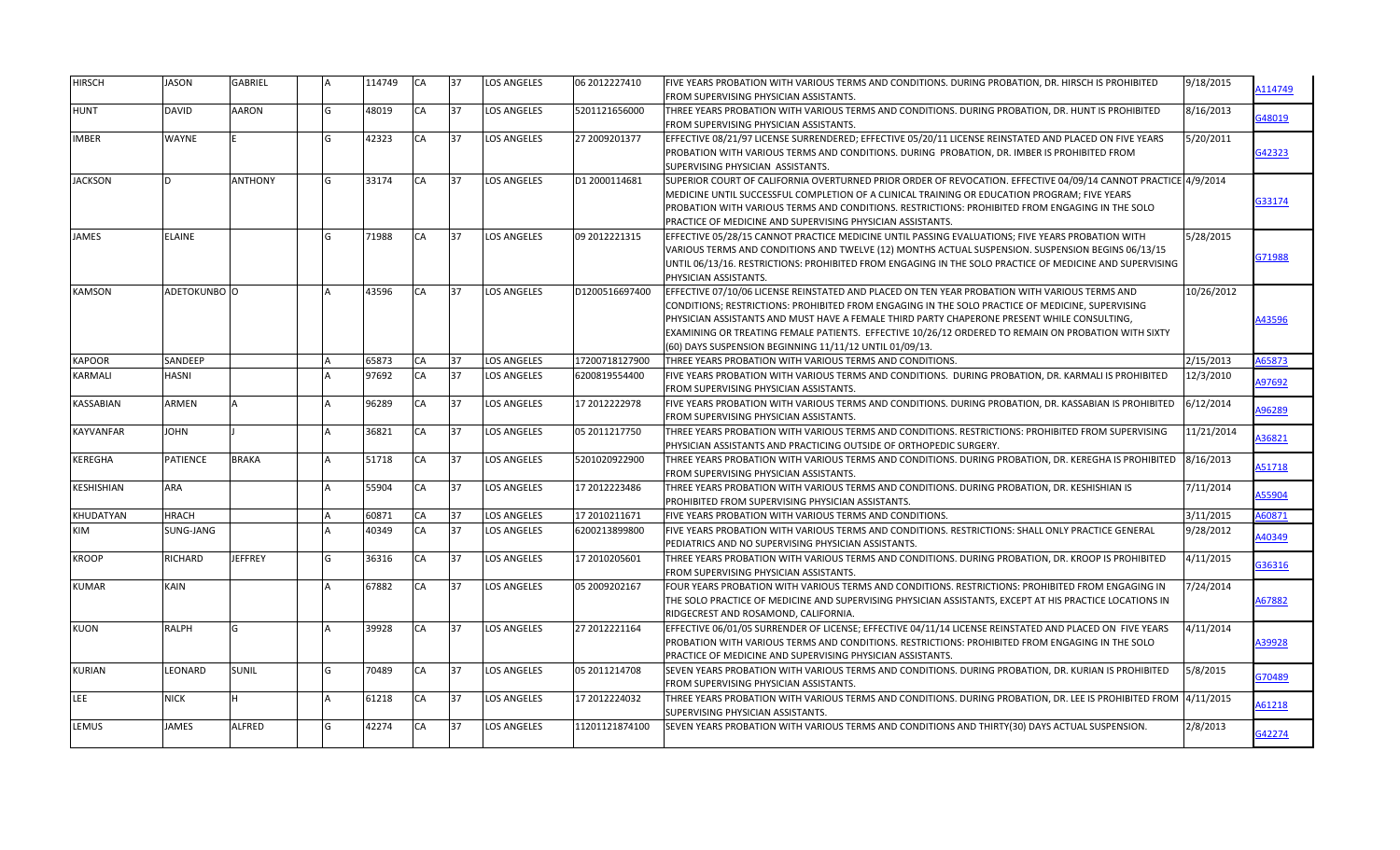|                  | ZIZHUANG           |                |     | 104536 | <b>CA</b> | 37 | <b>LOS ANGELES</b> | 16 2012227128  | THREE YEARS PROBATION WITH VARIOUS TERMS AND CONDITIONS. RESTRICTIONS: SHALL NOT ORDER, PRESCRIBE,<br>DISPENSE, ADMINISTER, FURNISH OR POSSESS ANY CONTROLLED SUBSTANCES, EXCEPT THOSE LISTED IN SCHEDULES IV<br>AND V, SHALL NOT ISSUE AN ORAL OR WRITTEN RECOMMENDATION OR APPROVAL TO A PATIENT OR CAREGIVER FOR                                                                                                                                                                                                                                                                                                                                                                                                   | 3/14/2014  | A104536       |
|------------------|--------------------|----------------|-----|--------|-----------|----|--------------------|----------------|-----------------------------------------------------------------------------------------------------------------------------------------------------------------------------------------------------------------------------------------------------------------------------------------------------------------------------------------------------------------------------------------------------------------------------------------------------------------------------------------------------------------------------------------------------------------------------------------------------------------------------------------------------------------------------------------------------------------------|------------|---------------|
|                  |                    |                |     |        |           |    |                    |                | THE POSSESSION OR CULTIVATION OF MARIJUANA FOR PERSONAL MEDICAL PURPOSES AND PROHIBITED FROM<br>SUPERVISING PHYSICIAN ASSISTANTS.                                                                                                                                                                                                                                                                                                                                                                                                                                                                                                                                                                                     |            |               |
| <b>LIFSON</b>    | <b>ROBERT</b>      |                |     | 45355  | CA        | 37 | <b>LOS ANGELES</b> | 05 2011214512  | FIVE YEARS PROBATION WITH VARIOUS TERMS AND CONDITIONS. DURING PROBATION, DR. LIFSON IS PROHIBITED<br>FROM SUPERVISING PHYSICIAN ASSISTANTS.                                                                                                                                                                                                                                                                                                                                                                                                                                                                                                                                                                          | 5/8/2014   | G45355        |
| LIN              | <b>THOMAS</b>      | H.T.           |     | 64211  | CA        | 37 | <b>LOS ANGELES</b> | 11 2010209578  | EFFECTIVE 08/12/15 CANNOT PRACTICE MEDICINE UNTIL PASSING EVALUATIONS AND MUST SURRENDER DEA PERMIT.<br>TEN YEARS PROBATION WITH VARIOUS TERMS AND CONDITIONS AND NINETY (90) DAYS ACTUAL SUSPENSION.<br>SUSPENSION BEGINS 08/28/15 UNTIL 11/26/15. RESTRICTIONS: PROHIBITED FROM ENGAGING IN THE SOLO PRACTICE<br>OF MEDICINE, SUPERVISING PHYSICIAN ASSISTANTS, FROM PARTICIPATING IN ANY MEDICAL PRACTICE INVOLVING<br>WEIGHT LOSS, SHALL NOT ORDER, PRESCRIBE, DISPENSE, ADMINISTER, FURNISH OR POSSESS ANY CONTROLLED<br>SUBSTANCES AND SHALL NOT ISSUE AN ORAL OR WRITTEN RECOMMENDATION OR APPROVAL TO A PATIENT OR<br>CAREGIVER FOR THE POSSESSION OR CULTIVATION OF MARIJUANA FOR PERSONAL MEDICAL PURPOSES. | 8/12/2015  | 164211        |
| LOBO             | <b>CAROLYN</b>     | <b>MARY</b>    |     | 63239  | CA        | 37 | <b>LOS ANGELES</b> | 12 2011213857  | THREE YEARS PROBATION WITH VARIOUS TERMS AND CONDITIONS.                                                                                                                                                                                                                                                                                                                                                                                                                                                                                                                                                                                                                                                              | 1/3/2014   | A63239        |
| <b>LOPEZ</b>     | <b>JOSE</b>        | VELASCO        | JR. | 39052  | <b>CA</b> | 37 | <b>LOS ANGELES</b> | 16 2000114128  | FIVE YEARS PROBATION WITH VARIOUS TERMS AND CONDITIONS. DURING PROBATION, DR. LOPEZ IS PROHIBITED FROM 6/13/2003<br>SUPERVISING PHYSICIAN ASSISTANTS.                                                                                                                                                                                                                                                                                                                                                                                                                                                                                                                                                                 |            | 139052        |
| <b>MADRID</b>    | <b>CECELIA</b>     | THERESA        |     | 48480  | CA        | 37 | LOS ANGELES        | 06 2007184583  | SEVEN YEARS PROBATION WITH VARIOUS TERMS AND CONDITIONS. RESTRICTIONS: PROHIBITED FROM ENGAGING IN<br>THE SOLO PRACTICE OF MEDICINE, SUPERVISING PHYSICIAN ASSISTANTS, TREATING PATIENTS WITH CHRONIC PAIN<br>AND SHALL NOT ORDER, PRESCRIBE, DISPENSE, ADMINISTER OR POSSESS ANY CONTROLLED SUBSTANCES EXCEPT FOR<br>THOSE DRUGS LISTED IN SCHEDULES III, IV AND V.                                                                                                                                                                                                                                                                                                                                                  | 10/20/2011 | 648480        |
| <b>MALIK</b>     | MICHAEL YUSE ABDUL |                |     | 69726  | CA        | 37 | <b>LOS ANGELES</b> | D1200314734400 | PROBATION ORDER EFFECTIVE 06/22/07 FOR FIVE YEARS PROBATION AND SUSPENDED UNTIL 07/09/07 (SUSPENSION<br>SERVED 06/22/07 TO 07/09/07) IS INCREASED FROM FIVE YEARS TO EIGHT YEARS WITH ADDITIONAL TERMS AND<br>CONDITIONS.                                                                                                                                                                                                                                                                                                                                                                                                                                                                                             | 6/3/2009   | A69726        |
| <b>MALONE</b>    | KIMBERLY           | <b>DAWN</b>    |     | 51398  | CA        | 37 | <b>LOS ANGELES</b> | 5200919757100  | FOUR YEARS PROBATION WITH VARIOUS TERMS AND CONDITIONS. DURING PROBATION, DR. MALONE IS PROHIBITED<br>FROM SUPERVISING PHYSICIAN ASSISTANTS.                                                                                                                                                                                                                                                                                                                                                                                                                                                                                                                                                                          | 6/29/2012  | 151398        |
| <b>MARDELLI</b>  | <b>ISKANDAR</b>    | <b>ERNEST</b>  |     | 39055  | CA        | 37 | <b>LOS ANGELES</b> | 06 2003146576  | SEVEN YEARS PROBATION WITH VARIOUS TERMS AND CONDITIONS AND SIXTY DAYS ACTUAL SUSPENSION. PRECEDENT 9/16/2010<br>CONDITION-COMPLETION OF CLINICAL ASSESSMENT OR EDUCATIONAL PROGRAM EQUIVALENT TO THE PHYSICIAN<br>ASSESSMENT AND CLINICAL EDUCATION PROGRAM (PACE). DR. MARDELLI IS IN A DISABLED STATUS, IF HE REINSTATES<br>HIS LICENSE TO ACTIVE STATUS, ALL REQUIREMENTS OF THIS DECISION WILL APPLY TO HIM AND THE PERIOD OF<br>PROBATION WILL COMMENCE ON THE DATE OF RETURN TO ACTIVE STATUS.                                                                                                                                                                                                                 |            | <b>\39055</b> |
| <b>MARIANO</b>   | <b>ROBERTO</b>     | HERNANDEZ      |     | 73610  | CA        | 37 | <b>LOS ANGELES</b> | 18 2013230573  | THREE YEARS PROBATION WITH VARIOUS TERMS AND CONDITIONS. DURING PROBATION, DR. MARIANO IS PROHIBITED 10/21/2015<br>FROM SUPERVISING PHYSICIAN ASSISTANTS.                                                                                                                                                                                                                                                                                                                                                                                                                                                                                                                                                             |            | 373610        |
| <b>MARTELLO</b>  | <b>JEANNETTE</b>   | <b>YVETTE</b>  |     | 66298  | CA        | 37 | <b>LOS ANGELES</b> | 17200919704500 | FIVE YEARS PROBATION WITH VARIOUS TERMS AND CONDITIONS. DURING PROBATION, DR. MARTELLO IS PROHIBITED<br>FROM SUPERVISING PHYSICIAN ASSISTANTS.                                                                                                                                                                                                                                                                                                                                                                                                                                                                                                                                                                        | 9/16/2013  | G66298        |
| <b>MELSON</b>    | <b>ENRICO</b>      | <b>ANTONIO</b> |     | 59473  | CA        | 37 | <b>LOS ANGELES</b> | 17201121284800 | FIVE YEARS PROBATION WITH VARIOUS TERMS AND CONDITIONS.                                                                                                                                                                                                                                                                                                                                                                                                                                                                                                                                                                                                                                                               | 9/13/2013  | 359473        |
| <b>MICHELENA</b> | <b>JORDAN</b>      | <b>JOHN</b>    |     | 101937 | CA        | 37 | <b>LOS ANGELES</b> | 8002014004292  | SEVEN YEARS PROBATION WITH VARIOUS TERMS AND CONDITIONS. DURING PROBATION, DR. MICHELENA IS<br>PROHIBITED FROM SUPERVISING PHYSICIAN ASSISTANTS.                                                                                                                                                                                                                                                                                                                                                                                                                                                                                                                                                                      | 9/4/2015   | 101937        |
| <b>MILAM</b>     | <b>MALLORY</b>     | <b>STANTON</b> |     | 78479  | CA        | 37 | <b>LOS ANGELES</b> | 17 2009201126  | EFFECTIVE 03/23/12 CANNOT PRACTICE MEDICINE UNTIL HE SURRENDERS HIS DEA PERMIT FOR CANCELLATION. FIVE<br>YEARS PROBATION WITH VARIOUS TERMS AND CONDITIONS. RESTRICTIONS: SHALL NOT ORDER, PRESCRIBE, DISPENSE,<br>ADMINISTER OR POSSESS ANY CONTROLLED SUBSTANCES AS DEFINED IN THE CA UNIFORMED CONTROLLED<br>SUBSTANCES ACT, CANNOT ENGAGED IN THE PRACTICE OF CLINICAL ANESTHESIOLOGY AND NO SUPERVISING<br>PHYSICIAN ASSISTANTS. THE FIRST THREE YEARS OF PROBATION PROHIBITED FROM ENGAGING IN THE SOLO PRACTICE<br>OF MEDICINE.                                                                                                                                                                                | 3/23/2012  | A78479        |
| <b>MILLER</b>    | <b>GLENN</b>       | EDWARD         |     | 29077  | CA        | 37 | <b>LOS ANGELES</b> | 27 2008190770  | EFFECTIVE 03/17/05 LICENSE REVOKED; EFFECTIVE 11/19/09 LICENSE REINSTATED AND PLACED ON SEVEN YEARS<br>PROBATION WITH VARIOUS TERMS AND CONDITIONS. RESTRICTIONS: PROHIBITED FROM ENGAGING IN THE SOLO<br>PRACTICE OF MEDICINE, FROM SUPERVISING PHYSICIAN ASSISTANTS AND SHALL PERFORM SURGERIES ONLY AT<br>HOSPITALS WHERE PROVISIONAL OR FULL STAFF PRIVILEGES HAVE BEEN GRANTED.                                                                                                                                                                                                                                                                                                                                  | 11/19/2009 | 329077        |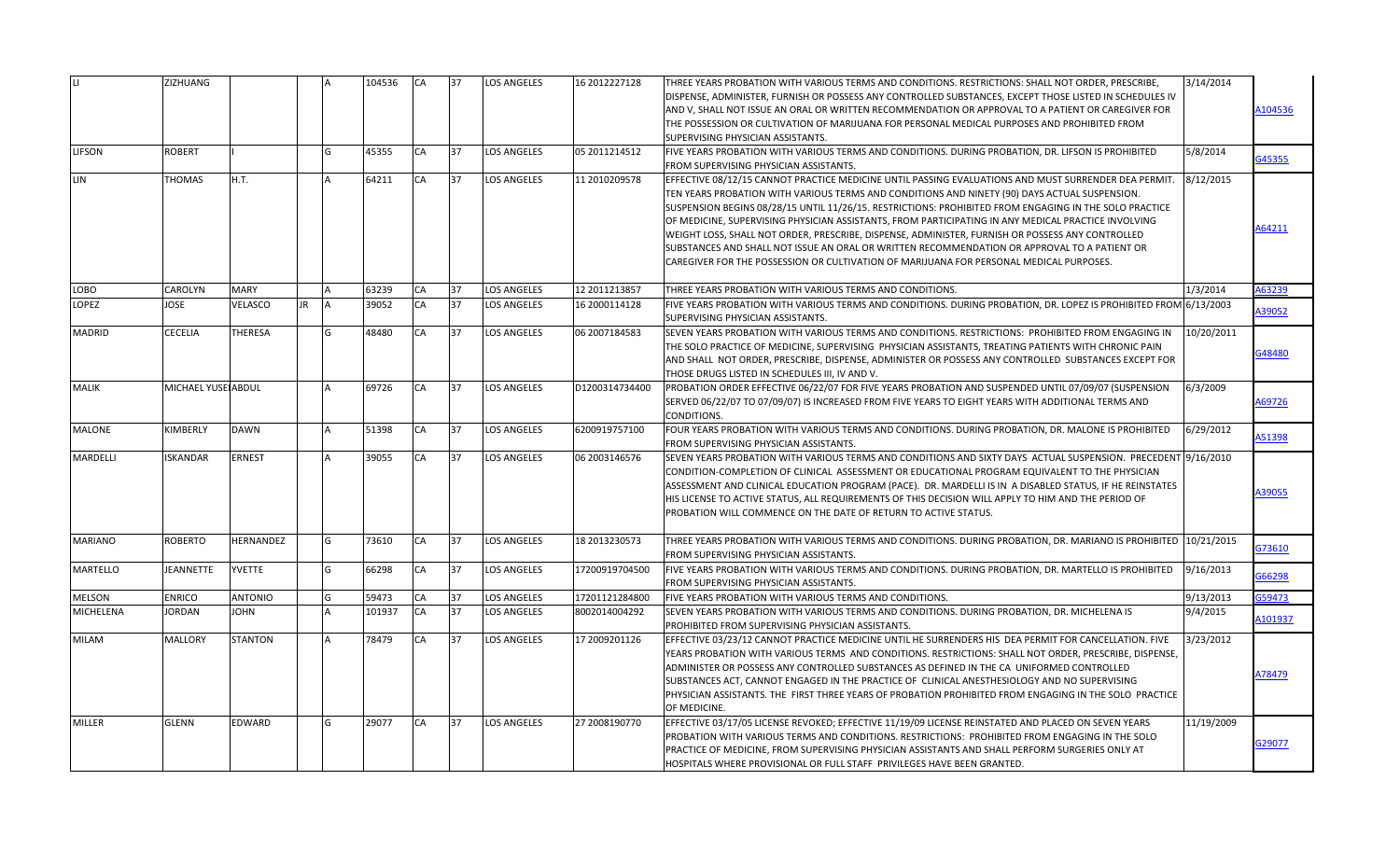| MITZELFELT        | lн.             | <b>VINCENT</b>  | 19853  | <b>CA</b> | 37 | <b>LOS ANGELES</b> | 17201121538500 | THREE YEARS PROBATION WITH VARIOUS TERMS AND CONDITIONS. DURING PROBATION, DR. MITZELFELT IS                    | 8/1/2013   | A19853 |
|-------------------|-----------------|-----------------|--------|-----------|----|--------------------|----------------|-----------------------------------------------------------------------------------------------------------------|------------|--------|
|                   |                 |                 |        |           |    |                    |                | PROHIBITED FROM SUPERVISING PHYSICIAN ASSISTANTS.                                                               |            |        |
| <b>MODI</b>       | <b>JASVANT</b>  | N.              | 39818  | <b>CA</b> | 37 | <b>LOS ANGELES</b> | D1 2006177596  | NEW DECISION EFFECTIVE 10/24/13 CANNOT PRACTICE MEDICINE UNTIL SUCCESSFUL COMPLETION OF A CLINICAL              | 10/24/2013 |        |
|                   |                 |                 |        |           |    |                    |                | TRAINING OR EDUCATION PROGRAM. FIVE YEARS PROBATION WITH VARIOUS TERMS AND CONDITIONS AND NINETY                |            |        |
|                   |                 |                 |        |           |    |                    |                | (90) DAYS ACTUAL SUSPENSION. SUSPENSION SERVED 11/09/13 THROUGH 02/07/14. RESTRICTIONS: PROHIBITED FROM         |            | A39818 |
|                   |                 |                 |        |           |    |                    |                | ENGAGING IN THE SOLO PRACTICE OF MEDICINE AND SUPERVISING PHYSICIAN ASSISTANTS.                                 |            |        |
| <b>MONTENEGRO</b> | <b>CARLOS</b>   | <b>HUMBERTO</b> | 48811  | CA        | 37 | <b>LOS ANGELES</b> | 22 2010205578  | FOUR YEARS PROBATION WITH VARIOUS TERMS AND CONDITIONS. DURING PROBATION, DR. MONTENEGRO IS                     | 4/16/2014  |        |
|                   |                 |                 |        |           |    |                    |                | PROHIBITED FROM SUPERVISING PHYSICIAN ASSISTANTS.                                                               |            | A48811 |
| <b>MORA</b>       | <b>LAWRENCE</b> | <b>ANTHONY</b>  | 71399  | CA        | 37 | <b>LOS ANGELES</b> | 05 2013229673  | THREE YEARS PROBATION WITH VARIOUS TERMS AND CONDITIONS. RESTRICTIONS: PROHIBITED FROM SUPERVISING              | 5/27/2015  |        |
|                   |                 |                 |        |           |    |                    |                | PHYSICIAN ASSISTANTS AND SHALL NOT ORDER, PRESCRIBE, DISPENSE, ADMINISTER, FURNISH OR POSSESS ANY               |            |        |
|                   |                 |                 |        |           |    |                    |                | SCHEDULE II CONTROLLED SUBSTANCES UNTIL SUCCESSFUL COMPLETION OF A PRESCRIBING COURSE.                          |            | A71399 |
|                   |                 |                 |        |           |    |                    |                |                                                                                                                 |            |        |
| <b>MULL</b>       | <b>BRENDAN</b>  | <b>ROBERT</b>   | 74733  | CA        | 37 | <b>LOS ANGELES</b> | 4200718819000  | SEVEN YEARS PROBATION WITH VARIOUS TERMS & CONDITIONS. RESTRICTIONS: PROHIBITED FROM ENGAGING IN THE 10/8/2008  |            |        |
|                   |                 |                 |        |           |    |                    |                | SOLO PRACTICE OF MEDICINE & FROM SUPERVISING PHYSICIAN ASSISTANTS.                                              |            | A74733 |
| <b>NAJI</b>       | <b>MOHAMMED</b> |                 | 51126  | CA        | 37 | <b>LOS ANGELES</b> | 11 2011214072  | FIVE YEARS PROBATION WITH VARIOUS TERMS AND CONDITIONS. DURING PROBATION, DR. NAJI IS PROHIBITED FROM           | 11/18/2012 | C51126 |
|                   |                 |                 |        |           |    |                    |                | SUPERVISING PHYSICIAN ASSISTANTS.                                                                               |            |        |
| <b>NGUYEN</b>     | <b>JOHN</b>     | <b>DUNG</b>     | 109246 | CA        | 37 | <b>LOS ANGELES</b> | 08 2011213274  | THREE YEARS PROBATION WITH VARIOUS TERMS AND CONDITIONS. RESTRICTIONS: PROHIBITED FROM ENGAGING IN              | 2/28/2014  | 109246 |
|                   |                 |                 |        |           |    |                    |                | THE SOLO PRACTICE OF MEDICINE AND SUPERVISING PHYSICIAN ASSISTANTS.                                             |            |        |
| <b>NUGENT</b>     | LUIS            | PHILIP          | 47906  | CA        | 37 | <b>LOS ANGELES</b> | 8002014006424  | EFFECTIVE 05/03/13 CASE NO. D1-2009-200935 SEVEN YEARS PROBATION COMMENCING 04/26/10 UNTIL 04/26/17             | 11/13/2014 |        |
|                   |                 |                 |        |           |    |                    |                | AND SEVENTY-FIVE (75) DAYS ACTUAL SUSPENSION WITH VARIOUS TERMS AND CONDITIONS. RESTRICTIONS:                   |            |        |
|                   |                 |                 |        |           |    |                    |                | PROHIBITED FROM ENGAGING IN THE SOLO PRACTICE OF MEDICINE AND SUPERVISING PHYSICIAN ASSISTANTS.                 |            | G47906 |
|                   |                 |                 |        |           |    |                    |                | EFFECTIVE 11/13/14 CASE NO. 8002014006424 NEW DECISION ORDERS DR. NUGENT TO REMAIN ON SEVEN YEARS               |            |        |
|                   |                 |                 |        |           |    |                    |                | PROBATION WITH THE TERMS AND CONDITIONS SET FORTH IN THE PRIOR DISCIPLINARY ORDER, WHICH THE SEVEN              |            |        |
|                   |                 |                 |        |           |    |                    |                | YEARS WILL BEGIN ON 11/13/14.                                                                                   |            |        |
| <b>NWAIGWE</b>    | MANASSEH        | $\mathsf{C}$    | 42532  | CA        | 37 | <b>LOS ANGELES</b> | 18 2012221666  | THREE YEARS PROBATION WITH VARIOUS TERMS AND CONDITIONS. DURING PROBATION, DR. NWAIGWE IS PROHIBITED 10/23/2014 |            | 142532 |
|                   |                 |                 |        |           |    |                    |                | FROM SUPERVISING PHYSICIAN ASSISTANTS.                                                                          |            |        |
| <b>NYMAN</b>      | KENNETH         | EDWARD          | 27055  | CA        | 37 | <b>LOS ANGELES</b> | 5201020755200  | THREE YEARS PROBATION WITH VARIOUS TERMS AND CONDITIONS. DURING PROBATION, DR. NYMAN IS PROHIBITED              | 4/19/2013  | G27055 |
|                   |                 |                 |        |           |    |                    |                | FROM SUPERVISING PHYSICIAN ASSISTANTS.                                                                          |            |        |
| O'DAY             | <b>STEVEN</b>   | <b>JOHN</b>     | 53519  | CA        | 37 | <b>LOS ANGELES</b> | 06 2011219939  | THREE YEARS PROBATION WITH VARIOUS TERMS AND CONDITIONS. DURING PROBATION, DR. O'DAY IS PROHIBITED              | 11/26/2014 | 153519 |
|                   |                 |                 |        |           |    |                    |                | FROM SUPERVISING PHYSICIAN ASSISTANTS.                                                                          |            |        |
| <b>PASCALI</b>    | <b>ALFREDO</b>  |                 | 33673  | CA        | 37 | <b>LOS ANGELES</b> | 11 2010205307  | THREE YEARS PROBATION WITH VARIOUS TERMS AND CONDITIONS. DURING PROBATION, DR. PASCALI IS PROHIBITED            | 12/27/2013 | A33673 |
|                   |                 |                 |        |           |    |                    |                | FROM SUPERVISING PHYSICIAN ASSISTANTS.                                                                          |            |        |
| <b>PATEL</b>      | SONA            |                 | 88229  | CA        | 37 | <b>LOS ANGELES</b> | 17 2009203838  | SEVEN YEARS PROBATION WITH VARIOUS TERMS AND CONDITIONS AND NINETY (90) DAYS ACTUAL SUSPENSION.                 | 11/15/2013 |        |
|                   |                 |                 |        |           |    |                    |                | SUSPENSION BEGINS ON 12/01/13 UNTIL 03/01/14. DURING PROBATION, DR. PATEL IS PROHIBITED FROM SUPERVISING        |            | A88229 |
|                   |                 |                 |        |           |    |                    |                | PHYSICIAN ASSISTANTS.                                                                                           |            |        |
| <b>PAYNE</b>      | <b>BROWNELL</b> | <b>HILLIARD</b> | 26350  | CA        | 37 | <b>LOS ANGELES</b> | D2200617425700 | EFF. 05/15/09 FIVE YEARS PROBATION WITH SIXTY DAYS SUSPENSION. SUSPENSION SERVED 7/13/09 TO 9/10/09. EFF.       | 3/21/2013  |        |
|                   |                 |                 |        |           |    |                    |                | 12/3/10 PROBATION INCREASED FROM FIVE YEARS TO SIX YEARS. EFF. 03/21/13 PROBATION IS EXTENDED FOR AN            |            | A26350 |
|                   |                 |                 |        |           |    |                    |                | ADDITIONAL TWO YEARS. ALL OTHER TERMS AND CONDITIONS OF THE 2009 AND 2010 DECISION CONTINUE TO APPLY            |            |        |
|                   |                 |                 |        |           |    |                    |                | UNTIL THE TERMINATION OF THE ENTIRE PROBATIONARY PERIOD.                                                        |            |        |
| PEARSALL          | <b>ELDRIDGE</b> | <b>HARVEY</b>   | 35490  | CA        | 37 | <b>LOS ANGELES</b> | 5200718863800  | FIVE YEARS PROBATION WITH VARIOUS TERMS AND CONDITIONS. DURING PROBATION, DR. PEARSALL IS PROHIBITED            | 11/10/2010 | C35490 |
|                   |                 |                 |        |           |    |                    |                | FROM SUPERVISING PHYSICIAN ASSISTANTS.                                                                          |            |        |
| PERIC             | <b>JOHN</b>     | <b>MARIO</b>    | 79419  | CA        | 37 | <b>LOS ANGELES</b> | 17 2010210312  | FIVE YEARS PROBATION WITH VARIOUS TERMS AND CONDITIONS. RESTRICTIONS: SHALL NOT ORDER, PRESCRIBE,               | 8/8/2014   |        |
|                   |                 |                 |        |           |    |                    |                | DISPENSE, ADMINISTER, FURNISH, OR POSSESS ANY CONTROLLED SUBSTANCES LISTED IN SCHEDULES II AND III, EXCEPT      |            |        |
|                   |                 |                 |        |           |    |                    |                | FOR ADDERALL AND TESTERONE, DURING THE FIRST TWO YEARS OF PROBATION, SHALL NOT ISSUE AN ORAL OR                 |            | A79419 |
|                   |                 |                 |        |           |    |                    |                | WRITTEN RECOMMENDATION OR APPROVAL TO A PATIENT OR A CAREGIVER FOR THE POSSESSION OR CULTIVATION OF             |            |        |
|                   |                 |                 |        |           |    |                    |                | MARIJUANA FOR PERSONAL MEDICAL PURPOSES AND PROHIBITED FROM SUPERVISING PHYSICIAN ASSISTANTS.                   |            |        |
|                   |                 |                 |        |           |    |                    |                |                                                                                                                 |            |        |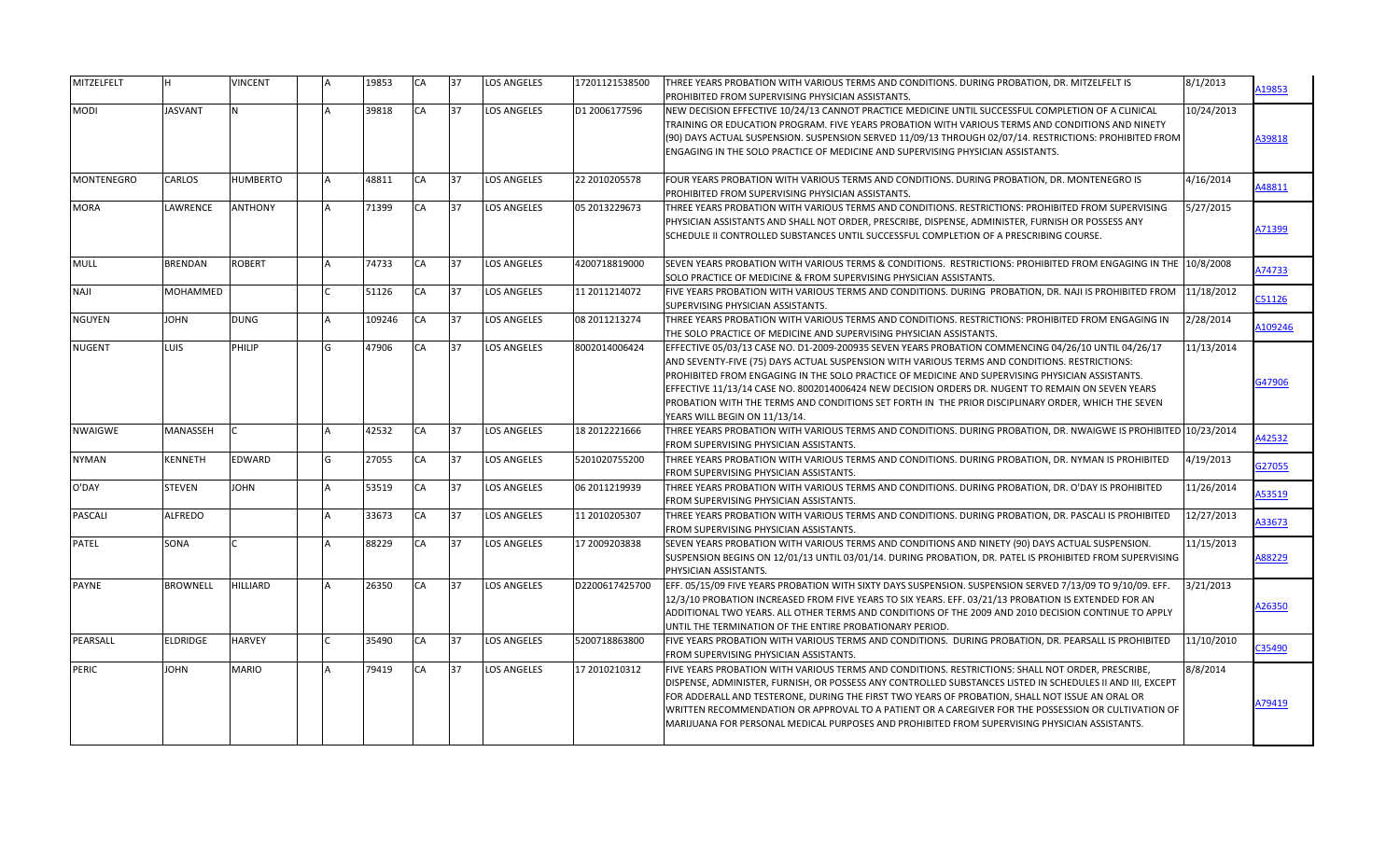| PETERSON         | <b>RYAN</b>        | <b>CURTIS</b>      |     | 103097 | <b>CA</b> | 37 | <b>LOS ANGELES</b> | 6201121787400  | SEVEN YEARS PROBATION WITH VARIOUS TERMS AND CONDITIONS. RESTRICTIONS: SHALL NOT ISSUE AN ORAL OR                                                                                                                                                                                                                                                                                                                                                 | 6/21/2013  |        |
|------------------|--------------------|--------------------|-----|--------|-----------|----|--------------------|----------------|---------------------------------------------------------------------------------------------------------------------------------------------------------------------------------------------------------------------------------------------------------------------------------------------------------------------------------------------------------------------------------------------------------------------------------------------------|------------|--------|
|                  |                    |                    |     |        |           |    |                    |                | WRITTEN RECOMMENDATION OR APPROVAL TO A PATIENT OR CAREGIVER FOR MARIJUANA FOR MEDICAL PURPOSES,                                                                                                                                                                                                                                                                                                                                                  |            | 103097 |
|                  |                    |                    |     |        |           |    |                    |                | PROHIBITED FROM ENGAGING IN THE SOLO PRACTICE OF MEDICINE AND SUPERVISING PHYSICIAN ASSISTANTS.                                                                                                                                                                                                                                                                                                                                                   |            |        |
| PHAM             | <b>TIMOTHY</b>     | QUANG              |     | 81541  | CA        | 37 | <b>LOS ANGELES</b> | 06 2011217127  | FIVE YEARS PROBATION WITH VARIOUS TERMS AND CONDITIONS. DURING PROBATION, DR. PHAM IS PROHIBITED FROM 7/24/2015<br>SUPERVISING PHYSICIAN ASSISTANTS.                                                                                                                                                                                                                                                                                              |            | G81541 |
| <b>PUTTA</b>     | LAKSHMIDEVI VIJAYA |                    |     | 77357  | CA        | 37 | <b>LOS ANGELES</b> | 17 2012224455  | THREE YEARS PROBATION WITH VARIOUS TERMS AND CONDITIONS. DURING PROBATION, DR. PUTTA IS PROHIBITED<br>FROM SUPERVISING PHYSICIAN ASSISTANTS.                                                                                                                                                                                                                                                                                                      | 3/25/2015  | A77357 |
| <b>RADEMAN</b>   | <b>ALAN</b>        | <b>NATHAN HIRS</b> | G   | 27960  | CA        | 37 | LOS ANGELES        | 27 2009202077  | EFFECTIVE 02/22/2005 LICENSE SURRENDERED; EFFECTIVE 08/12/2011 LICENSE REINSTATED; FIVE YEARS PROBATION<br>WITH VARIOUS TERMS AND CONDITIONS. DURING PROBATION, DR. RADEMAN IS PROHIBITED FROM SUPERVISING<br>PHYSICIAN ASSISTANTS.                                                                                                                                                                                                               | 8/12/2011  | G27960 |
| <b>REECE</b>     | <b>TYRON</b>       | CLEON              |     | 31509  | <b>CA</b> | 37 | <b>LOS ANGELES</b> | 11 2010211926  | SEVEN YEARS PROBATION WITH VARIOUS TERMS AND CONDITIONS AND NINETY (90) DAYS ACTUAL SUSPENSION.<br>SUSPENSION SERVED 01/09/15 THROUGH 04/09/15. RESTRICTIONS: PROHIBITED FROM PRESCRIBING ANY CONTROLLED<br>SUBSTANCES AND SUPERVISING PHYSICIAN ASSISTANTS.                                                                                                                                                                                      | 12/24/2014 | A31509 |
| <b>REMEDIOS</b>  | <b>ELIZABETH</b>   |                    |     | 55283  | CA        | 37 | <b>LOS ANGELES</b> | 17 2011217295  | EFFECTIVE 10/31/12 CASE NO. 17-2010-206457 SEVEN YEARS PROBATION WITH VARIOUS TERMS AND CONDITIONS.<br>EFFECTIVE 06/26/15 NEW DECISION IN CASE NO. 17-2011-217295 THREE YEARS PROBATION TO RUN CONCURRENT<br>WITH THE PROBATION TERM IN PREVIOUS CASE. DURING PROBATION, DR. REMEDIOS IS PROHIBITED FROM<br>SUPERVISING PHYSICIAN ASSISTANTS.                                                                                                     | 6/26/2015  | G55283 |
| RINZLER          | <b>GARY</b>        | <b>SCOTT</b>       | IG. | 67994  | CA        | 37 | <b>LOS ANGELES</b> | 02 2011218274  | FIVE YEARS PROBATION WITH VARIOUS TERMS AND CONDITIONS. DURING PROBATION, DR. RINZLER IS PROHIBITED<br>FROM SUPERVISING PHYSICIAN ASSISTANTS.                                                                                                                                                                                                                                                                                                     | 9/19/2014  | G67994 |
| <b>RONAN</b>     | <b>KEVIN</b>       | <b>JOHN</b>        | G   | 77176  | CA        | 37 | <b>LOS ANGELES</b> | 27 2012228715  | EFFECTIVE 11/19/09 LICENSE REVOKED; EFFECTIVE 01/10/14 LICENSE REINSTATED; CANNOT PRACTICE MEDICINE UNTIL 1/10/2014<br>PASSING AN EVALUATION. THREE YEARS PROBATION WITH VARIOUS TERMS AND CONDITIONS. RESTRICTIONS:<br>PROHIBITED FROM ENGAGING IN THE SOLO PRACTICE OF MEDICINE AND SUPERVISING PHYSICIAN ASSISTANTS AND<br>MUST HAVE A THIRD PARTY CHAPERONE PRESENT WHILE CONSULTING, EXAMINING OR TREATING FEMALE PATIENTS.                  |            | G77176 |
| <b>ROSALES</b>   | <b>GILBERT</b>     |                    |     | 53868  | CA        | 37 | <b>LOS ANGELES</b> | 5201121623000  | THREE YEARS PROBATION WITH VARIOUS TERMS AND CONDITIONS. DURING PROBATION, DR. ROSALES IS PROHIBITED<br>FROM SUPERVISING PHYSICIAN ASSISTANTS.                                                                                                                                                                                                                                                                                                    | 2/22/2013  | A53868 |
| ROSENBERG        | <b>ROBERT</b>      | D                  |     | 43166  | <b>CA</b> | 37 | <b>LOS ANGELES</b> | 17201021178400 | THREE YEARS PROBATION WITH VARIOUS TERMS AND CONDITIONS. DURING PROBATION, DR. ROSENBERG IS<br>PROHIBITED FROM SUPERVISING PHYSICIAN ASSISTANTS.                                                                                                                                                                                                                                                                                                  | 2/22/2013  | A43166 |
| <b>ROSS</b>      | <b>DEENA</b>       | <b>BETH</b>        |     | 84236  | <b>CA</b> | 37 | <b>LOS ANGELES</b> | 17201020937700 | FOUR YEARS PROBATION WITH VARIOUS TERMS AND CONDITIONS. DURING PROBATION, DR. ROSS IS PROHIBITED<br>FROM SUPERVISING PHYSICIAN ASSISTANTS.                                                                                                                                                                                                                                                                                                        | 9/13/2013  | 384236 |
| <b>SACK</b>      | <b>JEFFREY</b>     | <b>BRETT</b>       |     | 47918  | CA        | 37 | <b>LOS ANGELES</b> | 20 2007187582  | EFFECTIVE 12/03/09 CANNOT PRACTICE MEDICINE PENDING PASSING AN EVALUATION. FIVE YEARS PROBATION WITH<br>VARIOUS TERMS AND CONDITIONS. DURING PROBATION, DR. SACK IS PROHIBITED FROM SUPERVISING PHYSICIAN<br><b>ASSISTANTS.</b>                                                                                                                                                                                                                   | 12/3/2009  | A47918 |
| SAFRANKO         | <b>BRENDA</b>      | <b>JEAN</b>        | G   | 45081  | CA        | 37 | LOS ANGELES        | 05 2013229967  | FIVE YEARS PROBATION WITH VARIOUS TERMS AND CONDITIONS. DURING PROBATION, DR. SAFRANKO IS PROHIBITED<br>FROM SUPERVISING PHYSICIAN ASSISTANTS.                                                                                                                                                                                                                                                                                                    | 11/21/2014 | 345081 |
| <b>SAJEDI</b>    | <b>EBRAHIM</b>     |                    |     | 62264  | CA        | 37 | <b>LOS ANGELES</b> | 06 2012220919  | EFFECTIVE 05/31/13 CASE NO. 05-2011-213229 THREE YEARS PROBATION WITH VARIOUS TERMS AND CONDITIONS.<br>EFFECTIVE 08/07/15 NEW DECISION ADDS ONE ADDITIONAL YEAR TO CURRENT PROBATION WITH TERMS AND<br>CONDITIONS. ALL TERMS AND CONDITIONS OF THE 2013 DECISION CONTINUE TO APPLY UNTIL THE TERMINATION OF<br>THE ENTIRE PROBATION PERIOD.                                                                                                       | 8/7/2015   | 62264  |
| SALEHANI         | <b>FOAD</b>        |                    |     | 54079  | CA        | 37 | <b>LOS ANGELES</b> | 09 2008196290  | FIVE YEARS PROBATION WITH VARIOUS TERMS AND CONDITIONS. DURING PROBATION, DR. SALEHANI IS PROHIBITED<br>FROM SUPERVISING PHYSICIAN ASSISTANTS. EFFECTIVE 02/07/14 CEASE PRACTICE ORDER ISSUED-NO PRACTICE UNTIL<br>SUCCESSFUL COMPLETION OF THE CLINICAL TRAINING PROGRAM.                                                                                                                                                                        | 2/7/2014   | A54079 |
| <b>SCHANKMAN</b> | <b>ALAN</b>        | <b>ROBERT</b>      | G   | 35202  | <b>CA</b> | 37 | <b>LOS ANGELES</b> | 05 1990004672  | FIVE YEARS PROBATION WITH VARIOUS TERMS AND CONDITIONS AND ONE YEAR ACTUAL SUSPENSION. SUSPENSION<br>BEGAN FROM THE DATE THE INTERIM SUSPENSION ORDER WAS ISSUED ON 12/14/94. SUSPENSION SERVED 12/14/94<br>UNTIL 12/14/95. RESTRICTIONS: CANNOT PRACTICE OPHTHALMOLOGY UNTIL PASSING AN EXAMINATION AND<br>PROHIBITED FROM PARTICIPATING IN THE MEDICARE PROGRAM AND ANY STATE HEALTH CARE PROGRAMS UNLESS<br>REINSTATEMENT IS LAWFULLY GRANTED. | 9/21/1995  | G35202 |
| SEIDEMAN         | <b>SUSAN</b>       |                    |     | 33438  | CA        | 37 | <b>LOS ANGELES</b> | 6200819189200  | FIVE YEARS PROBATION WITH VARIOUS TERMS AND CONDITIONS. DURING PROBATION, DR. SEIDEMAN IS PROHIBITED<br>FROM SUPERVISING PHYSICIAN ASSISTANTS.                                                                                                                                                                                                                                                                                                    | 10/21/2011 | 333438 |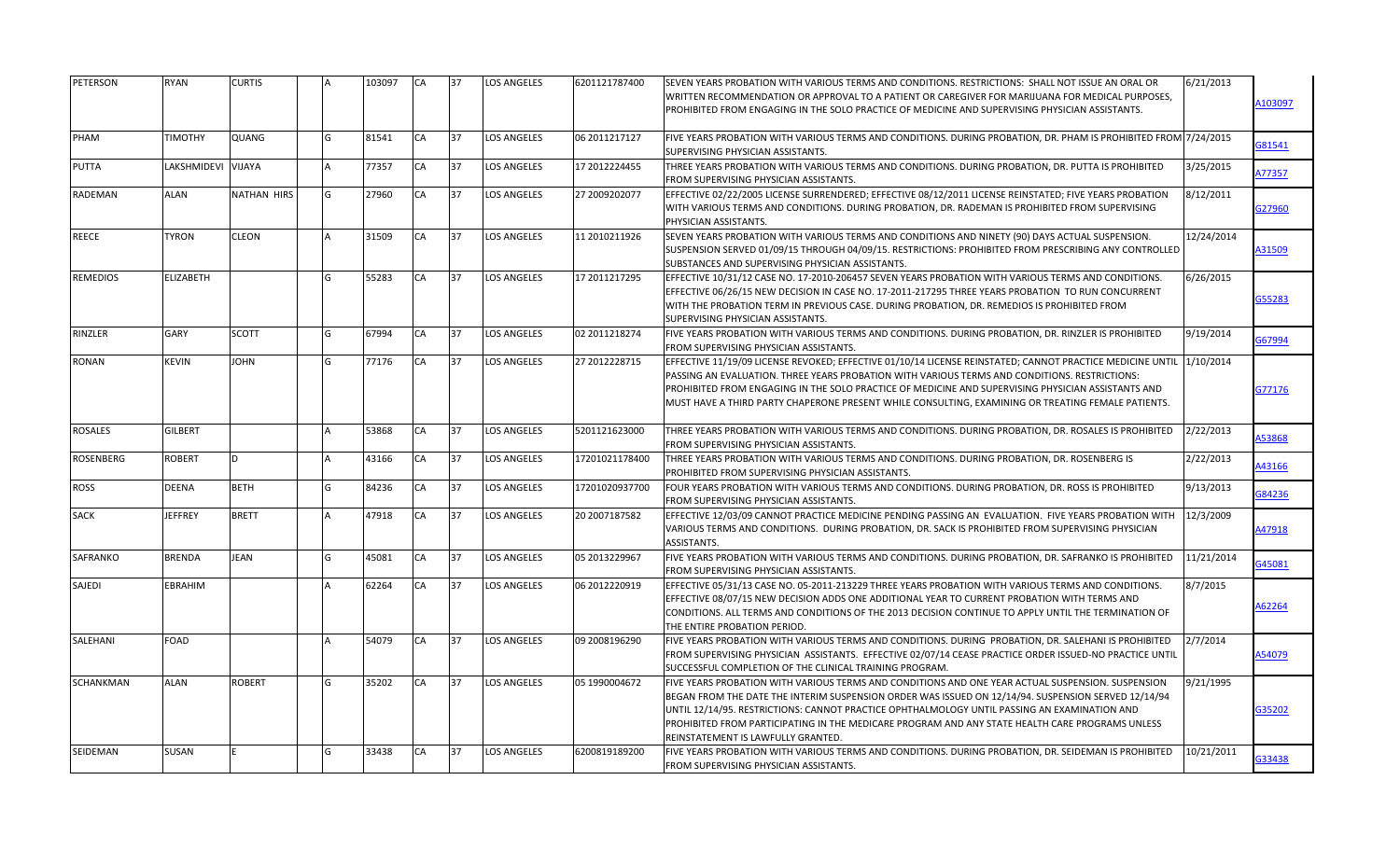| <b>SELA</b>              | <b>MICHAEL</b> | <b>MEIR</b>    | 38986 | <b>CA</b> | 37 | <b>LOS ANGELES</b> | 20 2005165000  | EFFECTIVE 03/08/95 LICENSE REVOKED; EFFECTIVE 02/22/06 LICENSE REINSTATED AND PLACED ON TEN YEARS<br>PROBATION WITH VARIOUS TERMS & CONDITIONS.  RESTRICTIONS:  PROHIBITED FROM ENGAGING IN THE SOLO<br>PRACTICE OF MEDICINE AND SHALL NOT CONDUCT PHYSICAL EXAMS OF FEMALE PATIENTS WITHOUT AN ADULT<br><b>CHAPERONE PRESENT.</b>                                                                                                            | 2/22/2006  | A38986 |
|--------------------------|----------------|----------------|-------|-----------|----|--------------------|----------------|-----------------------------------------------------------------------------------------------------------------------------------------------------------------------------------------------------------------------------------------------------------------------------------------------------------------------------------------------------------------------------------------------------------------------------------------------|------------|--------|
| <b>SHIN</b>              | <b>DANIEL</b>  |                | 75155 | CA        | 37 | <b>LOS ANGELES</b> | 19 2010208332  | EFFECTIVE 08/31/12 FIVE YEARS PROBATION WITH VARIOUS TERMS AND CONDITIONS. DURING PROBATION, DR. SHIN<br>IS PROHIBITED FROM SUPERVISING PHYSICIAN ASSISTANTS. EFFECTIVE 08/05/13 DR. SHIN IS PROHIBITED FROM<br>ENGAGING IN THE PRACTICE OF MEDICINE UNTIL HE SUCCESSFULLY COMPLETES THE CLINICAL TRAINING PROGRAM.                                                                                                                           | 8/5/2013   | 375155 |
| <b>SHRIER</b>            | <b>PETER</b>   | <b>REUBEN</b>  | 86871 | CA        | 37 | <b>LOS ANGELES</b> | 17 2008190109  | FIVE YEARS PROBATION WITH VARIOUS TERMS AND CONDITIONS AND THIRTY (30) DAYS ACTUAL SUSPENSION.<br>SUSPENSION BEGINS 05/17/14 UNTIL 06/15/14. DURING PROBATION, DR. SHRIER IS PROHIBITED FROM SUPERVISING<br>PHYSICIAN ASSISTANTS.                                                                                                                                                                                                             | 5/1/2014   | 386871 |
| SICIGNANO                | <b>JOSEPH</b>  | <b>RALPH</b>   | 21095 | CA        | 37 | <b>LOS ANGELES</b> | 05 2011213392  | FIVE YEARS PROBATION WITH VARIOUS TERMS AND CONDITIONS. RESTRICTIONS: PROHIBITED FROM PRESCRIBING<br>SCHEDULES II, III AND IV DRUGS, EXCEPT DR. SICIGNANO IS ALLOWED TO PRESCRIBE ADDERALL, RITALIN, PROVIGI,<br>KLONOPIN, XANAX AND ATIVAN AND SUPERVISING PHYSICIAN ASSISTANTS.                                                                                                                                                             | 11/22/2013 | 321095 |
| <b>SPELLER</b>           | <b>CRISTAL</b> | <b>DAWN</b>    | 62390 | CA        | 37 | <b>LOS ANGELES</b> | 02 2009201789  | FIVE YEARS PROBATION WITH VARIOUS TERMS AND CONDITIONS. DURING PROBATION, DR. SPELLER IS PROHIBITED<br>FROM SUPERVISING PHYSICIAN ASSISTANTS.                                                                                                                                                                                                                                                                                                 | 4/11/2014  | 462390 |
| <b>STILLION</b>          | <b>RODNEY</b>  | l p            | 28244 | CA        | 37 | <b>LOS ANGELES</b> | 5201121872700  | FIVE YEARS PROBATION WITH VARIOUS TERMS AND CONDITIONS. DURING PROBATION, DR. STILLION IS PROHIBITED<br>FROM SUPERVISING PHYSICIAN ASSISTANTS.                                                                                                                                                                                                                                                                                                | 9/20/2013  | A28244 |
| <b>STONE</b>             | <b>MILES</b>   |                | 35367 | CA        | 37 | <b>LOS ANGELES</b> | 06 1995050211  | EFFECTIVE 05/10/99 CANNOT PRACTICE MEDICINE PENDING PASSING AN EVALUATION; FIVE YEARS PROBATION WITH<br>VARIOUS TERMS AND CONDITIONS. RESTRICTIONS: PROHIBITED FROM ENGAGING IN THE SOLO PRACTICE OF MEDICINE<br>AND SUPERVISING PHYSICIAN ASSISTANTS.                                                                                                                                                                                        | 5/10/1999  | C35367 |
| <b>SWERDLICK</b>         | PETER          |                | 40060 | CA        | 37 | <b>LOS ANGELES</b> | 6200718259800  | FIVE YEARS PROBATION WITH VARIOUS TERMS AND CONDITIONS. DURING PROBATION, DR. SWERDLICK IS PROHIBITED<br>FROM SUPERVISING PHYSICIAN ASSISTANTS.                                                                                                                                                                                                                                                                                               | 9/9/2011   | 440060 |
| <b>TAFOYA</b>            | RICHARD        | <b>ANTHONY</b> | 51639 | CA        | 37 | <b>LOS ANGELES</b> | 17201020875100 | THREE YEARS PROBATION WITH VARIOUS TERMS AND CONDITIONS. DURING PROBATION, DR. TAFOYA IS PROHIBITED<br>FROM SUPERVISING PHYSICIAN ASSISTANT.                                                                                                                                                                                                                                                                                                  | 8/29/2013  | G51639 |
| <b>TANK</b>              | <b>DAYALAL</b> | <b>DEVRAJ</b>  | 53624 | CA        | 37 | <b>LOS ANGELES</b> | 11 2010207184  | EFFECTIVE 08/08/14 CANNOT PRACTICE MEDICINE UNTIL PASSING AN EVALUATION AND EXAMINATION AND MUST<br>COMPLETE A PROGRAM OF STUDY. FIVE YEARS PROBATION WITH VARIOUS TERMS AND CONDITIONS. DURING<br>PROBATION, DR. TANK IS PROHIBITED FROM SUPERVISING PHYSICIAN ASSISTANTS.                                                                                                                                                                   | 8/8/2014   | A53624 |
| <b>TANOURA</b>           | <b>TAD</b>     | <b>TADASHI</b> | 67703 | CA        | 37 | <b>LOS ANGELES</b> | 6201020938000  | THREE YEARS PROBATION WITH VARIOUS TERMS AND CONDITIONS. DURING PROBATION, DR. TANOURA IS PROHIBITED  11/16/2012<br>FROM SUPERVISING PHYSICIAN ASSISTANTS.                                                                                                                                                                                                                                                                                    |            | 367703 |
| <b>TINCOPA-MINAN</b>     | LUIS           | <b>FELIX</b>   | 31264 | CA        | 37 | <b>LOS ANGELES</b> | 11 2012224656  | FIVE YEARS PROBATION WITH VARIOUS TERMS AND CONDITIONS AND 150 DAYS ACTUAL SUSPENSION. SUSPENSION<br>WILL BE CREDITED FOR THE TIME THAT HE HAS SERVED PURSUANT TO THE INTERIM SUSPENSION ORDER ISSUED ON<br>06/10/13. SUSPENSION SERVED 06/10/13 UNTIL 11/07/13. RESTRICTIONS: SHALL HAVE A THIRD PARTY CHAPERONE<br>PRESENT WHILE CONSULTING, EXAMINING OR TREATING FEMALE PATIENTS AND PROHIBITED FROM SUPERVISING<br>PHYSICIAN ASSISTANTS. | 1/31/2014  | A31264 |
| TORRES-CIFUENTES GUSTAVO |                | <b>ADOLFO</b>  | 70962 | <b>CA</b> | 37 | <b>LOS ANGELES</b> | 22 2012220856  | THREE YEARS PROBATION WITH VARIOUS TERMS AND CONDITIONS. DURING PROBATION, DR. TORRES-CIFUENTES IS<br>PROHIBITED FROM SUPERVISING PHYSICIAN ASSISTANTS.                                                                                                                                                                                                                                                                                       | 7/3/2014   | 170962 |
| TU                       | <b>GENE</b>    | <b>CHANG</b>   | 60067 | CA        | 37 | <b>LOS ANGELES</b> | 9200920073500  | FIVE YEARS PROBATION WITH VARIOUS TERMS AND CONDITIONS. DURING PROBATION, DR. TU IS PROHIBITED FROM<br>SUPERVISING PHYSICIAN ASSISTANTS.                                                                                                                                                                                                                                                                                                      | 10/25/2013 | A60067 |
| UZUN                     | <b>GUVEN</b>   |                | 72928 | CA        | 37 | <b>LOS ANGELES</b> | 6200718135800  | EIGHT YEARS PROBATION WITH VARIOUS TERMS AND CONDITIONS AND SIX MONTHS ACTUAL SUSPENSION.<br>SUSPENSION SERVED 05/09/2011 - 11/09/2011. DURING PROBATION, DR. UZUN IS PROHIBITED FROM SUPERVISING<br>PHYSICIAN ASSISTANTS.                                                                                                                                                                                                                    | 4/22/2011  | 472928 |
| <b>VELEZ</b>             | <b>ANTERO</b>  |                | 30678 | CA        | 37 | <b>LOS ANGELES</b> | 5200819090100  | FIVE YEARS PROBATION WITH VARIOUS TERMS AND CONDITIONS AND THIRTY DAYS ACTUAL SUSPENSION. SUSPENSION 13/17/2011<br>SERVED 04/02/11 THROUGH 05/01/2011. DURING PROBATION, DR. VELEZ IS PROHIBITED FROM SUPERVISING<br>PHYSICIAN ASSISTANTS.                                                                                                                                                                                                    |            | A30678 |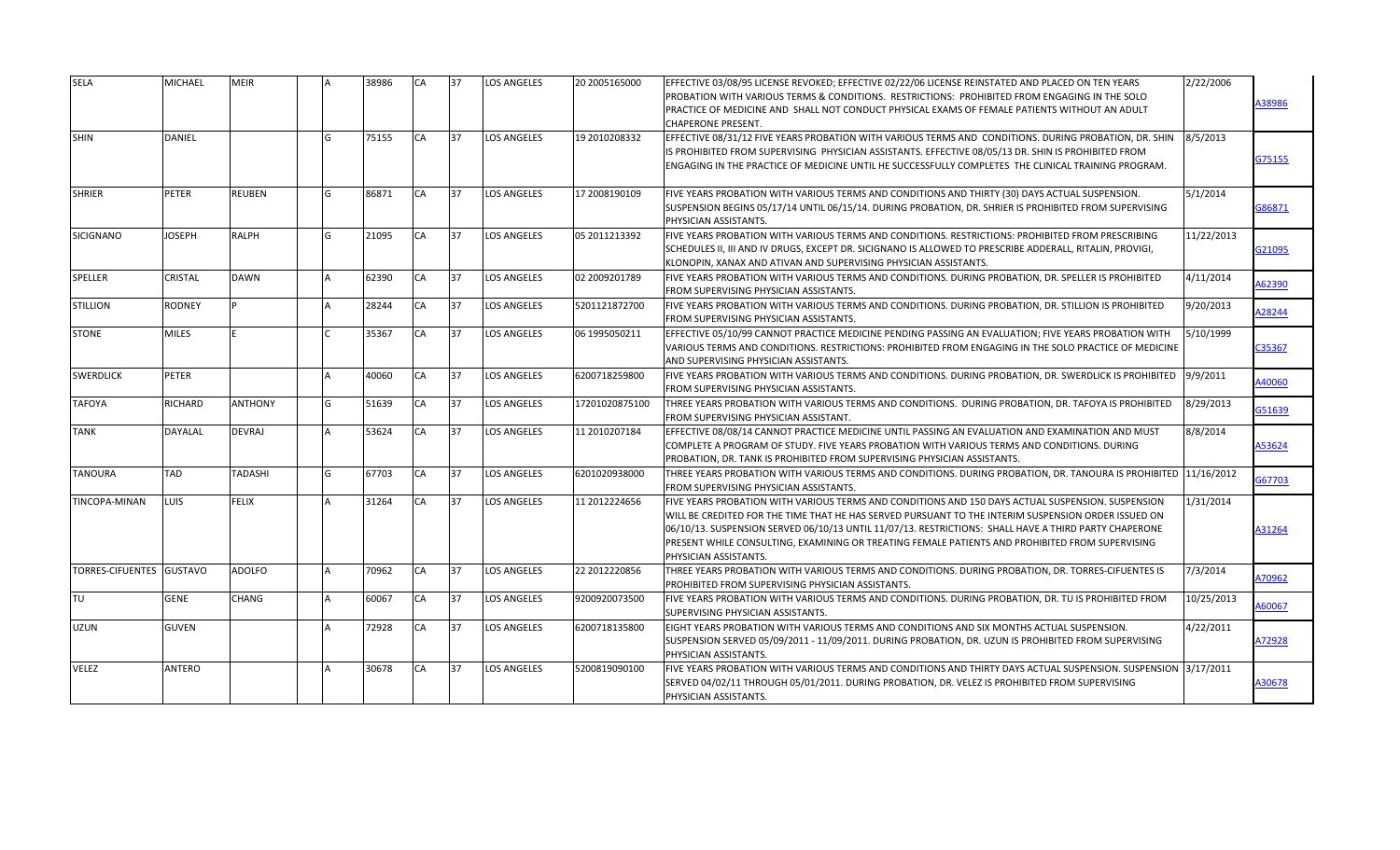| <b>VESCO</b>     | <b>DAVID</b>     | MICHAEL        |    | 43384 | CA        | 37 | <b>LOS ANGELES</b> | 04 2012222365  | FIVE YEARS PROBATION WITH VARIOUS TERMS AND CONDITIONS. RESTRICTIONS: PROHIBITED FROM SUPERVISING<br>PHYSICIAN ASSISTANTS, FOR THE FIRST THREE YEARS, DR. VESCO SHALL NOT ORDER, PRESCRIBE, DISPENSE,<br>ADMINISTER, FURNISH OR POSSESS ANY CONTROLLED SUBSTANCES, EXCEPT THOSE LISTED IN SCHEDULES III, IV AND V<br>AND SHALL NOT ISSUE AN ORAL OR WRITTEN RECOMMENDATION OR APPROVAL TO A PATIENT OR CAREGIVER FOR THE<br>POSSESSION OR CULTIVATION OF MARIJUANA FOR PERSONAL MEDICAL PURPOSES. | 7/31/2015  | 43384  |
|------------------|------------------|----------------|----|-------|-----------|----|--------------------|----------------|---------------------------------------------------------------------------------------------------------------------------------------------------------------------------------------------------------------------------------------------------------------------------------------------------------------------------------------------------------------------------------------------------------------------------------------------------------------------------------------------------|------------|--------|
| <b>VICENCIO</b>  | <b>EDUARDITA</b> | <b>EOLANI</b>  |    | 23710 | CA        | 37 | <b>LOS ANGELES</b> | 11201020674300 | THREE YEARS PROBATION WITH VARIOUS TERMS AND CONDITIONS. DURING PROBATION, DR. VICENCIO IS PROHIBITED<br>FROM SUPERVISING PHYSICIAN ASSISTANTS.                                                                                                                                                                                                                                                                                                                                                   | 1/17/2013  | 423710 |
| VO               | <b>NHAT</b>      | CONG           |    | 60568 | CA        | 37 | <b>LOS ANGELES</b> | 17 2010211334  | FIVE YEARS PROBATION WITH VARIOUS TERMS AND CONDITIONS. DURING PROBATION, DR. VO IS PROHIBITED FROM<br>SUPERVISING PHYSICIAN ASSISTANTS EXCEPT FOR BECQUIE BERKE AND THOMAS COLIVAS, WHO ARE CURRENTLY<br><b>EMPLOYED BY HIM.</b>                                                                                                                                                                                                                                                                 | 4/16/2014  | 160568 |
| <b>VORPERIAN</b> | ADELINA          |                |    | 50390 | CA        | 37 | <b>LOS ANGELES</b> | D1200516827500 | FIVE YEARS PROBATION WITH VARIOUS TERMS AND CONDITIONS. DURING PROBATION, DR. VORPERIAN IS PROHIBITED<br>FROM SUPERVISING PHYSICIAN ASSISTANTS.                                                                                                                                                                                                                                                                                                                                                   | 10/19/2012 | 250390 |
| <b>WARNER</b>    | <b>CLARENCE</b>  | EMANUEL        | G  | 62334 | <b>CA</b> | 37 | <b>LOS ANGELES</b> | 27201121696800 | EFFECTIVE 12/06/07 LICENSE SURRENDERED; EFFECTIVE 09/14/12 LICENSE REINSTATED; FIVE YEARS PROBATION WITH<br>VARIOUS TERMS AND CONDITIONS. DURING PROBATION, DR. WARNER IS PROHIBITED FROM SUPERVISING PHYSICIAN<br>ASSISTANTS.                                                                                                                                                                                                                                                                    | 9/14/2012  | 362334 |
| <b>WILDER</b>    | <b>CRAIG</b>     | RICHARD        |    | 77700 | CA        | 37 | <b>LOS ANGELES</b> | 22 2010210628  | CASE NO. 11-2008-190045 EFFECTIVE 02/04/11, FOUR YEARS PROBATION WITH VARIOUS TERMS AND CONDITIONS.<br>DURING PROBATION, DR. WILDER IS PROHIBITED FROM SUPERVISING PHYSICIAN ASSISTANTS. CASE NO. 22-2010-<br>210628 EFFECTIVE 10/24/13 NEW DECISION EXTENDS THE PROBATION TERM FOR AN ADDITIONAL ONE YEAR WITH THE<br>SAME TERMS AND CONDITIONS.                                                                                                                                                 | 10/24/2013 | 177700 |
| <b>WITZLING</b>  | SANDY            |                |    | 30242 | CA        | 37 | <b>LOS ANGELES</b> | 6200718149900  | SEVEN YEARS PROBATION WITH VARIOUS TERMS AND CONDITIONS. RESTRICTIONS: PROHIBITED FROM SUPERVISING<br>PHYSICIAN ASSISTANTS AND ENGAGING IN THE SOLO PRACTICE OF MEDICINE WHILE ON PROBATION; HOWEVER, HE<br>MAY REVIEW CHARTS AND RENDER OPINIONS (WHETHER AT HIS RESIDENCE OR ELSEWHERE) WHICH DO NOT INVOLVE<br>PATIENT CARE WITHOUT VIOLATING THIS PROVISION.                                                                                                                                  | 3/4/2011   | 30242  |
| <b>WONG</b>      | <b>DAVID</b>     | YEN-MANN       | G. | 27287 | CA        | 37 | <b>LOS ANGELES</b> | 10 2012224583  | SEVEN YEARS PROBATION WITH VARIOUS TERMS AND CONDITIONS AND FORTY-FIVE (45) DAYS ACTUAL SUSPENSION.<br>SUSPENSION SERVED12/07/14 THROUGH 01/20/15. RESTRICTIONS: PROHIBITED FROM SUPERVISING ANY ALLIED<br>HEALTH PROFESSIONAL INCLUDING PHYSICIAN ASSISTANTS.                                                                                                                                                                                                                                    | 11/21/2014 | 327287 |
| <b>GRAVES</b>    | <b>RICHARD</b>   | <b>CLEMENT</b> |    | 50576 | CA        | 39 | <b>MADERA</b>      | 2200920325100  | THREE YEARS PROBATION WITH VARIOUS TERMS AND CONDITIONS. DURING PROBATION, DR. GRAVES IS PROHIBITED<br><b>FROM SUPERVISING PHYSICIAN ASSISTANTS.</b>                                                                                                                                                                                                                                                                                                                                              | 10/19/2012 | A50576 |
| <b>BONSTEEL</b>  | <b>ALAN</b>      |                |    | 50164 | CA        | 41 | <b>MARIN</b>       | 12200920065200 | FIVE YEARS PROBATION WITH VARIOUS TERMS AND CONDITIONS. RESTRICTIONS: PROHIBITED FROM ENGAGING IN THE 6/6/2013<br>SOLO PRACTICE OF MEDICINE AND SUPERVISING PHYSICIAN ASSISTANTS.                                                                                                                                                                                                                                                                                                                 |            | A50164 |
| <b>COHN</b>      | <b>BRUCE</b>     | Δ              |    | 21639 | CA        | 41 | <b>MARIN</b>       | 07 1991010985  | EFFECTIVE 07/17/96 CANNOT PRACTICE MEDICINE PENDING PASSING AN EXAMINATION; THREE YEARS PROBATION<br>WITH VARIOUS TERMS AND CONDITIONS.                                                                                                                                                                                                                                                                                                                                                           | 7/17/1996  | 421639 |
| <b>HARTNETT</b>  | <b>JOHN</b>      | MICHAEL        |    | 72166 | <b>CA</b> | 41 | <b>MARIN</b>       | 27201121957800 | EFFECTIVE 03/06/08 SURRENDER OF LICENSE; EFFECTIVE 02/01/13 LICENSE REINSTATED AND PLACED ON FIVE YEARS<br>PROBATION WITH VARIOUS TERMS AND CONDITIONS. CANNOT PRACTICE MEDICINE UNTIL SUCCESSFUL COMPLETION<br>OF CLINICAL TRAINING PROGRAM. DURING PROBATION, DR. HARTNETT IS PROHIBITED FROM SUPERVISING PHYSICIAN<br>ASSISTANTS.                                                                                                                                                              | 2/1/2013   | G72166 |
| <b>HULTER</b>    | <b>HENRY</b>     | NELSON         | G  | 28193 | CA        | 41 | <b>MARIN</b>       | 03 2011216639  | FIVE YEARS PROBATION WITH VARIOUS TERMS AND CONDITIONS. DURING PROBATION, DR. HULTER IS PROHIBITED<br>FROM SUPERVISING PHYSICIAN ASSISTANTS.                                                                                                                                                                                                                                                                                                                                                      | 4/5/2013   | G28193 |
| <b>KATZ</b>      | <b>STEVEN</b>    | LAWRENCE       | G  | 71332 | CA        | 41 | <b>MARIN</b>       | 27 2013233819  | EFFECTIVE 04/27/05 LICENSE REVOKED; EFFECTIVE 04/09/15 LICENSE REINSTATED; CANNOT PRACTICE MEDICINE UNTIL  4/9/2015<br>SUCCESSFUL COMPLETION OF A CLINICAL TRAINING PROGRAM. FIVE YEARS PROBATION WITH VARIOUS TERMS AND<br>CONDITIONS. RESTRICTIONS: PROHIBITED FROM ENGAGING IN THE SOLO PRACTICE OF MEDICINE AND SUPERVISING<br>PHYSICIAN ASSISTANTS.                                                                                                                                          |            | G71332 |
| <b>RODGERS</b>   | <b>RUTH</b>      | ANNA           |    | 80909 | CA        | 41 | <b>MARIN</b>       | 8002014007009  | EFFECTIVE 03/19/15 CANNOT PRACTICE MEDICINE UNTIL SHOWING THE BOARD DOCUMENTATION THAT SHE CANCELED 3/19/2015<br>HER DRUG ENFORCEMENT AGENCY (DEA) PERMIT; FIVE YEARS PROBATION WITH VARIOUS TERMS AND CONDITIONS.<br>RESTRICTIONS: PROHIBITED FROM ENGAGING IN THE SOLO PRACTICE OF MEDICINE AND SUPERVISING PHYSICIAN<br>ASSISTANTS.                                                                                                                                                            |            | 180909 |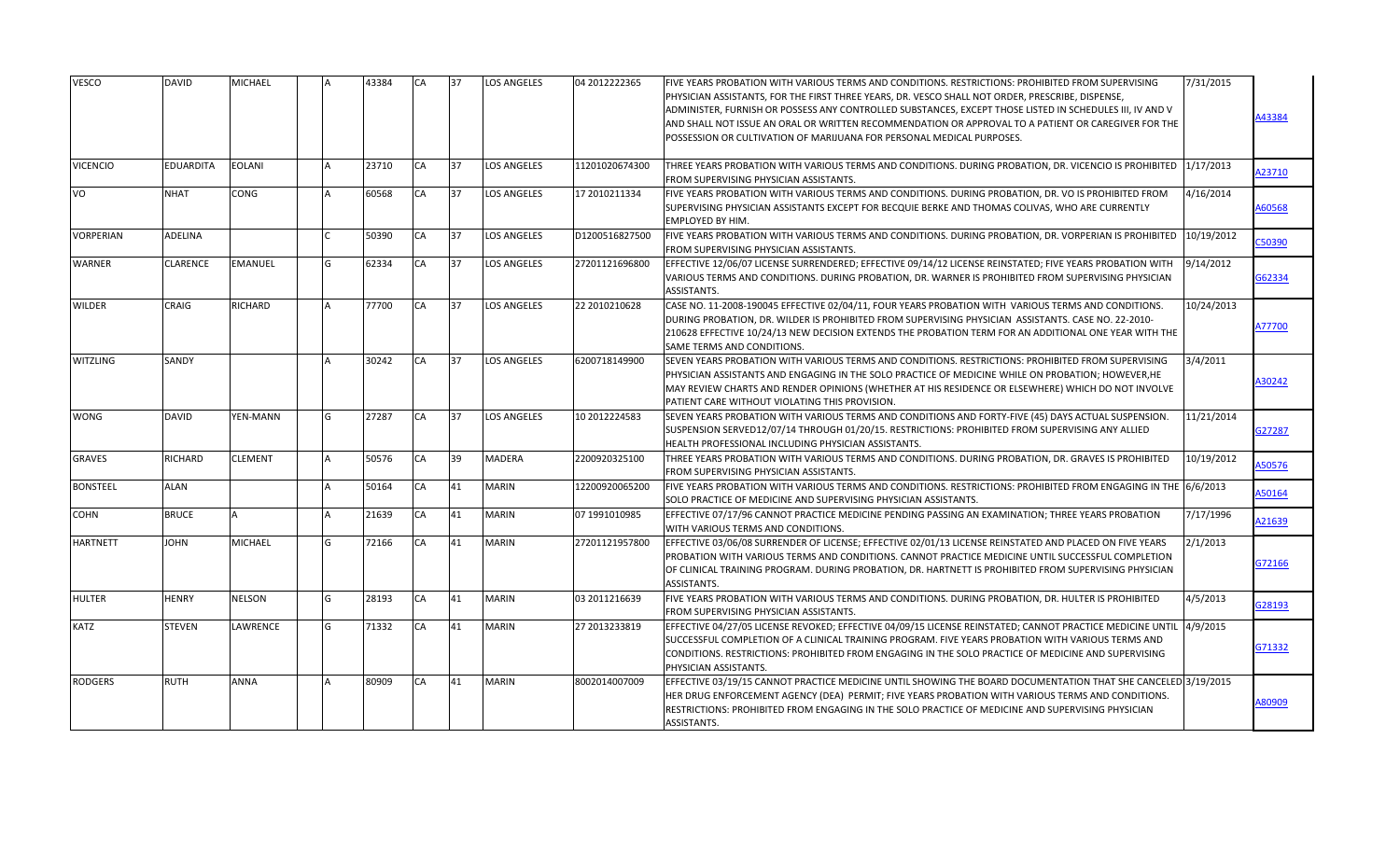| <b>WINFIELD</b>   | <b>JULIE</b>   | ANNE            |           | 55830 | <b>CA</b> | 41 | <b>MARIN</b>     | 03 2008196387  | FIVE YEARS PROBATION WITH VARIOUS TERMS AND CONDITIONS. RESTRICTIONS: SHALL NOT PRESCRIBE, AUTHORIZE,<br>ORDER, DISPENSE, ADMINISTER, OR  PROVIDE ANY DANGEROUS DRUG OR CONTROLLED SUBSTANCES TO ANY MEMBER <br>OF HER FAMILY OR HOUSEHOLD, AND DURING PROBATION, DR. WINFIELD IS PROHIBITED FROM SUPERVISING<br>PHYSICIAN ASSISTANTS.                                                                                                                                                                                                                                           | 6/14/2010  | A55830 |
|-------------------|----------------|-----------------|-----------|-------|-----------|----|------------------|----------------|----------------------------------------------------------------------------------------------------------------------------------------------------------------------------------------------------------------------------------------------------------------------------------------------------------------------------------------------------------------------------------------------------------------------------------------------------------------------------------------------------------------------------------------------------------------------------------|------------|--------|
| <b>CORTINA</b>    | PABLO          | <b>GARZA</b>    |           | 47561 | CA        | 45 | <b>MENDOCINO</b> | D1 2006176267  | EFFECTIVE 06/09/10 SEVEN YEARS PROBATION WITH VARIOUS TERMS AND CONDITIONS. EFFECTIVE 06/18/15 NEW<br>DECISION ADDS TWO YEARS PROBATION, CONSECUTIVE TO THE CURRENT SEVEN YEAR PROBATION TERM. ALL ORIGINAL<br>TERMS AND CONDITIONS REMAIN IN FULL FORCE AND EFFECT. RESTRICTIONS: PROHIBITED FROM SUPERVISING<br>PHYSICIAN ASSISTANTS AND SHALL NOT PERFORM ANY SURGICAL PROCEDURE INVOLVING ADMINISTRATION OF<br>ANESTHESIA AND SHALL NOT UTILIZE NON-ANESTHESIA PERSONNEL IN THE ADMINISTRATION OF ANESTHETICS FOR<br>INDUCING SEDATION IN A NON-ACCREDITED SURGICAL SETTING. | 6/18/2015  | G47561 |
| <b>TERAN</b>      | GUY            | R               |           | 53014 | CA        | 45 | <b>MENDOCINO</b> | 12 2011215419  | FIVE YEARS PROBATION WITH VARIOUS TERMS AND CONDITIONS. DURING PROBATION, DR. TERAN IS PROHIBITED<br>FROM SUPERVISING PHYSICIAN ASSISTANTS.                                                                                                                                                                                                                                                                                                                                                                                                                                      | 12/27/2013 | A53014 |
| <b>DE ZUBIRIA</b> | <b>RODRIGO</b> |                 |           | 70728 | CA        | 47 | <b>MERCED</b>    | 20200819084100 | FIVE YEARS PROBATION WITH VARIOUS TERMS AND CONDITIONS AND SIXTY (60) DAYS ACTUAL SUSPENSION.<br>SUSPENSION SERVED 09/23/12 UNTIL 11/21/12. RESTRICTIONS; PROHIBITED FROM SUPERVISING PHYSICIAN<br>ASSISTANTS AND MUST HAVE A THIRD PARTY CHAPERONE PRESENT WHILE CONSULTING, EXAMINING, OR TREATING<br><b>FEMALE PATIENTS.</b>                                                                                                                                                                                                                                                  | 9/7/2012   | A70728 |
| <b>WHITE</b>      | SUZANNE        |                 |           | 64192 | <b>CA</b> | 47 | <b>MERCED</b>    | 8200920042900  | FIVE YEARS PROBATION WITH VARIOUS TERMS AND CONDITIONS. RESTRICTIONS: SHALL NOT<br>ORDER, PRESCRIBE, DISPENSE, ADMINISTER, FURNISH, OR POSSESS ANY CONTROLLED SUBSTANCES AS DEFINED IN<br>SCHEDULES IV AND V, SHALL NOT ISSUE AN ORAL OR WRITTEN RECOMMENDATION TO A PATIENT OR CAREGIVER FOR<br>THE POSSESSION OR CULTIVATION OF MARIJUANA FOR MEDICAL PURPOSES, PROHIBITED FROM ENGAGING IN THE<br>SOLO PRACTICE OF MEDICINE AND SUPERVISING PHYSICIAN ASSISTANTS.                                                                                                             | 4/19/2013  | A64192 |
| <b>WILLIAMS</b>   | <b>DANIEL</b>  | <b>ATHERTON</b> | <b>JR</b> | 37614 | CA        | 49 | <b>MODOC</b>     | 2200718804000  | THREE YEARS PROBATION WITH VARIOUS TERMS AND CONDITIONS. DURING PROBATION, DR. WILLIAMS IS PROHIBITED  4/22/2011<br>FROM SUPERVISING PHYSICIAN ASSISTANTS.                                                                                                                                                                                                                                                                                                                                                                                                                       |            | G37614 |
| <b>MANGAR</b>     | <b>STEVEN</b>  | KEITH           |           | 65476 | CA        | 53 | <b>MONTEREY</b>  | 3201020933000  | THREE YEARS PROBATION WITH VARIOUS TERMS AND CONDITIONS. DURING PROBATION, DR. MANGAR IS PROHIBITED<br>FROM SUPERVISING PHYSICIAN ASSISTANTS.                                                                                                                                                                                                                                                                                                                                                                                                                                    | 10/5/2012  | A65476 |
| <b>MCQUADE</b>    | <b>MARY</b>    | VIRGINIA        |           | 59938 | CA        | 53 | <b>MONTEREY</b>  | 03 2013231240  | FIVE YEARS PROBATION WITH VARIOUS TERMS AND CONDITIONS. RESTRICTIONS: PROHIBITED FROM ENGAGING IN THE 8/28/2014<br>SOLO PRACTICE OF MEDICINE AND SUPERVISING PHYSICIAN ASSISTANTS.                                                                                                                                                                                                                                                                                                                                                                                               |            | G59938 |
| <b>ARMSTRONG</b>  | <b>JOHN</b>    | THOMAS          | JR.       | 37899 | <b>CA</b> | 55 | <b>NAPA</b>      | 12 2012223550  | FIVE YEARS PROBATION WITH VARIOUS TERMS AND CONDITIONS. DURING PROBATION, DR. ARMSTRONG IS<br>PROHIBITED FROM SUPERVISING PHYSICIAN ASSISTANTS.                                                                                                                                                                                                                                                                                                                                                                                                                                  | 6/6/2014   | C37899 |
| <b>HENDRICKS</b>  | <b>JAMES</b>   | GREGORY         |           | 84825 | CA        | 55 | <b>NAPA</b>      | 12201121706700 | FOUR YEARS PROBATION WITH VARIOUS TERMS AND CONDITIONS. DURING PROBATION, DR. HENDRICKS IS PROHIBITED 12/5/2013<br>FROM SUPERVISING PHYSICIAN ASSISTANTS.                                                                                                                                                                                                                                                                                                                                                                                                                        |            | G84825 |
| <b>VAZIRI</b>     | ALI            |                 |           | 71962 | CA        | 55 | <b>NAPA</b>      | 12 2012225261  | SEVEN YEARS PROBATION WITH VARIOUS TERMS AND CONDITIONS AND SIX MONTHS ACTUAL SUSPENSION OR UNTIL<br>DR. VAZIRI HAS COMPLETED AN EVALUATION AND ETHICS COURSE, WHICHEVER IS SOONER. THE SUSPENSION TERM<br>MAY BEGIN ON THE EFFECTIVE DATE OF THIS DECISION OR UPON HIS RELEASE FROM INCARCERATION, WHICHEVER IS<br>LATER. DURING PROBATION, DR. VAZIRI IS PROHIBITED FROM SUPERVISING PHYSICIAN ASSISTANTS.                                                                                                                                                                     | 5/29/2015  | G71962 |
| WENNEKER          | WENDELL        | WARREN          |           | 37197 | <b>CA</b> | 55 | <b>NAPA</b>      | 12 2011217080  | THREE YEARS PROBATION WITH VARIOUS TERMS AND CONDITIONS. DURING PROBATION, DR. WENNEKER IS<br>PROHIBITED FROM SUPERVISING PHYSICIAN ASSISTANTS.                                                                                                                                                                                                                                                                                                                                                                                                                                  | 1/10/2014  | G37197 |
| <b>CARTWRIGHT</b> | <b>KENNETH</b> | <b>PAUL</b>     |           | 69363 | CA        |    | <b>NULL</b>      | 06 2009198207  | EFFECTIVE 07/27/12 FIVE YEARS PROBATION WITH VARIOUS TERMS AND CONDITIONS AND THIRTY (30) DAYS ACTUAL<br>SUSPENSION.SUSPENSION SERVED ON 08/12/12-09/10/12. RESTRICTIONS: PROHIBITED FROM PRACTICING MEDICINE<br>OUTSIDE OF ANESTHESIOLOGY, SUPERVISING PHYSICIAN ASSISTANTS AND ENGAGING IN THE SOLO PRACTICE OF<br>MEDICINE. EFFECTIVE 07/09/15 CEASE PRACTICE ORDER ISSUED-NO PRACTICE BEGINS 07/12/15.                                                                                                                                                                       | 7/9/2015   | A69363 |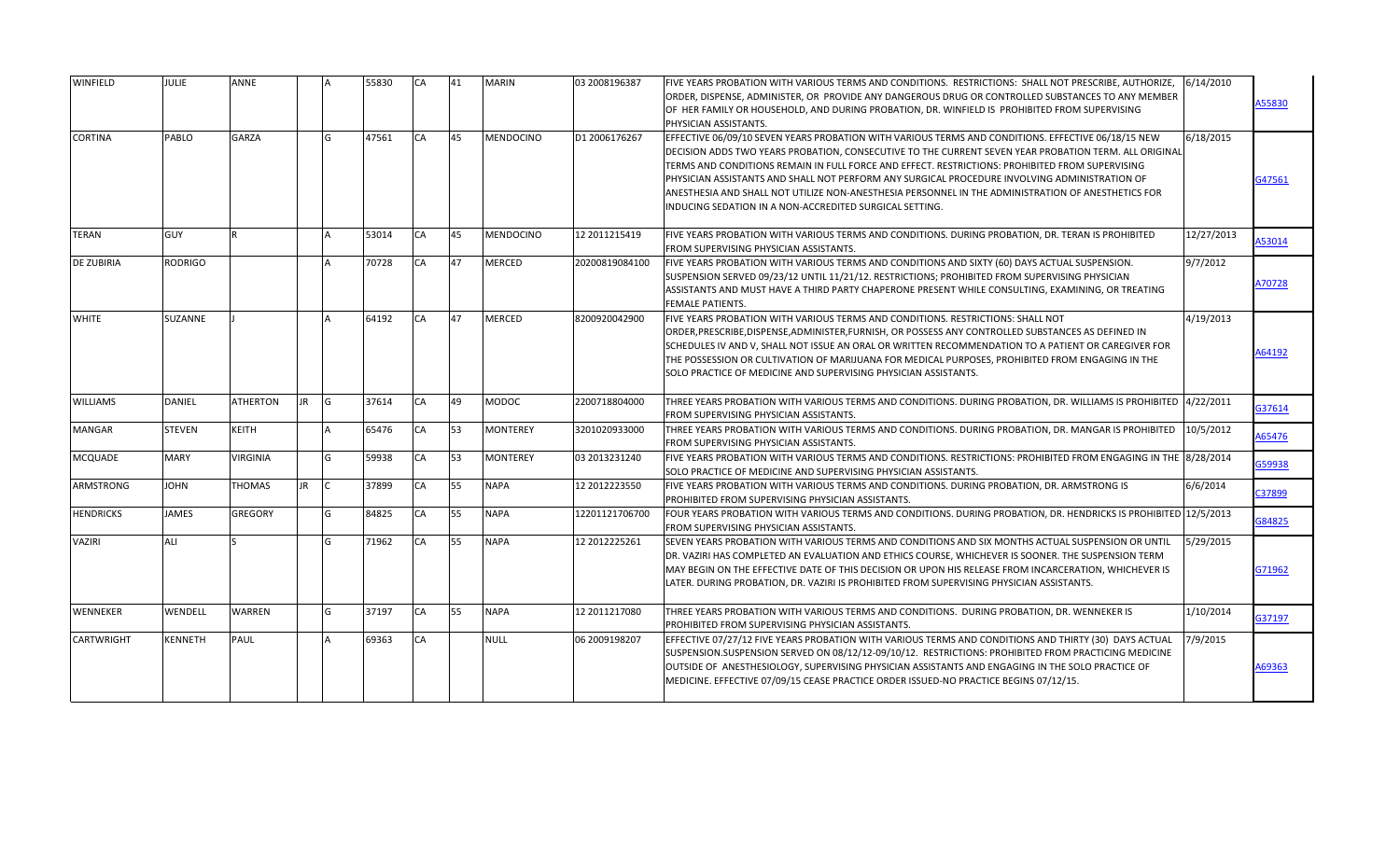| <b>BEBAWI</b>   | NAGUIB          |                 |   | 46388 | <b>CA</b> | 59 | <b>ORANGE</b> | D1 2007185479   | EFFECTIVE 07/22/11 FIVE YEARS PROBATION WITH VARIOUS TERMS AND CONDITIONS. EFFECTIVE 10/24/13 NEW<br>DECISION CONTINUES PROBATION WITH ADDITIONAL TERMS AND CONDITIONS. RESTRICTIONS: PROHIBITED FROM<br>SUPERVISING PHYSICIAN ASSISTANTS, SHALL NOT PROVIDE MEDICAL EVALUATION CARE OR PROVIDE TREATMENT TO<br>ANY PATIENT UNDER 16 YEARS OF AGE UNTIL PASSING PACE AND FROM ENGAGING IN ANY MEDICAL ACTIVITIES THAT<br>REQUIRE SIGNIFICANT VISUOSPATIAL SCALE INCLUDING BUT NOT LIMITED TO RADIOLOGY AND SURGICAL<br>PROCEDURES.                                                                                                                                                              | 10/24/2013 | 46388  |
|-----------------|-----------------|-----------------|---|-------|-----------|----|---------------|-----------------|-------------------------------------------------------------------------------------------------------------------------------------------------------------------------------------------------------------------------------------------------------------------------------------------------------------------------------------------------------------------------------------------------------------------------------------------------------------------------------------------------------------------------------------------------------------------------------------------------------------------------------------------------------------------------------------------------|------------|--------|
| <b>BENJAMIN</b> | ZAN             |                 |   | 54540 | CA        | 59 | <b>ORANGE</b> | 09 2011213167   | EFFECTIVE 02/06/15 CANNOT PRACTICE MEDICINE UNTIL HE SURRENDERS HIS DEA PERMIT; SEVEN YEARS PROBATION<br>WITH VARIOUS TERMS AND CONDITIONS. RESTRICTIONS: FOR FIVE YEARS FROM THE EFFECTIVE DATE, DR. BENJAMIN<br>SHALL NOT ORDER, PRESCRIBE, DISPENSE, ADMINISTER, FURNISH OR POSSESS ANY CONTROLLED SUBSTANCES, SHALL<br>NOT ISSUE AN ORAL OR WRITTEN RECOMMENDATION OR APPROVAL TO A PATIENT OR CAREGIVER FOR THE<br>POSSESSION OR CULTIVATION OF MARIJUANA FOR PERSONAL MEDICAL PURPOSES AND FOR THE ENTIRE<br>PROBATIONARY TERM IS PROHIBITED FROM ENGAGING IN THE SOLO PRACTICE OF MEDICINE AND SUPERVISING<br>PHYSICIAN ASSISTANTS.                                                      | 2/6/2015   | 454540 |
| <b>BOHM</b>     | <b>JOHN</b>     | EDWIN           |   | 51741 | CA        | 59 | <b>ORANGE</b> | 27 2012224141   | EFFECTIVE 04/24/08 LICENSE REVOKED. EFFECTIVE 02/14/14 LICENSE REINSTATED; CANNOT PRACTICE MEDICINE<br>PENDING SUCCESSFUL COMPLETION OF A CLINICAL TRAIING OR EDUCATION PROGRAM. FIVE YEARS PROBATION WITH<br>VARIOUS TERMS AND CONDITIONS. RESTRICTIONS: PROHIBITED FROM ENGAGING IN THE SOLO PRACTICE OF MEDICINE<br>AND SUPERVISING PHYSICIAN ASSISTANTS AND SHALL HAVE A THIRD PARTY CHAPERONE PRESENT WHILE CONSULTING,<br>EXAMINING OR TREATING FEMALE PATIENTS.                                                                                                                                                                                                                          | 2/14/2014  | A51741 |
| <b>CHIN</b>     | <b>RUBEN</b>    | WAH-KEUNG       |   | 53452 | CA        | 59 | <b>ORANGE</b> | 06 2009 2013 26 | FIVE YEARS PROBATION WITH VARIOUS TERMS AND CONDITIONS. RESTRICTIONS: SHALL NOT<br>ORDER, PRESCRIBE, DISPENSE, ADMINISTER, FURNISH, OR POSSESS ANY CONTROLLED SUBSTANCES LISTED IN SCHEDULES<br>II AND III, SHALL NOT ISSUE AN ORAL OR WRITTEN RECOMMENDATION OR APPROVAL TO A PATIENT OR CAREGIVER<br>FOR THE POSSESSION OR CULTIVATION OF MARIJUANA FOR PERSONAL MEDICAL PURPOSES AND PROHIBITED FROM<br>SUPERVISING PHYSICIAN ASSISTANTS.                                                                                                                                                                                                                                                    | 5/3/2013   | 453452 |
| <b>CHU</b>      | EDMOND          | <b>KWOK WEI</b> | G | 34289 | CA        | 59 | <b>ORANGE</b> | 4201020904400   | FOUR YEARS PROBATION WITH VARIOUS TERMS AND CONDITIONS. DURING PROBATION, DR. CHU IS PROHIBITED FROM 6/5/2013<br>SUPERVISING PHYSICIAN ASSISTANTS.                                                                                                                                                                                                                                                                                                                                                                                                                                                                                                                                              |            | G34289 |
| <b>CORONA</b>   | PAUL            | DANIEL          | G | 69171 | CA        | 59 | <b>ORANGE</b> | 19 2011219711   | FIVE YEARS PROBATION WITH VARIOUS TERMS AND CONDITIONS. DURING PROBATION, DR. CORONA IS PROHIBITED<br><b>FROM SUPERVISING PHYSICIAN ASSISTANTS.</b>                                                                                                                                                                                                                                                                                                                                                                                                                                                                                                                                             | 7/31/2015  | G69171 |
| DANG            | <b>SURINDER</b> |                 |   | 24948 | CA        | 59 | <b>ORANGE</b> | 04 2006174290   | EFFECTIVE 04/25/14 CANNOT PRACTICE MEDICINE UNTIL HE SURRENDERS HIS DRUG ENFORCEMENT ADMINISTRATION<br>(DEA) PERMIT; FIVE YEARS PROBATION WITH VARIOUS TERMS AND CONDITIONS AND THIRTY (30) DAYS ACTUAL<br>SUSPENSION. SUSPENSION MUST BE SERVED BEFORE THE END OF THE SECOND YEAR OF PROBATION. RESTRICTIONS:<br>SHALL NOT ORDER, PRESCRIBE, DISPENSE, ADMINISTER, FURNISH OR POSSESS ANY CONTROLLED SUBSTANCES, SHALL<br>NOT ISSUE AN ORAL OR WRITTEN RECOMMENDATION OR APPROVAL TO A PATIENT OR CAREGIVER FOR THE<br>POSSESSION OR CULTIVATION OF MARIJUANA FOR PERSONAL MEDICAL PURPOSE, PROHIBITED FROM ENGAGING IN THE<br>SOLO PRACTICE OF MEDICINE AND SUPERVISING PHYSICIAN ASSISTANTS. | 4/25/2014  | 424948 |
| <b>DANG</b>     | <b>SATINDER</b> | <b>KAUR</b>     |   | 31227 | <b>CA</b> | 59 | <b>ORANGE</b> | 04 2011218989   | EFFECTIVE 08/28/15 CANNOT PRACTICE MEDICINE UNTIL DR. DANG SURRENDERS HER DEA PERMIT. SEVEN YEARS<br>PROBATION WITH VARIOUS TERMS AND CONDITIONS. RESTRICTIONS: SHALL NOT ORDER, PRESCRIBE, DISPENSE,<br>ADMINISTER, FURNISH OR POSSESS ANY CONTROLLED SUBSTANCES, SHALL NOT ISSUE AN ORAL OR WRITTEN<br>RECOMMENDATION OR APPROVAL TO A PATIENT OR CAREGIVER FOR THE POSSESSION OR CULTIVATION OF<br>MARIJUANA FOR PERSONAL MEDICAL PURPOSES AND PROHIBITED FROM SUPERVISING PHYSICIAN ASSISTANTS.                                                                                                                                                                                             | 8/28/2015  | 431227 |
| DE JESUS        | <b>VIOLETA</b>  | <b>MOYER</b>    |   | 48057 | CA        | 59 | <b>ORANGE</b> | 02 2013232020   | FIVE YEARS PROBATION WITH VARIOUS TERMS AND CONDITIONS. RESTRICTIONS: PROHIBITED FROM ENGAGING IN THE<br>SOLO PRACTICE OF MEDICINE AND SUPERVISING PHYSICIAN ASSISTANTS.                                                                                                                                                                                                                                                                                                                                                                                                                                                                                                                        | 10/9/2014  | 448057 |
| <b>DELL</b>     | JEFFREY         | RALPH           | G | 39875 | CA        | 59 | <b>ORANGE</b> | 4200919873800   | FIVE YEARS PROBATION WITH VARIOUS TERMS AND CONDITIONS. RESTRICTIONS: MUST HAVE THIRD PARTY<br>CHAPERONE PRESENT WHILE CONSULTING, EXAMINING, OR TREATING FEMALE PATIENTS; PROHIBITED FROM<br>ISUPERVISING PHYSICIAN ASSISTANTS EXCEPT WHEN WORKING IN A HOSPITAL SETTING IN THE EMERGENCY ROOM.                                                                                                                                                                                                                                                                                                                                                                                                | 1/26/2012  | G39875 |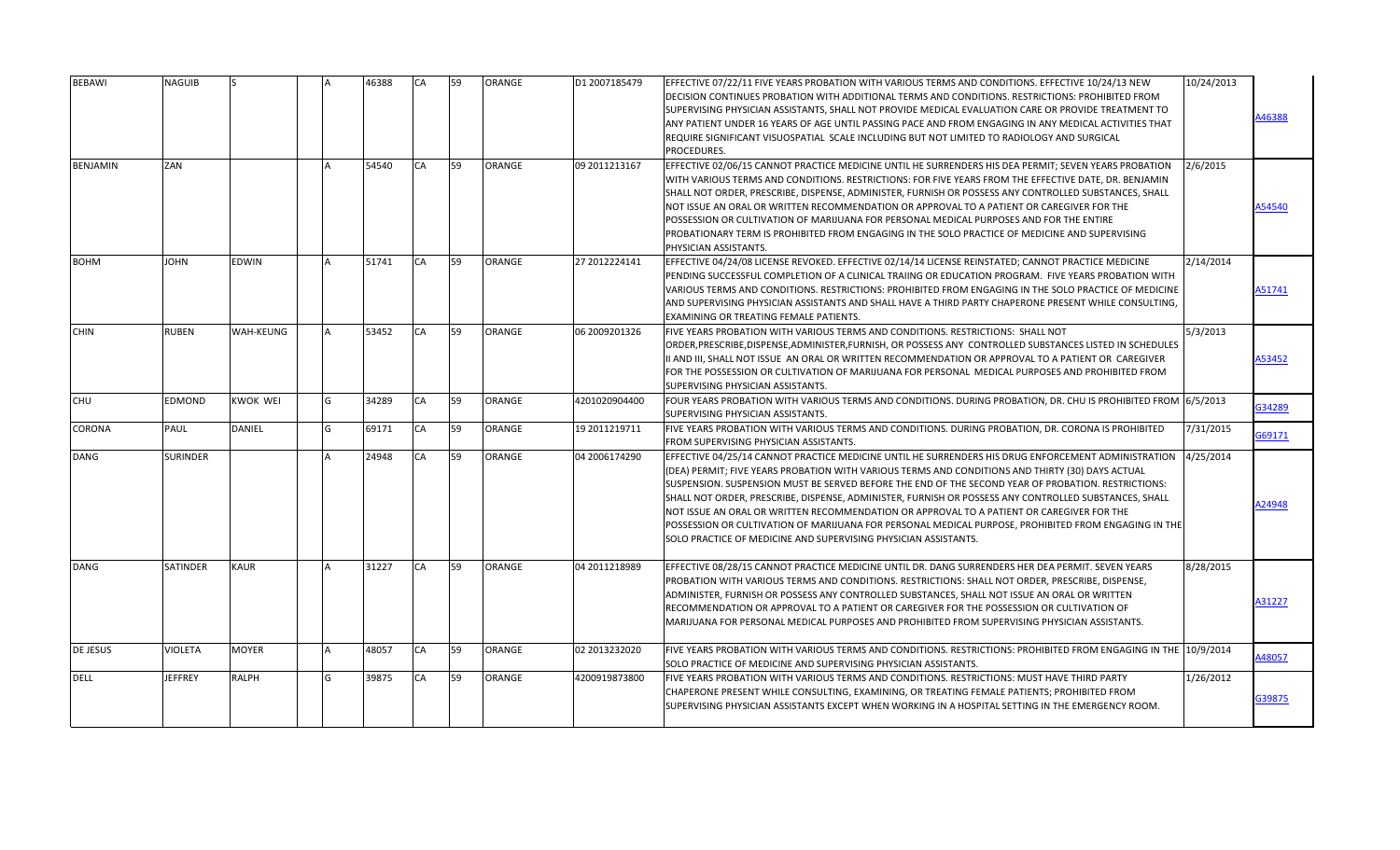| <b>DESANTO</b>    | <b>JOSEPH</b>              | <b>ANTHONY</b> |   | 81151 | CA | 59 | ORANGE        | 10 2012223005   | SEVEN YEARS PROBATION WITH VARIOUS TERMS AND CONDITIONS AND SIXTY (60) DAYS ACTUAL SUSPENSION.<br>SUSPENSION BEGINS 07/26/15 UNTIL 09/24/15. RESTRICTIONS: SHALL NOT ORDER, PRESCRIBE, DISPENSE, ADMINISTER,<br>FURNISH, OR POSSESS ANY CONTROLLED SUBSTANCES, EXCEPT FOR SUBOXONE AND VALIUM, SHALL NOT ISSUE AN<br>ORAL OR WRITTEN RECOMMENDATION OR APPROVAL TO A PATIENT OR CAREGIVER FOR THE POSSESSION OR<br>CULTIVATION OF MARIJUANA FOR PERSONAL MEDICAL PURPOSES AND PROHIBITED FROM SUPERVISING PHYSICIAN<br>ASSISTANTS. | 7/10/2015  | G81151 |
|-------------------|----------------------------|----------------|---|-------|----|----|---------------|-----------------|------------------------------------------------------------------------------------------------------------------------------------------------------------------------------------------------------------------------------------------------------------------------------------------------------------------------------------------------------------------------------------------------------------------------------------------------------------------------------------------------------------------------------------|------------|--------|
| <b>FOULADI</b>    | ALI                        |                |   | 38712 | CA | 59 | ORANGE        | D1 2007188019   | FOUR YEARS PROBATION WITH VARIOUS TERMS AND CONDITIONS. DURING PROBATION, DR. FOULADI IS PROHIBITED<br>FROM SUPERVISING PHYSICIAN ASSISTANTS.                                                                                                                                                                                                                                                                                                                                                                                      | 5/1/2015   | A38712 |
| <b>FRIEDBERG</b>  | <b>BARRY</b>               | <b>LYNN</b>    |   | 29706 | CA | 59 | ORANGE        | 11 2012225049   | THREE YEARS PROBATION WITH VARIOUS TERMS AND CONDITIONS. DURING PROBATION, DR. FRIEDBERG IS<br>PROHIBITED FROM SUPERVISING PHYSICIAN ASSISTANTS.                                                                                                                                                                                                                                                                                                                                                                                   | 2/19/2015  | G29706 |
| <b>FU</b>         | <b>XINMING</b>             |                |   | 70082 | CA | 59 | ORANGE        | 04 2007181659   | SEVEN YEARS PROBATION WITH ACTUAL SUSPENSION. SUSPENSION SERVED. RESTRICTIONS: PROHIBITED FROM<br>ENGAGING IN THE SOLO PRACTICE OF MEDICINE AND SUPERVISING PHYSICIAN ASSISTANTS.                                                                                                                                                                                                                                                                                                                                                  | 8/23/2013  | A70082 |
| <b>GARCIA</b>     | <b>JERRY</b>               | <b>STEVEN</b>  |   | 86442 | CA | 59 | ORANGE        | 19201121385100  | CASE NO. 11-2007-181346 EFFECTIVE 01/03/11 SEVEN YEARS PROBATION WITH VARIOUS TERMS AND CONDITIONS.<br>EFFECTIVE 11/01/13 NEW DECISION CASE NO. 19-2011-213851 EXTENDS PROBATION ONE YEAR. RESTRICTIONS:<br>PROHIBITED FROM PRACTICING UNLESS HE HAS A SPECIFIC PHYSICIAN TO ATTEND TO HIS PATIENTS SHOULD HE<br>BECOME UNAVAILABLE AND SUPERVISING PHYSICIAN ASSISTANTS.                                                                                                                                                          | 11/1/2013  | 386442 |
| YENGAR            | SRIDHARA                   | K S            |   | 42391 | CA | 59 | <b>ORANGE</b> | 4200819004700   | FIVE YEARS PROBATION WITH VARIOUS TERMS AND CONDITIONS AND THIRTY (30) DAYS ACTUAL SUSPENSION.<br>SUSPENSION SERVED 12/2/12 THROUGH 12/31/12. DURING PROBATION, DR IYENGAR IS PROHIBITED FROM<br>SUPERVISING PHYSICIAN ASSISTANTS.                                                                                                                                                                                                                                                                                                 | 11/16/2012 | C42391 |
| <b>JUSTICE</b>    | <b>GLEN</b>                | <b>ROBERT</b>  |   | 23862 | CA | 59 | ORANGE        | 04 2010206244   | TEN YEARS PROBATION WITH VARIOUS TERMS AND CONDITIONS. RESTRICTIONS: PROHIBITED FROM ENGAGING IN THE 3/16/2012<br>SOLO PRACTICE OF MEDICINE AND SUPERVISING PHYSICIAN ASSISTANTS.                                                                                                                                                                                                                                                                                                                                                  |            | G23862 |
| <b>KNIGHT</b>     | <b>MARK</b>                | <b>ANTHONY</b> |   | 78828 | CA | 59 | ORANGE        | 8002014002269   | EFFECTIVE 12/15/10 LICENSE SURRENDERED; EFFECTIVE 03/06/15 LICENSE REINSTATED AND PLACED ON FIVE YEARS<br>PROBATION WITH VARIOUS TERMS AND CONDITIONS. CANNOT PRACTICE MEDICINE UNTIL PASSING AN EVALUATION.<br>RESTRICTIONS: SHALL HAVE A THIRD PARTY CHAPERONE PRESENT WHILE CONSULTING, EXAMINING OR TREATING ALL<br>PATIENTS, PROHIBITED FROM SUPERVISING PHYSICIAN ASSISTANTS AND ENGAGING IN THE SOLO PRACTICE OF<br>MEDICINE.                                                                                               | 3/6/2015   | A78828 |
| <b>KRAUS</b>      | LEON                       |                |   | 28446 | CA | 59 | <b>ORANGE</b> | 04 1991010546   | FIVE YEARS PROBATION WITH VARIOUS TERMS AND CONDITIONS. LICENSE MUST BE PLACED ON INACTIVE STATUS<br>THROUGHOUT HIS PROBATIONARY TERM.                                                                                                                                                                                                                                                                                                                                                                                             | 10/12/1994 | 128446 |
| LEE               | CHAN                       | <b>WOO</b>     |   | 89666 | CA | 59 | ORANGE        | 08 2009 2015 51 | FIVE YEARS PROBATION WITH VARIOUS TERMS AND CONDITIONS. DURING PROBATION, DR. LEE IS PROHIBITED FROM<br>SUPERVISING PHYSICIAN ASSISTANTS.                                                                                                                                                                                                                                                                                                                                                                                          | 1/14/2015  | A89666 |
| LYNCH             | <b>TIMOTHY</b>             | <b>EUGENE</b>  |   | 74208 | CA | 59 | ORANGE        | 04 2010207537   | FIVE YEARS PROBATION WITH VARIOUS TERMS AND CONDITIONS. DURING PROBATION, DR. LYNCH IS PROHIBITED<br>FROM SUPERVISING PHYSICIAN ASSISTANTS.                                                                                                                                                                                                                                                                                                                                                                                        | 10/3/2014  | G74208 |
| LYNN              | PHILIP ANTHON RAPHEL       |                |   | 66511 | CA | 59 | ORANGE        | 04 2009200860   | SEVEN YEARS PROBATION WITH VARIOUS TERMS AND CONDITIONS. RESTRICTIONS: PROHIBITED FROM PRACTICING<br>PAIN MANAGEMENT AND SUPERVISING PHYSICIAN ASSISTANTS.                                                                                                                                                                                                                                                                                                                                                                         | 6/12/2014  | G66511 |
| <b>MACARTHUR</b>  | <b>ROBERT</b>              | <b>JOHN</b>    | G | 76912 | CA | 59 | ORANGE        | 9200920161700   | THREE YEARS PROBATION WITH VARIOUS TERMS AND CONDITIONS. DURING PROBATION, DR. MACARTHUR IS<br>PROHIBITED FROM SUPERVISING PHYSICIAN ASSISTANTS.                                                                                                                                                                                                                                                                                                                                                                                   | 8/9/2013   | G76912 |
| <b>MARCUS</b>     | ALAN                       | <b>OGDEN</b>   |   | 39696 | CA | 59 | ORANGE        | 04 2011214937   | THREE YEARS PROBATION WITH VARIOUS TERMS AND CONDITIONS.                                                                                                                                                                                                                                                                                                                                                                                                                                                                           | 2/28/2014  | A39696 |
| <b>MELAHOURES</b> | KONSTANTINOS               |                |   | 40532 | CA | 59 | ORANGE        | 4200919885300   | FOUR YEARS PROBATION WITH VARIOUS TERMS AND CONDITIONS. DURING PROBATION, DR. MELAHOURES IS<br>PROHIBITED FROM SUPERVISING PHYSICIAN ASSISTANTS.                                                                                                                                                                                                                                                                                                                                                                                   | 8/1/2013   | 140532 |
| <b>MOLNAR</b>     | <b>EUGEN</b>               | <b>MICHAEL</b> |   | 24674 | CA | 59 | ORANGE        | 06 1990004264   | FIVE YEARS PROBATION WITH VARIOUS TERMS AND CONDITIONS.                                                                                                                                                                                                                                                                                                                                                                                                                                                                            | 12/29/1989 | A24674 |
| PAGE              | GARY                       | <b>WAYNE</b>   |   | 67353 | CA | 59 | <b>ORANGE</b> | 02 2009197437   | THREE YEARS PROBATION WITH VARIOUS TERMS AND CONDITIONS. DURING PROBATION, DR. PAGE IS PROHIBITED<br>FROM SUPERVISING PHYSICIAN ASSISTANTS.                                                                                                                                                                                                                                                                                                                                                                                        | 11/26/2014 | 467353 |
| PATEL             | <b>BAKULKUMAR KANTILAL</b> |                |   | 45267 | CA | 59 | <b>ORANGE</b> | 4200517158800   | FIVE YEARS PROBATION WITH VARIOUS TERMS AND CONDTIONS. RESTRICTION: SHALL NOT PERFORM ANY<br>GASTROENTEREOLOGICAL PROCEDURE UNTIL COMPLETION OF PHYSICIAN ASSESSMENT AND CLINICAL EDUCATION<br>PROGRAM (PACE); IN ADDITION ONCE COMPLETION OF PACE DR. PATEL MAY NOT PERFORM ANY<br>GASTROENTEROLOGICAL PROCEDURE IN HIS MEDICAL OFFICE.                                                                                                                                                                                           | 11/18/2011 | A45267 |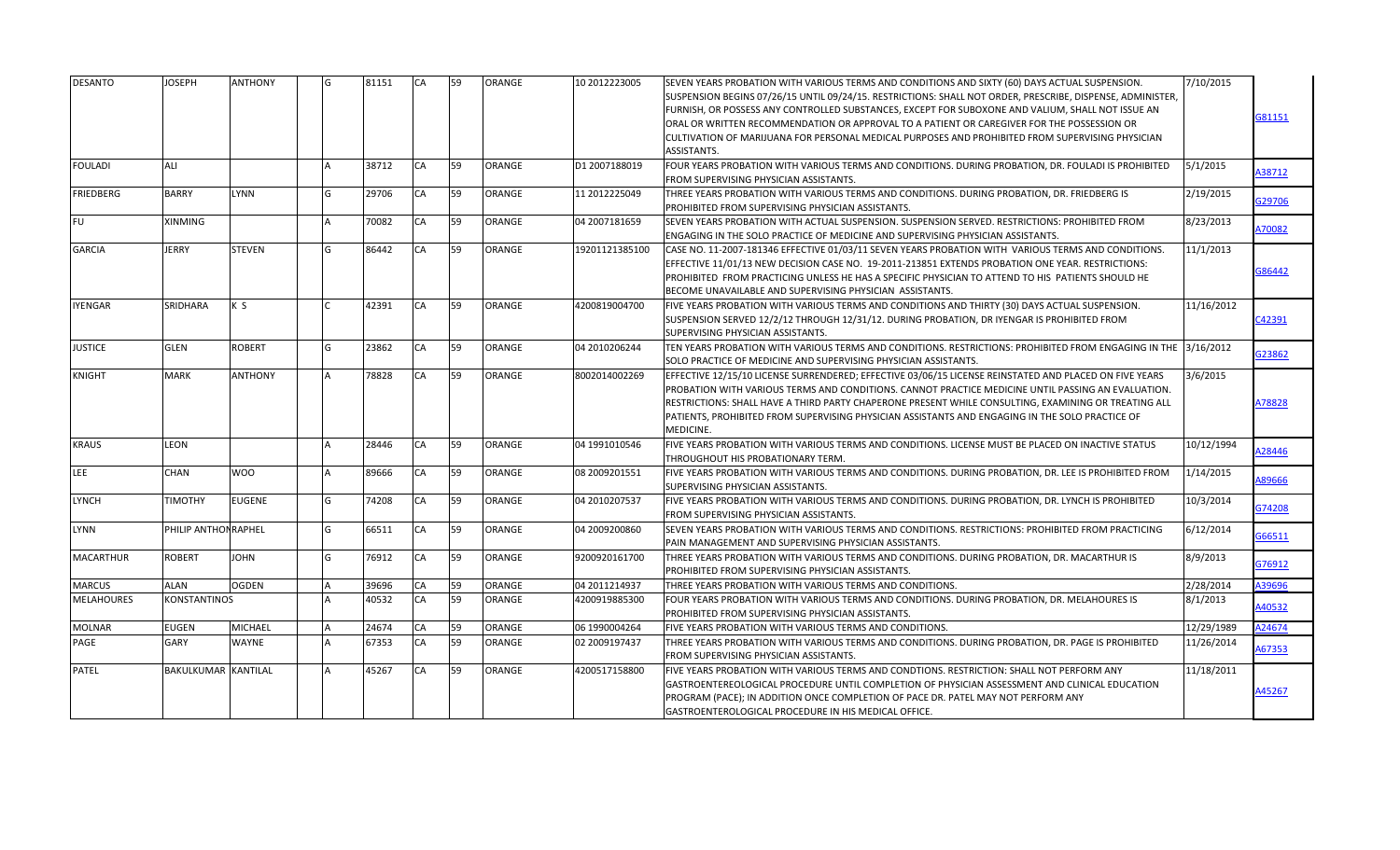| PETRAGLIA        | <b>JOHN</b>    | <b>FRANCIS</b> | G | 68169  | <b>CA</b> | 59 | ORANGE        | 04 2011219449  | SEVEN YEARS PROBATION WITH VARIOUS TERMS AND CONDITIONS. RESTRICTIONS: PROHIBITED FROM SUPERVISING<br>PHYSICIAN ASSISTANTS, SHALL NOT ORDER, PRESCRIBE, DISPENSE, ADMINISTER, FURNISH OR POSSESS ANY SCHEDULE II<br>OR III CONTROLLED SUBSTANCES, EXCEPT IN A PERIOPERATIVE SETTING AND WHEN USED AT THE LOCATION OF THE<br>PROCEDURE AND NOT ISSUE AN ORAL OR WRITTEN RECOMMENDATION OR APPROVAL TO A PATIENT OR CAREGIVER<br>FOR THE POSSESSION OR CULTIVATION OF MARIJUANA FOR PERSONAL MEDICAL PURPOSES.                                                                                                     | 9/20/2013  | 68169  |
|------------------|----------------|----------------|---|--------|-----------|----|---------------|----------------|------------------------------------------------------------------------------------------------------------------------------------------------------------------------------------------------------------------------------------------------------------------------------------------------------------------------------------------------------------------------------------------------------------------------------------------------------------------------------------------------------------------------------------------------------------------------------------------------------------------|------------|--------|
| <b>RALLS</b>     | <b>JULIE</b>   | <b>ROBIN</b>   | G | 63700  | <b>CA</b> | 59 | ORANGE        | 04 2011218290  | THREE YEARS PROBATION WITH VARIOUS TERMS AND CONDITIONS. DURING PROBATION, DR. RALLS IS PROHIBITED<br>FROM SUPERVISING PHYSICIAN ASSISTANTS.                                                                                                                                                                                                                                                                                                                                                                                                                                                                     | 3/7/2014   | 363700 |
| REULAND          | RALF           | <b>VOLKER</b>  | G | 72259  | CA        | 59 | <b>ORANGE</b> | 18200819574500 | EFFECTIVE 08/13/09 FIVE YEARS PROBATION WITH VARIOUS TERMS AND CONDITIONS. EFFECTIVE 04/26/12 NEW<br>DECISION SUPERSEDES THE BOARD'S EARLIER DECISION IN CASE NUMBER 09-2008-190188 DR. REULAND IS PLACED ON<br>FOUR YEARS PROBATION WITH VARIOUS TERMS AND CONDITIONS. DURING PROBATION DR. REULAND IS PROHIBITED<br>FROM SUPERVISING PHYSICIAN ASSISTANTS.                                                                                                                                                                                                                                                     | 4/26/2012  | 372259 |
| ROSENFELD        | <b>IRWIN</b>   | <b>IRA</b>     | G | 34731  | CA        | 59 | ORANGE        | 9200819353600  | FIVE YEARS PROBATION WITH VARIOUS TERMS AND CONDITIONS. DURING PROBATION, DR. ROSENFELD IS PROHIBITED<br>FROM SUPERVISING PHYSICIAN ASSISTANTS.                                                                                                                                                                                                                                                                                                                                                                                                                                                                  | 12/23/2011 | G34731 |
| <b>SCHALLER</b>  | <b>DOUGLAS</b> | <b>ALVIN</b>   | G | 61159  | CA        | 59 | ORANGE        | 04 2011213435  | EFFECTIVE 09/19/12 FIVE YEARS PROBATION WITH VARIOUS TERMS AND CONDITIONS AND SIXTY (60) DAYS ACTUAL<br>SUSPENSION. SUSPENSION SERVED 09/24/12 THROUGH 11/22/12. RESTRICTIONS: SHALL NOT<br>ORDER, PRESCRIBE, DISPENSE, ADMINISTER, FURNISH, OR POSSESS ANY CONTROLLED SUBSTANCES EXCEPT THOSE DRUGS<br>IN SCHEDULES IV AND V FOR A PERIOD OF ONE YEAR, SHALL NOT ISSUE AN ORAL OR WRITTEN RECOMMENDATION OR<br>APPROVAL FOR MARIJUANA FOR A PATIENT OR CAREGIVER FOR PERSONAL MEDICAL PURPOSE OR SUPERVISE<br>PHYSICIAN ASSISTANTS. EFFECTIVE 09/10/15 CEASE PRACTICE ORDER ISSUED-NO PRACTICE BEGINS 09/13/15. | 9/10/2015  | 361159 |
| <b>SCHREIBER</b> | <b>JANET</b>   | LEE            | G | 47346  | CA        | 59 | <b>ORANGE</b> | 9200818899100  | FIVE YEARS PROBATION WITH VARIOUS TERMS AND CONDITIONS. DURING PROBATION, DR. SCHREIBER IS PROHIBITED<br>FROM SUPERVISING PHYSICIAN ASSISTANTS.                                                                                                                                                                                                                                                                                                                                                                                                                                                                  | 7/1/2011   | G47346 |
| <b>SCHWIED</b>   | <b>ELLIS</b>   | <b>MICHAEL</b> |   | 39245  | <b>CA</b> | 59 | ORANGE        | 04 2010209319  | SEVEN YEARS PROBATION WITH VARIOUS TERMS AND CONDITIONS AND FIFTEEN DAYS ACTUAL SUSPENSION.<br>SUSPENSION SERVED 10/06/14 THROUGH 10/21/14. RESTRICTIONS: PROHIBITED FROM ACCEPTING, CONSULTING,<br>TREATING, EXAMINING OR RENDERING ANY PSYCHIATRIC CARE, PSYCHOTHERAPY OR TREATMENT TO ANY NEW FEMALE<br>WHO IS EIGHTEEN YEARS OF AGE OR OLDER, AND TO ANY NEW COUPLES INVOLVING A FEMALE OVER THE AGE OF<br>EIGHTEEN, WHO ARE NOT PRESENTLY UNDER DR. SCHWIED'S CARE AND TREATMENT AND SUPERVISING PHYSICIAN<br>ASSISTANTS.                                                                                   | 9/19/2014  | 39245  |
| SIEGEL           | HOWARD         | M              | G | 57480  | CA        | 59 | ORANGE        | 27 2010204173  | EFFECTIVE 11/16/06 LICENSE REVOKED; EFFECTIVE 05/20/11 LICENSE REINSTATED AND PLACED ON TEN YEARS<br>PROBATION WITH VARIOUS TERMS AND CONDITIONS. RESTRICTIONS: DURING PROBATION, DR. SIEGEL IS PROHIBITED<br>FROM ENGAGING IN THE SOLO PRACTICE OF MEDICINE AND SUPERVISING PHYSICIAN ASSISTANTS.                                                                                                                                                                                                                                                                                                               | 5/20/2011  | 357480 |
| SWAN             | <b>BRIAN</b>   | <b>MICHAEL</b> |   | 88378  | <b>CA</b> | 59 | <b>ORANGE</b> | 04 2012220756  | FIVE YEARS PROBATION WITH VARIOUS TERMS AND CONDITIONS. RESTRICTIONS: PROHIBITED FROM ENGAGING IN THE 16/12/2014<br>SOLO PRACTICE OF MEDICINE AND SUPERVISING PHYSICIAN ASSISTANTS.                                                                                                                                                                                                                                                                                                                                                                                                                              |            | 188378 |
| SYED             | HOZAIR         | MOHAMMED       |   | 111058 | <b>CA</b> | 59 | ORANGE        | 09 2010211439  | SEVEN YEARS PROBATION WITH VARIOUS TERMS AND CONDITIONS AND THIRTY (30) DAYS ACTUAL SUSPENSION.<br>SUSPENSION SERVED 04/06/14 UNTIL 05/06/14. RESTRICTIONS: PROHIBITED FROM ENGAGING IN THE SOLO PRACTICE<br>OF MEDICINE, SUPERVISING PHYSICIAN ASSISTANTS, AND FROM SEEING, CONSULTING WITH, ATTENDING, PRACTICING<br>MEDICINE ON, OR TREATING ANY AND ALL FEMALE PATIENTS.                                                                                                                                                                                                                                     | 3/21/2014  | 111058 |
| <b>TERESI</b>    | LOUIS          | MATTHEW        |   | 56719  | <b>CA</b> | 59 | ORANGE        | 4201020667900  | FIVE YEARS PROBATION WITH VARIOUS TERMS AND CONDITIONS. DURING PROBATION, DR. TERESI IS PROHIBITED<br>FROM SUPERVISING PHYSICIAN ASSISTANTS. EFFECTIVE 12/27/10 DR. TERESI PASSED THE EVALUATIONS.                                                                                                                                                                                                                                                                                                                                                                                                               | 12/22/2010 | G56719 |
| <b>TUCKER</b>    | <b>JAMES</b>   | EDWARD         |   | 35623  | <b>CA</b> | 59 | <b>ORANGE</b> | 27 2013229365  | EFFECTIVE 09/18/00 LICENSE SURRENDERED; EFFECTIVE 10/31/14 LICENSE REINSTATED; CANNOT PRACTICE MEDICINE<br>UNTIL SUCCESSFUL COMPLETION OF A CLINICAL TRAINING OR EDUCATION PROGRAM. FIVE YEARS PROBATION WITH<br>VARIOUS TERMS AND CONDITIONS. RESTRICTIONS: PROHIBITED FROM PRACTICING AS AN ANESTHESIOLOGIST,<br>ENGAGING IN THE SOLO PRACTICE OF MEDICINE AND SUPERVISING PHYSICIAN ASSISTANTS.                                                                                                                                                                                                               | 10/31/2014 | 335623 |
| VIERREGGER       | KRISTEN        | <b>SUE</b>     |   | 112427 | <b>CA</b> | 59 | <b>ORANGE</b> | 4201021173400  | FIVE YEARS PROBATION WITH VARIOUS TERMS AND CONDITIONS. DURING PROBATION, DR. VIERREGGER IS PROHIBITED 11/9/2012<br>FROM SUPERVISING PHYSICIAN ASSISTANTS.                                                                                                                                                                                                                                                                                                                                                                                                                                                       |            | 112427 |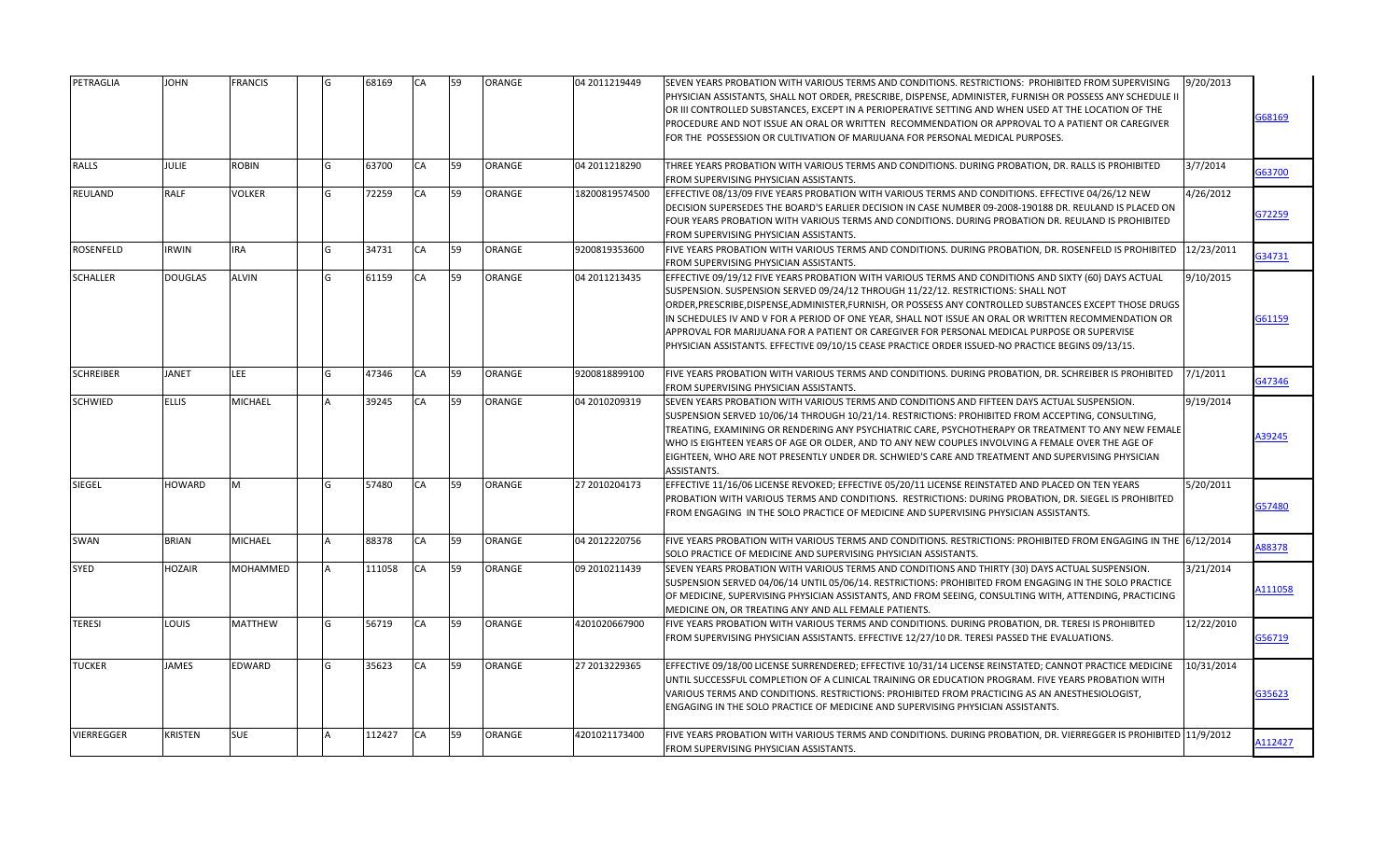| VU            | VAN            | <b>HUY</b>     |           | G            | 71968 | CA | 59 | ORANGE           | 04 2011213288  | FIVE YEARS PROBATION WITH VARIOUS TERMS AND CONDITIONS. DURING PROBATION, DR. VU IS PROHIBITED FROM<br>6/12/2015<br><b>SUPERVISING PHYSICIAN ASSISTANTS.</b>                                                                                                                                                                                                                                                                                                                                                                                        | G71968        |
|---------------|----------------|----------------|-----------|--------------|-------|----|----|------------------|----------------|-----------------------------------------------------------------------------------------------------------------------------------------------------------------------------------------------------------------------------------------------------------------------------------------------------------------------------------------------------------------------------------------------------------------------------------------------------------------------------------------------------------------------------------------------------|---------------|
| <b>WADE</b>   | <b>MARK</b>    | <b>ROBERT</b>  |           | G            | 47936 | CA | 59 | ORANGE           | 27 2012228399  | EFFECTIVE 02/04/08 SURRENDER OF LICENSE; EFFECTIVE 11/15/13 LICENSE REINSTATED; FIVE YEARS PROBATION WITH<br>11/15/2013<br>VARIOUS TERMS AND CONDITIONS. DURING PROBATION, DR. WADE IS PROHIBITED FROM SUPERVISING PHYSICIAN<br>ASSISTANTS.                                                                                                                                                                                                                                                                                                         | G47936        |
| WEINSTEIN     | <b>JACK</b>    |                |           |              | 21109 | CA | 59 | ORANGE           | 11 1991011482  | FOUR YEARS PROBATION WITH VARIOUS TERMS AND CONDITIONS.<br>4/4/1996                                                                                                                                                                                                                                                                                                                                                                                                                                                                                 | G21109        |
| WOODWARD      | ARTIS          |                |           |              | 40488 | CA | 59 | ORANGE           | 22 2012226268  | FIVE YEARS PROBATION WITH VARIOUS TERMS AND CONDITIONS. DURING PROBATION, DR. WOODWARD IS<br>9/12/2014<br>PROHIBITED FROM ENGAGING IN THE SOLO PRACTICE OF MEDICINE.                                                                                                                                                                                                                                                                                                                                                                                | 140488        |
| WU            | <b>BENSON</b>  | MING-SHUN      |           | G            | 82299 | CA | 59 | ORANGE           | 8002014005970  | FIVE YEARS PROBATION WITH VARIOUS TERMS AND CONDITIONS AND THIRTY (30) DAYS ACTUAL SUSPENSION.<br>7/24/2015<br>SUSPENSION BEGINS 08/09/15 UNTIL 09/07/15. RESTRICTIONS: PROHIBITED FROM ENGAGING IN THE SOLO PRACTICE<br>OF MEDICINE AND SUPERVISING PHYSICIAN ASSISTANTS.                                                                                                                                                                                                                                                                          | 382299        |
| ZANDER        | <b>ALLA</b>    |                |           |              | 61985 | CA | 59 | <b>ORANGE</b>    | D1200010864500 | SEVEN YEARS PROBATION WITH VARIOUS TERMS AND CONDITIONS. RESTRICTIONS: PROHIBITED FROM ENGAGING IN<br>10/26/2007<br>THE SOLO PRACTICE OF MEDICINE & PROHIBITED FROM SUPERVISING PHYSICIAN ASSISTANTS.                                                                                                                                                                                                                                                                                                                                               | 161985        |
| BEHNIWAL      | MANDEEP        | JBS            |           |              | 79753 | CA | 61 | PLACER           | 02 2006179736  | 12/30/2010<br>SEVEN YEARS PROBATION WITH VARIOUS TERMS AND CONDITIONS. RESTRICTIONS: DURING PROBATION, DR.<br>BEHNIWAL IS PROHIBITED FROM TREATING FEMALE PATIENTS AND FROM SUPERVISING PHYSICIAN ASSISTANTS.                                                                                                                                                                                                                                                                                                                                       | 479753        |
| CANDELARIA    | YESSENNIA      |                |           | $\mathsf{C}$ | 52575 | CA | 61 | PLACER           | 02 2012223984  | SEVEN YEARS PROBATION WITH VARIOUS TERMS AND CONDITIONS. RESTRICTIONS: PROHIBITED FROM ORDERING,<br>4/24/2015<br>PRESCRIBING, DISPENSING, ADMINISTERING, FURNISHING OR POSSESSING ANY CONTROLLED SUBSTANCES, EXCEPT FOR<br>THOSE DRUGS LISTED IN SCHEDULES IV AND V, SHALL NOT ISSUE AN ORAL OR WRITTEN RECOMMENDATION OR<br>APPROVAL TO A PATIENT OR CAREGIVER FOR THE POSSESSION OR CULTIVATION OF MARIJUANA FOR PERSONAL<br>MEDICAL PURPOSES, PROHIBITED FROM ENGAGING IN THE SOLO PRACTICE OF MEDICINE AND SUPERVISING PHYSICIAN<br>ASSISTANTS. | C52575        |
| <b>HUGHES</b> | <b>DEREK</b>   | <b>PATRICK</b> |           |              | 61410 | CA | 61 | <b>PLACER</b>    | 27 2011216769  | EFFECTIVE 03/24/09 LICENSE SURRENDERED; EFFECTIVE 04/26/13 LICENSE REINSTATED. TEN YEARS PROBATION WITH<br>4/26/2013<br>VARIOUS TERMS AND CONDITIONS. RESTRICTIONS: PROHIBITED FROM ENGAGING IN THE SOLO PRACTICE OF MEDICINE<br>AND SUPERVISING PHYSICIAN ASSISTANTS.                                                                                                                                                                                                                                                                              | 461410        |
| HUI           | <b>ESTHER</b>  | YUN-LING       |           |              | 81053 | CA | 61 | <b>PLACER</b>    | 10 2010207582  | THREE YEARS PROBATION WITH VARIOUS TERMS AND CONDITIONS. DURING PROBATION, DR. HUI IS PROHIBITED FROM 8/8/2014<br>SUPERVISING PHYSICIAN ASSISTANTS.                                                                                                                                                                                                                                                                                                                                                                                                 | <b>81053</b>  |
| <b>MAROON</b> |                |                |           |              | 55307 | CA | 61 | PLACER           | 02 2010207319  | FIVE YEARS PROBATION WITH VARIOUS TERMS AND CONDITIONS. RESTRICTIONS: SHALL NOT ORDER, PRESCRIBE,<br>9/27/2013<br>DISPENSE, ADMINISTER, FURNISH OR POSSESS ANY CONTROLLED SUBSTANCES EXCEPT THOSE LISTED IN SCHEDULE(S) III,<br>IV AND V, SHALL NOT ISSUE AN ORAL OR WRITTEN RECOMMENDATION OR APPROVAL TO A PATIENT OR CAREGIVER FOR<br>THE POSSESSION OR CULTIVATION OF MARIJUANA FOR PERSONAL MEDICAL PURPOSES AND IS PROHIBITED FROM<br>SUPERVISING PHYSICIAN ASSISTANTS.                                                                       | <b>A55307</b> |
| <b>GRIER</b>  | <b>BARNETT</b> | W <i>NH</i> OL | <b>JR</b> | A            | 23617 | CA | 63 | <b>PLUMAS</b>    | 11200718862600 | FIVE YEARS PROBATION WITH VARIOUS TERMS AND CONDITIONS AND FORTY-FIVE (45) DAYS ACTUAL SUSPENSION.<br>11/23/2011<br>SUSPENSION SERVED 12/09/11 UNTIL 01/22/12.                                                                                                                                                                                                                                                                                                                                                                                      | 423617        |
| AKMAKJIAN     | <b>JACK</b>    | H.             |           | G            | 62470 | CA | 65 | RIVERSIDE        | 18 2011214764  | 10/16/2015<br>TWO YEARS PROBATION WITH VARIOUS TERMS AND CONDITIONS.                                                                                                                                                                                                                                                                                                                                                                                                                                                                                | G62470        |
| AMIN          | CHIRAG         | NARAYAN        |           |              | 72688 | CA | 65 | <b>RIVERSIDE</b> | 16200920375600 | FOUR YEARS PROBATION WITH VARIOUS TERMS AND CONDITIONS. DURING PROBATION, DR. AMIN IS PROHIBITED<br>10/28/2013<br>FROM SUPERVISING PHYSICIAN ASSISTANTS.                                                                                                                                                                                                                                                                                                                                                                                            | 172688        |
| <b>ASPREC</b> | JOSEPH         | MALIG          |           |              | 41691 | CA | 65 | RIVERSIDE        | D1 2009197177  | EFFECTIVE 08/14/14 CANNOT PRACTICE MEDICINE PENDING SUCCESSFUL COMPLETION OF THE PHYSICIAN ASSESSMENT 8/14/2014<br>AND CLINICAL EDUCATION PROGRAM (PACE). THREE YEARS PROBATION WITH VARIOUS TERMS AND CONDITIONS.<br>DURING PROBATION, DR. ASPREC IS PROHIBITED FROM SUPERVISING PHYSICIAN ASSISTANTS.                                                                                                                                                                                                                                             | 41691         |
| <b>BOWEN</b>  | <b>DAVID</b>   |                |           |              | 60193 | CA | 65 | <b>RIVERSIDE</b> | 08 2010211323  | 5/9/2014<br>FIVE YEARS PROBATION WITH VARIOUS TERMS AND CONDITIONS. DURING PROBATION, DR. BOWEN IS PROHIBITED<br>FROM SUPERVISING PHYSICIAN ASSISTANTS.                                                                                                                                                                                                                                                                                                                                                                                             | 460193        |
| <b>BUETOW</b> | NORMAN         | THEODORE       | <b>JR</b> | G            | 40726 | CA | 65 | <b>RIVERSIDE</b> | 17 2012223279  | FIVE YEARS PROBATION WITH VARIOUS TERMS AND CONDITIONS AND FORTY-FIVE (45) DAYS ACTUAL SUSPENSION.<br>10/31/2014<br>SUSPENSION BEGINS 11/15/14 UNTIL 12/30/14. DURING PROBATION, DR. BUETOW IS PROHIBITED FROM SUPERVISING<br>PHYSICIAN ASSISTANTS.                                                                                                                                                                                                                                                                                                 | G40726        |
| CARUSO        | VITO           | <b>JAMES</b>   |           | G            | 50688 | CA | 65 | <b>RIVERSIDE</b> | 09 2012221156  | 11/27/2013<br>THREE YEARS PROBATION WITH VARIOUS TERMS AND CONDITIONS. DURING PROBATION, DR. CARUSO IS PROHIBITED<br>FROM SUPERVISING PHYSICIAN ASSISTANTS.                                                                                                                                                                                                                                                                                                                                                                                         | <b>G50688</b> |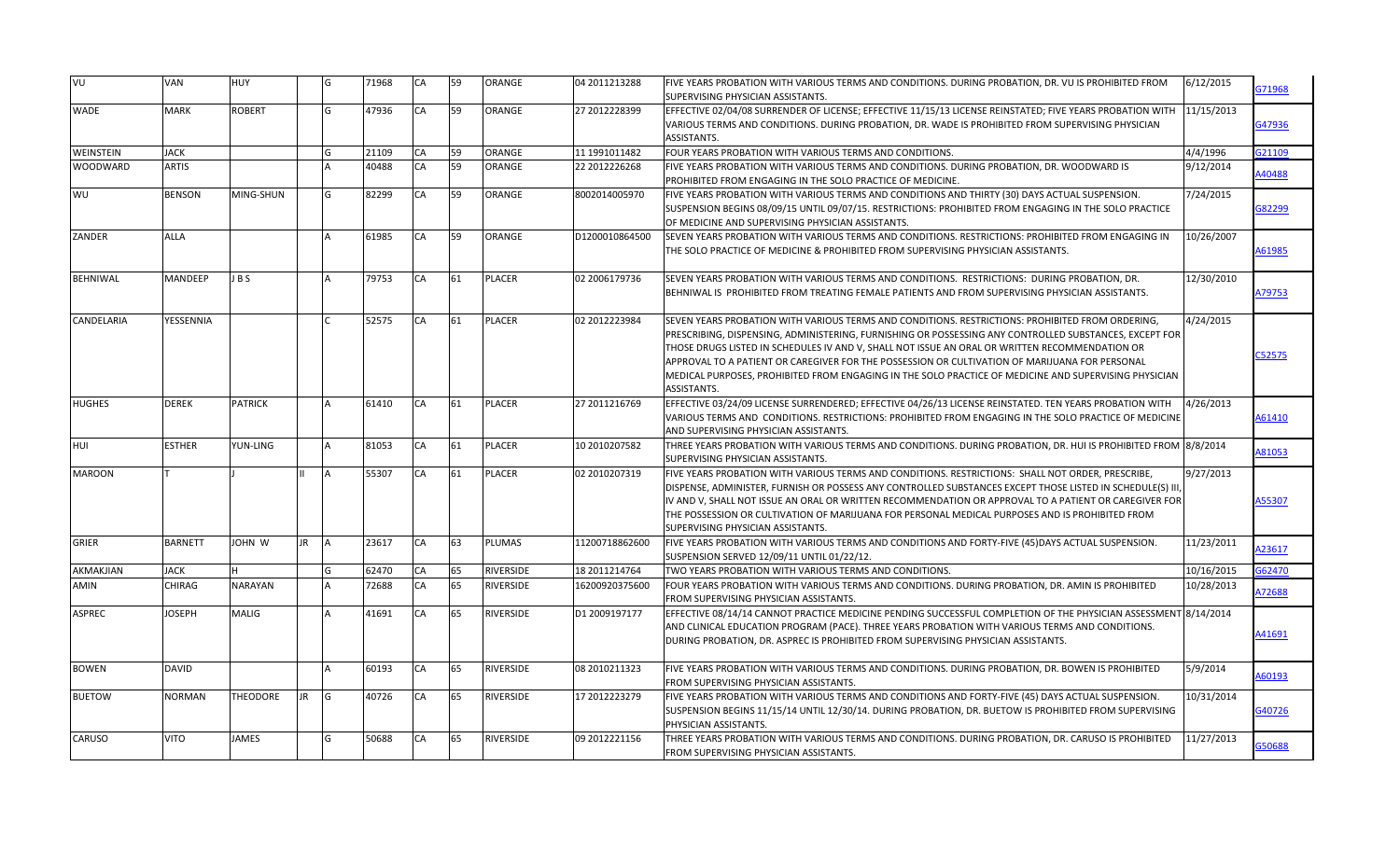| <b>CATLETT</b>   | <b>STEVEN</b> | <b>EUGENE</b> |                 | 43342 | CA        | 65 | <b>RIVERSIDE</b> | 18 2013234719  | FOUR YEARS PROBATION WITH VARIOUS TERMS AND CONDITIONS. DURING PROBATION, DR. CATLETT IS PROHIBITED<br>FROM SUPERVISING PHYSICIAN ASSISTANTS.                                                                                                                                                                                                                                                                                                                                                                   | 2/26/2015  | A43342 |
|------------------|---------------|---------------|-----------------|-------|-----------|----|------------------|----------------|-----------------------------------------------------------------------------------------------------------------------------------------------------------------------------------------------------------------------------------------------------------------------------------------------------------------------------------------------------------------------------------------------------------------------------------------------------------------------------------------------------------------|------------|--------|
| CHAN             | <b>ALLEN</b>  |               | G               | 86322 | CA        | 65 | <b>RIVERSIDE</b> | 9201021128700  | THREE YEARS PROBATION WITH VARIOUS TERMS AND CONDITIONS. DURING PROBATION, DR. CHAN IS PROHIBITED<br>FROM SUPERVISING PHYSICIAN ASSISTANTS.                                                                                                                                                                                                                                                                                                                                                                     | 10/25/2012 | 686322 |
| CHEIN            | EDMUND        |               |                 | 38678 | CA        | 65 | <b>RIVERSIDE</b> | D1200010772300 | FOUR YEARS PROBATION WITH VARIOUS TERMS AND CONDITIONS. DURING PROBATION, DR. CHEIN IS PROHIBITED<br>FROM SUPERVISING PHYSICIAN ASSISTANTS.                                                                                                                                                                                                                                                                                                                                                                     | 11/2/2012  | A38678 |
| COX              | R             | G             | <b>JR</b><br>lG | 6433  | CA        | 65 | <b>RIVERSIDE</b> | 09 2010204544  | FIVE YEARS PROBATION WITH VARIOUS TERMS AND CONDITIONS. RESTRICTIONS: SHALL NOT ORDER, PRESCRIBE,<br>DISPENSE, ADMINISTER, FURNISH, OR POSSESS ANY CONTROLLED SUBSTANCES, SHALL NOT ISSUE AN ORAL OR WRITTEN<br>RECOMMENDATION OR APPROVAL TO A PATIENT OR CAREGIVER FOR THE POSSESSION OR CULTIVATION OF<br>MARIJUANA FOR PERSONAL MEDICAL PURPOSES, PROHIBITED FROM SUPERVISING PHYSICIAN ASSISTANTS AND<br>PROVIDING DIRECT PATIENT CARE AND TREATMENT. SHALL PRACTICE AS A QUALIFIED MEDICAL EXAMINER ONLY. | 6/5/2013   | 56433  |
| HSIANG           | PAUL          | JIA SHENG     |                 | 62783 | CA        | 65 | <b>RIVERSIDE</b> | 09 2012223655  | THIRTY-FIVE (35) MONTHS PROBATION WITH VARIOUS TERMS AND CONDITIONS. DURING PROBATION, DR. HSIANG IS<br>PROHIBITED FROM SUPERVISING PHYSICIAN ASSISTANTS.                                                                                                                                                                                                                                                                                                                                                       | 7/2/2015   | 462783 |
| KHALID           | SHAHPER       |               |                 | 49816 | CA        | 65 | <b>RIVERSIDE</b> | D2200213569400 | EFFECTIVE 10/07/05 LICENSE REVOKED; EFFECTIVE 10/28/15 LICENSE REINSTATED AND PLACED ON SIX YEARS<br>PROBATION WITH VARIOUS TERMS AND CONDITIONS. CANNOT PRACTICE MEDICINE UNTIL SUCCESSFUL COMPLETION<br>OF A CLINICAL TRAINING OR EDUCATION PROGRAM. RESTRICTIONS: PROHIBITED FROM PRACTICING IN THE AREA OF<br>OBSTETRICS AND PERFORMING SURGERY AS A PRIMARY SURGEON, ENGAGING IN THE SOLO PRACTICE OF MEDICINE<br>AND SUPERVISING PHYSICIAN ASSISTANTS.                                                    | 3/13/2009  | A49816 |
| LEE              | <b>DONALD</b> | WOO           |                 | 56294 | CA        | 65 | <b>RIVERSIDE</b> | 09 2010205998  | SIX YEARS PROBATION WITH VARIOUS TERMS AND CONDITIONS. DURING PROBATION, DR. LEE IS PROHIBITED FROM<br>SUPERVISING PHYSICIAN ASSISTANTS.                                                                                                                                                                                                                                                                                                                                                                        | 11/2/2012  | 156294 |
| <b>LIFSCHUTZ</b> | <b>HARRY</b>  |               | G               | 42802 | CA        | 65 | <b>RIVERSIDE</b> | 09 2012222826  | THIRTY-FIVE (35) MONTHS PROBATION WITH VARIOUS TERMS AND CONDITIONS. DURING PROBATION, DR. LIFSCHUTZ<br>IS PROHIBITED FROM SUPERVISING PHYSICIAN ASSISTANTS.                                                                                                                                                                                                                                                                                                                                                    | 7/11/2014  | 342802 |
| MANGOBA          | LUTHER        | BIEN          |                 | 77574 | CA        | 65 | <b>RIVERSIDE</b> | 09 2011220080  | SEVEN YEARS PROBATION WITH VARIOUS TERMS AND CONDITIONS. RESTRICTIONS: SHALL NOT ORDER, PRESCRIBE,<br>DISPENSE, FURNISH OR POSSESS ANY CONTROLLED SUBSTANCES, EXCEPT FOR THOSE LISTED IN SCHEDULES IV AND V,<br>THIS PRESCRIBING RESTRICTION SHALL TERMINATE 09/04/18, PROHIBITED FROM SUPERVISING PHYSICIAN ASSISTANTS<br>AND FROM PROVIDING ANY TREATMENTS OR PRESCRIPTIONS TO ANY PATIENT FOR THE PURPOSE OF TREATING THEIR<br><b>CHRONIC PAIN.</b>                                                          | 9/4/2015   | A77574 |
| <b>MARDONES</b>  | <b>NHOL</b>   |               |                 | 41581 | CA        | 65 | <b>RIVERSIDE</b> | 09 2012227539  | THREE YEARS PROBATION WITH VARIOUS TERMS AND CONDITIONS. DURING PROBATION, DR. MARDONES IS<br>PROHIBITED FROM SUPERVISING PHYSICIAN ASSISTANTS.                                                                                                                                                                                                                                                                                                                                                                 | 8/26/2015  | 441581 |
| MOTT             | JOSEPH        | ABRAHAM       | G               | 78419 | CA        | 65 | <b>RIVERSIDE</b> | 27 2010205778  | EFFECTIVE 04/28/04 LICENSE SURRENDERED; EFFECTIVE 09/16/2011 LICENSE REINSTATED AND PLACED ON FIVE YEARS<br>PROBATION WITH VARIOUS TERMS AND CONDITIONS. DURING PROBATION, DR. MOTT IS PROHIBITED FROM<br>SUPERVISING PHYSICIAN ASSISTANTS.                                                                                                                                                                                                                                                                     | 9/16/2011  | G78419 |
| <b>NEVINS</b>    | <b>JAMES</b>  | PHILLIP       |                 | 26710 | CA        | 65 | RIVERSIDE        | 09 2012225384  | FIVE YEARS PROBATION WITH VARIOUS TERMS AND CONDITIONS. DURING PROBATION, DR. NEVINS IS PROHIBITED<br>FROM SUPERVISING PHYSICIAN ASSISTANTS.                                                                                                                                                                                                                                                                                                                                                                    | 8/26/2015  | A26710 |
| <b>ODOM</b>      | <b>DAVID</b>  | MALCOLM       |                 | 33440 | CA        | 65 | <b>RIVERSIDE</b> | 8002014006496  | FIVE YEARS PROBATION WITH VARIOUS TERMS AND CONDITIONS. RESTRICTIONS: PROHIBITED FROM ENGAGING IN THE 8/28/2015<br>SOLO PRACTICE OF MEDICINE AND SUPERVISING PHYSICIAN ASSISTANTS.                                                                                                                                                                                                                                                                                                                              |            | C33440 |
| PAUL             | <b>PETER</b>  | CONRAD        |                 | 40030 | CA        | 65 | <b>RIVERSIDE</b> | 17 2008189123  | SEVEN YEARS PROBATION WITH VARIOUS TERMS AND CONDITIONS AND THIRTY (30) DAYS ACTUAL SUSPENSION.<br>SUSPENSION SERVED 09/02/14 THROUGH 10/02/14. RESTRICTIONS: SHALL HAVE A THIRD PARTY CHAPERONE PRESENT<br>WHILE CONSULTING, EXAMINING OR TREATING FEMALE PATIENTS AND PROHIBITED FROM SUPERVISING PHYSICIAN<br>ASSISTANTS.                                                                                                                                                                                    | 7/3/2014   | 440030 |
| <b>PONCE</b>     | <b>GEORGE</b> | ARMANDO       |                 | 51194 | CA        | 65 | RIVERSIDE        | 09 2009198563  | FIVE YEARS PROBATION WITH VARIOUS TERMS AND CONDITIONS.                                                                                                                                                                                                                                                                                                                                                                                                                                                         | 2/28/2014  | A51194 |
| <b>SALIB</b>     | HANI          |               |                 | 45331 | CA        | 65 | <b>RIVERSIDE</b> | 9201021204500  | FIVE YEARS PROBATION WITH VARIOUS TERMS AND CONDITIONS AND THIRTY (30) DAYS ACTUAL SUSPENSION.<br>SUSPENSION SERVED 10/06/13 UNTIL 11/04/13. DURING PROBATION, DR. SALIB IS PROHIBITED FROM SUPERVISING<br>PHYSICIAN ASSISTANTS.                                                                                                                                                                                                                                                                                | 9/20/2013  | A45331 |
| <b>WILLIAMS</b>  | <b>MARK</b>   | <b>DWIGHT</b> |                 | 80386 | <b>CA</b> | 65 | <b>RIVERSIDE</b> | 10 2011219769  | FIVE YEARS PROBATION WITH VARIOUS TERMS AND CONDITIONS AND FORTY-FIVE (45) DAYS ACTUAL SUSPENSION.<br>SUSPENSION SERVED 11/27/14 THROUGH 01/11/15. DURING PROBATION, DR. WILLIAMS IS PROHIBITED FROM<br>SUPERVISING PHYSICIAN ASSISTANTS.                                                                                                                                                                                                                                                                       | 11/26/2014 | A80386 |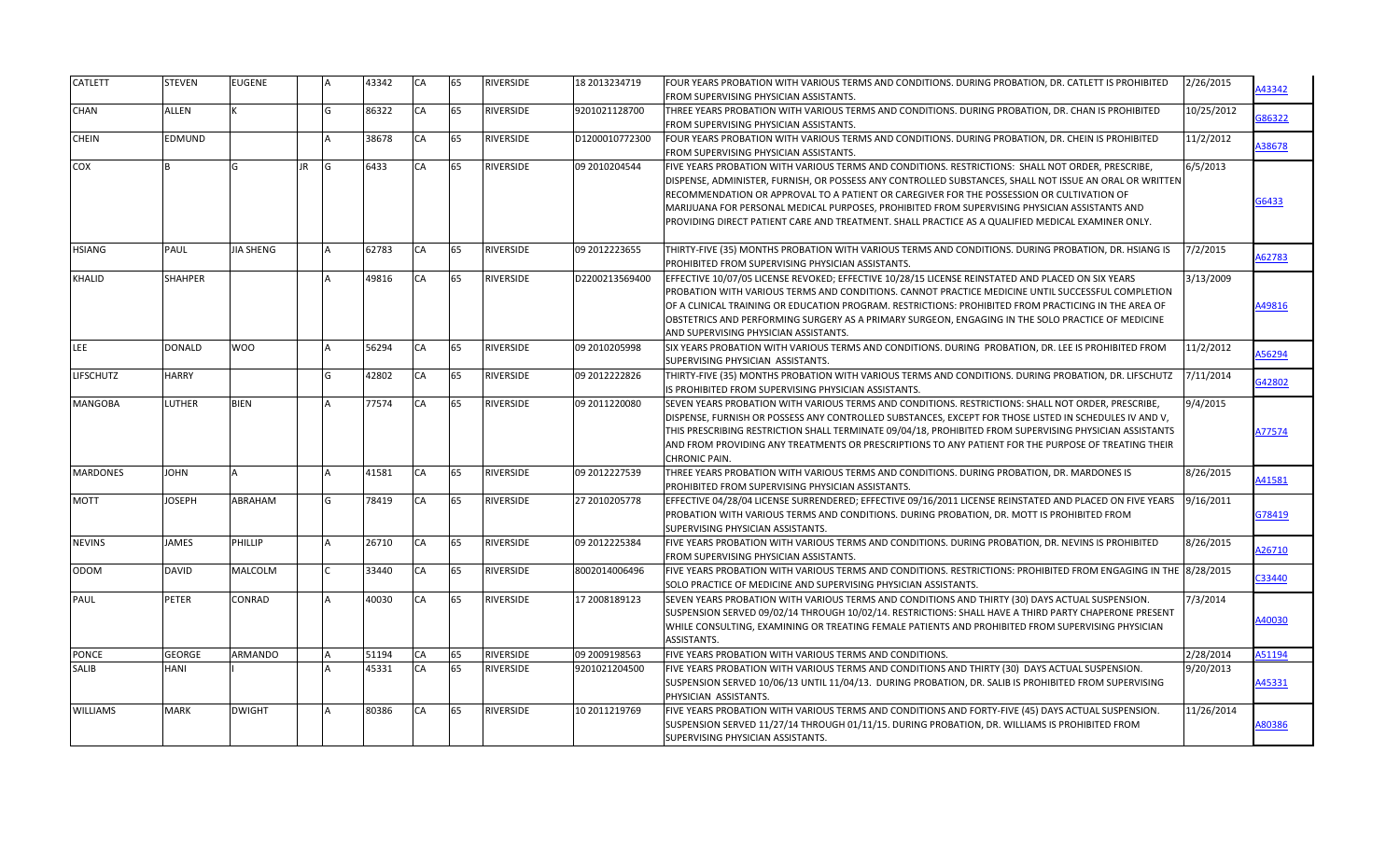| <b>BRUCE</b><br>67<br><b>SACRAMENTO</b><br>20 2010205355<br>ALLEN<br><b>DAVID</b><br>53466<br><b>CA</b><br>FIVE YEARS PROBATION WITH VARIOUS TERMS AND CONDITIONS AND NINETY (90) DAYS ACTUAL SUSPENSION.<br>5/30/2014<br>SUSPENSION SERVED 06/16/14 UNTIL 09/14/14. RESTRICTIONS: PROHIBITED FROM PROVIDING A MARIJUANA<br>RECOMMENDATION, APPROVAL, OR ANY OTHER WRITTEN SCRIPT TO ANY PATIENT WITHOUT FIRST CONSULTING THE<br>PATIENT'S PRIMARY CARE PHYSICIAN OR PSYCHIATRIST, SUPERVISING PHYSICIAN ASSISTANTS AND ENGAGING IN THE<br>SOLO PRACTICE OF MEDICINE<br>GOODWIN<br><b>GLENDA</b><br><b>DARLENE</b><br>71660<br><b>CA</b><br>67<br>SACRAMENTO<br>02 2010211071<br>FIVE YEARS PROBATION WITH VARIOUS TERMS AND CONDITIONS. DURING PROBATION, DR. GOODWIN IS PROHIBITED<br>7/10/2015<br>FROM SUPERVISING PHYSICIAN ASSISTANTS.<br>67<br>SACRAMENTO<br>HASSAN<br><b>ALLEN</b><br>29816<br>CA<br>02 2011218969<br>FIVE YEARS PROBATION WITH VARIOUS TERMS AND CONDITIONS. RESTRICTIONS: SHALL NOT ORDER, PRESCRIBE,<br>2/13/2015<br>DISPENSE, ADMINISTER, FURNISH, OR POSSESS ANY CONTROLLED SUBSTANCES, EXCEPT THOSE LISTED IN SCHEDULES III<br>THROUGH V UNTIL AND UNLESS HE PASSES A CLINICAL TRAINING PROGRAM, SHALL NOT ISSUE AN ORAL OR WRITTEN<br>RECOMMENDATION OR APPROVAL TO A PATIENT OR CAREGIVER FOR POSSESSION OR CULTIVATION OF MARIJUANA<br>FOR PERSONAL MEDICAL PURPOSES, AND PROHIBITED FROM SUPERVISING PHYSICIAN ASSISTANTS.<br>HENDERSON<br>DENISE<br>WYNNET<br>67876<br>CA<br>67<br><b>SACRAMENTO</b><br>02 2012221697<br>FIVE YEARS PROBATION WITH VARIOUS TERMS AND CONDITIONS. DURING PROBATION, DR. HENDERSON IS PROHIBITED 10/8/2014<br><b>FROM SUPERVISING PHYSICIAN ASSISTANTS.</b><br>67<br>SACRAMENTO<br>JENNIFER<br>LOUISE<br>72295<br>CA<br>D1 2007186835<br>7/3/2014<br><b>HOPPER</b><br>FIVE YEARS PROBATION WITH VARIOUS TERMS AND CONDITIONS. RESTRICTIONS: SHALL NOT ORDER, PRESCRIBE,<br>DISPENSE, ADMINISTER, FURNISH OR POSSESS ANY CONTROLLED SUBSTANCES LISTED IN SCHEDULE II, NOT ISSUE AN<br>ORAL OR WRITTEN RECOMMENDATION OR APPROVAL TO A PATIENT OR A PATIENT'S CAREGIVER FOR THE POSSESSION<br>OR CULTIVATION OF MARIJUANA FOR PERSONAL MEDICAL PURPOSE, PROHIBITED FROM ENGAGING IN THE SOLO<br>PRACTICE OF MEDICINE AND SUPERVISING PHYSICIAN ASSISTANTS.<br><b>JEFFRIES</b><br><b>REX</b><br>GORDON<br>30352<br>CA<br>67<br>SACRAMENTO<br>02 2012221290<br>FIVE YEARS PROBATION WITH VARIOUS TERMS AND CONDITIONS. DURING PROBATION, DR. JEFFRIES IS PROHIBITED<br>4/10/2015<br>FROM SUPERVISING PHYSICIAN ASSISTANTS.<br>KHAMISHON<br><b>ILYA</b><br>54344<br>CA<br>67<br><b>SACRAMENTO</b><br>02 2013230243<br>FIVE YEARS PROBATION WITH VARIOUS TERMS AND CONDITIONS. RESTRICTIONS: PROHIBITED FROM ENGAGING IN THE 19/10/2015<br>SOLO PRACTICE OF MEDICINE AND SUPERVISING PHYSICIAN ASSISTANTS.<br>SACRAMENTO<br>LANE<br><b>INGVILD</b><br><b>GANGSAAS</b><br>53026<br>CA<br>67<br>02 2011218285<br>7/25/2014<br>FOUR YEARS PROBATION WITH VARIOUS TERMS AND CONDITIONS. RESTRICTIONS: PROHIBITED FROM ENGAGING IN<br>THE SOLO PRACTICE OF MEDICINE, SUPERVISING PHYSICIAN ASSISTANTS AND ACCEPTING EMPLOYMENT THAT WILL<br>INTERFERE WITH HER NATURAL SLEEP PATTERN.<br><b>MORKOC</b><br><b>FIKIR</b><br>79846<br>CA<br>67<br><b>SACRAMENTO</b><br>2200819188100<br>FOUR YEARS PROBATION WITH VARIOUS TERMS AND CONDITIONS. RESTRICTIONS: PROHIBITED FROM PRACTICING<br>4/13/2012<br>G<br>CRITICAL CARE MEDICINE AND SUPERVISING PHYSICIAN ASSISTANTS.<br><b>NARAYAN</b><br>PRATAP<br>LAKSHMI<br>CA<br>67<br><b>SACRAMENTO</b><br>08 2010211824<br>9/19/2014<br>52001<br>FIVE YEARS PROBATION WITH VARIOUS TERMS AND CONDITIONS. RESTRICTIONS: PROHIBITED FROM SUPERVISING<br>PHYSICIAN ASSISTANTS AND ENGAGING IN THE SOLO PRACTICE OF MEDICINE, UNLESS AND UNTIL A PRACTICE MONITOR<br>IS APPROVED.<br>SACRAMENTO<br>RANDHAWA<br>RAJINDER<br><b>SINGH</b><br>50081<br>CA<br>67<br>02 2013232013<br>FIVE YEARS PROBATION WITH VARIOUS TERMS AND CONDITIONS. DURING PROBATION, DR. RANDHAWA IS PROHIBITED 5/22/2015<br>FROM SUPERVISING PHYSICIAN ASSISTANTS.<br>67<br>SACRAMENTO<br>SANDHU<br>NARINDER<br>56411<br>CA<br>02 2010211958<br>FIVE YEARS PROBATION WITH VARIOUS TERMS AND CONDITIONS. DR. SANDHU CAN NOT PRESCRIBE OR RECOMMEND<br>9/19/2014<br>SCHEDULE I, II, AND III DRUGS AS PROVIDED IN THE CALIFORNIA UNIFORM CONTROLLED SUBSTANCES ACT, UNTIL<br>SUCCESSFUL COMPLETION OF THE PRESCRIBING PRACTICES COURSE.<br>67<br>2201222115300<br><b>WATERBURY</b><br>JUDE.<br><b>THADDEUS</b><br>90991<br><b>CA</b><br><b>SACRAMENTO</b><br>FIVE YEARS PROBATION WITH VARIOUS TERMS AND CONDITIONS. DURING PROBATION, DR. WATERBURY IS PROHIBITED 11/1/2012<br>FROM SUPERVISING PHYSICIAN ASSISTANTS.<br>DAMON<br>CA<br>69<br><b>SAN BENITO</b><br>8002013000550<br><b>ALAVEKIOS</b><br>ANDREW<br>115287<br>THREE YEARS PROBATION WITH VARIOUS TERMS AND CONDITIONS. DURING PROBATION, DR. ALAVEKIOS IS<br>7/31/2014<br>PROHIBITED FROM SUPERVISING PHYSICIAN ASSISTANTS.<br>ANNABEL<br>ROGER<br><b>GERARD</b><br>53036<br>CA<br>71<br><b>SAN BERNARDINO</b><br>4200416045400<br>THREE YEARS PROBATION WITH VARIOUS TERMS AND CONDITIONS.<br>7/9/2009<br>AZZAWI<br>48743<br>ZAHER<br>CA<br>71<br><b>SAN BERNARDINO</b><br>09 2011216716<br>FIVE YEARS PROBATION WITH VARIOUS TERMS AND CONDITIONS. RESTRICTIONS: SHALL HAVE A THIRD PARTY<br>2/5/2014 | ZHAO | XUEREN |  | 105851 | <b>CA</b> | 65 | <b>RIVERSIDE</b> | 02 2010209764 | FIVE YEARS PROBATION WITH VARIOUS TERMS AND CONDITIONS. RESTRICTIONS: PROHIBITED FROM SUPERVISING<br>PHYSICIAN ASSISTANTS AND SHALL NOT ISSUE AN ORAL OR WRITTEN RECOMMENDATION OR APPROVAL TO A PATIENT<br>OR A CAREGIVER FOR THE POSSESSION OR CULTIVATION OF MARIJUANA FOR PERSONAL MEDICAL PURPOSE. | 9/26/2014 | 1105851 |
|--------------------------------------------------------------------------------------------------------------------------------------------------------------------------------------------------------------------------------------------------------------------------------------------------------------------------------------------------------------------------------------------------------------------------------------------------------------------------------------------------------------------------------------------------------------------------------------------------------------------------------------------------------------------------------------------------------------------------------------------------------------------------------------------------------------------------------------------------------------------------------------------------------------------------------------------------------------------------------------------------------------------------------------------------------------------------------------------------------------------------------------------------------------------------------------------------------------------------------------------------------------------------------------------------------------------------------------------------------------------------------------------------------------------------------------------------------------------------------------------------------------------------------------------------------------------------------------------------------------------------------------------------------------------------------------------------------------------------------------------------------------------------------------------------------------------------------------------------------------------------------------------------------------------------------------------------------------------------------------------------------------------------------------------------------------------------------------------------------------------------------------------------------------------------------------------------------------------------------------------------------------------------------------------------------------------------------------------------------------------------------------------------------------------------------------------------------------------------------------------------------------------------------------------------------------------------------------------------------------------------------------------------------------------------------------------------------------------------------------------------------------------------------------------------------------------------------------------------------------------------------------------------------------------------------------------------------------------------------------------------------------------------------------------------------------------------------------------------------------------------------------------------------------------------------------------------------------------------------------------------------------------------------------------------------------------------------------------------------------------------------------------------------------------------------------------------------------------------------------------------------------------------------------------------------------------------------------------------------------------------------------------------------------------------------------------------------------------------------------------------------------------------------------------------------------------------------------------------------------------------------------------------------------------------------------------------------------------------------------------------------------------------------------------------------------------------------------------------------------------------------------------------------------------------------------------------------------------------------------------------------------------------------------------------------------------------------------------------------------------------------------------------------------------------------------------------------------------------------------------------------------------------------------------------------------------------------------------------------------------------------------------------------------------------------------------------------------------------------------------------------------------------------------------------------------------------------------------------------------------------------------------------------------------------------------------------------------------------------------------------------------------------------------------------------------------------------------------------------------------------------------------------------------------------------------------------------------------------------------------------------------------------------------------------------------------------------------------------------------------------------------------------------------------------------------|------|--------|--|--------|-----------|----|------------------|---------------|---------------------------------------------------------------------------------------------------------------------------------------------------------------------------------------------------------------------------------------------------------------------------------------------------------|-----------|---------|
|                                                                                                                                                                                                                                                                                                                                                                                                                                                                                                                                                                                                                                                                                                                                                                                                                                                                                                                                                                                                                                                                                                                                                                                                                                                                                                                                                                                                                                                                                                                                                                                                                                                                                                                                                                                                                                                                                                                                                                                                                                                                                                                                                                                                                                                                                                                                                                                                                                                                                                                                                                                                                                                                                                                                                                                                                                                                                                                                                                                                                                                                                                                                                                                                                                                                                                                                                                                                                                                                                                                                                                                                                                                                                                                                                                                                                                                                                                                                                                                                                                                                                                                                                                                                                                                                                                                                                                                                                                                                                                                                                                                                                                                                                                                                                                                                                                                                                                                                                                                                                                                                                                                                                                                                                                                                                                                                                                                                                                      |      |        |  |        |           |    |                  |               |                                                                                                                                                                                                                                                                                                         |           | C53466  |
|                                                                                                                                                                                                                                                                                                                                                                                                                                                                                                                                                                                                                                                                                                                                                                                                                                                                                                                                                                                                                                                                                                                                                                                                                                                                                                                                                                                                                                                                                                                                                                                                                                                                                                                                                                                                                                                                                                                                                                                                                                                                                                                                                                                                                                                                                                                                                                                                                                                                                                                                                                                                                                                                                                                                                                                                                                                                                                                                                                                                                                                                                                                                                                                                                                                                                                                                                                                                                                                                                                                                                                                                                                                                                                                                                                                                                                                                                                                                                                                                                                                                                                                                                                                                                                                                                                                                                                                                                                                                                                                                                                                                                                                                                                                                                                                                                                                                                                                                                                                                                                                                                                                                                                                                                                                                                                                                                                                                                                      |      |        |  |        |           |    |                  |               |                                                                                                                                                                                                                                                                                                         |           | A71660  |
|                                                                                                                                                                                                                                                                                                                                                                                                                                                                                                                                                                                                                                                                                                                                                                                                                                                                                                                                                                                                                                                                                                                                                                                                                                                                                                                                                                                                                                                                                                                                                                                                                                                                                                                                                                                                                                                                                                                                                                                                                                                                                                                                                                                                                                                                                                                                                                                                                                                                                                                                                                                                                                                                                                                                                                                                                                                                                                                                                                                                                                                                                                                                                                                                                                                                                                                                                                                                                                                                                                                                                                                                                                                                                                                                                                                                                                                                                                                                                                                                                                                                                                                                                                                                                                                                                                                                                                                                                                                                                                                                                                                                                                                                                                                                                                                                                                                                                                                                                                                                                                                                                                                                                                                                                                                                                                                                                                                                                                      |      |        |  |        |           |    |                  |               |                                                                                                                                                                                                                                                                                                         |           | C29816  |
|                                                                                                                                                                                                                                                                                                                                                                                                                                                                                                                                                                                                                                                                                                                                                                                                                                                                                                                                                                                                                                                                                                                                                                                                                                                                                                                                                                                                                                                                                                                                                                                                                                                                                                                                                                                                                                                                                                                                                                                                                                                                                                                                                                                                                                                                                                                                                                                                                                                                                                                                                                                                                                                                                                                                                                                                                                                                                                                                                                                                                                                                                                                                                                                                                                                                                                                                                                                                                                                                                                                                                                                                                                                                                                                                                                                                                                                                                                                                                                                                                                                                                                                                                                                                                                                                                                                                                                                                                                                                                                                                                                                                                                                                                                                                                                                                                                                                                                                                                                                                                                                                                                                                                                                                                                                                                                                                                                                                                                      |      |        |  |        |           |    |                  |               |                                                                                                                                                                                                                                                                                                         |           | A67876  |
|                                                                                                                                                                                                                                                                                                                                                                                                                                                                                                                                                                                                                                                                                                                                                                                                                                                                                                                                                                                                                                                                                                                                                                                                                                                                                                                                                                                                                                                                                                                                                                                                                                                                                                                                                                                                                                                                                                                                                                                                                                                                                                                                                                                                                                                                                                                                                                                                                                                                                                                                                                                                                                                                                                                                                                                                                                                                                                                                                                                                                                                                                                                                                                                                                                                                                                                                                                                                                                                                                                                                                                                                                                                                                                                                                                                                                                                                                                                                                                                                                                                                                                                                                                                                                                                                                                                                                                                                                                                                                                                                                                                                                                                                                                                                                                                                                                                                                                                                                                                                                                                                                                                                                                                                                                                                                                                                                                                                                                      |      |        |  |        |           |    |                  |               |                                                                                                                                                                                                                                                                                                         |           | A72295  |
|                                                                                                                                                                                                                                                                                                                                                                                                                                                                                                                                                                                                                                                                                                                                                                                                                                                                                                                                                                                                                                                                                                                                                                                                                                                                                                                                                                                                                                                                                                                                                                                                                                                                                                                                                                                                                                                                                                                                                                                                                                                                                                                                                                                                                                                                                                                                                                                                                                                                                                                                                                                                                                                                                                                                                                                                                                                                                                                                                                                                                                                                                                                                                                                                                                                                                                                                                                                                                                                                                                                                                                                                                                                                                                                                                                                                                                                                                                                                                                                                                                                                                                                                                                                                                                                                                                                                                                                                                                                                                                                                                                                                                                                                                                                                                                                                                                                                                                                                                                                                                                                                                                                                                                                                                                                                                                                                                                                                                                      |      |        |  |        |           |    |                  |               |                                                                                                                                                                                                                                                                                                         |           | C30352  |
|                                                                                                                                                                                                                                                                                                                                                                                                                                                                                                                                                                                                                                                                                                                                                                                                                                                                                                                                                                                                                                                                                                                                                                                                                                                                                                                                                                                                                                                                                                                                                                                                                                                                                                                                                                                                                                                                                                                                                                                                                                                                                                                                                                                                                                                                                                                                                                                                                                                                                                                                                                                                                                                                                                                                                                                                                                                                                                                                                                                                                                                                                                                                                                                                                                                                                                                                                                                                                                                                                                                                                                                                                                                                                                                                                                                                                                                                                                                                                                                                                                                                                                                                                                                                                                                                                                                                                                                                                                                                                                                                                                                                                                                                                                                                                                                                                                                                                                                                                                                                                                                                                                                                                                                                                                                                                                                                                                                                                                      |      |        |  |        |           |    |                  |               |                                                                                                                                                                                                                                                                                                         |           | A54344  |
|                                                                                                                                                                                                                                                                                                                                                                                                                                                                                                                                                                                                                                                                                                                                                                                                                                                                                                                                                                                                                                                                                                                                                                                                                                                                                                                                                                                                                                                                                                                                                                                                                                                                                                                                                                                                                                                                                                                                                                                                                                                                                                                                                                                                                                                                                                                                                                                                                                                                                                                                                                                                                                                                                                                                                                                                                                                                                                                                                                                                                                                                                                                                                                                                                                                                                                                                                                                                                                                                                                                                                                                                                                                                                                                                                                                                                                                                                                                                                                                                                                                                                                                                                                                                                                                                                                                                                                                                                                                                                                                                                                                                                                                                                                                                                                                                                                                                                                                                                                                                                                                                                                                                                                                                                                                                                                                                                                                                                                      |      |        |  |        |           |    |                  |               |                                                                                                                                                                                                                                                                                                         |           | C53026  |
|                                                                                                                                                                                                                                                                                                                                                                                                                                                                                                                                                                                                                                                                                                                                                                                                                                                                                                                                                                                                                                                                                                                                                                                                                                                                                                                                                                                                                                                                                                                                                                                                                                                                                                                                                                                                                                                                                                                                                                                                                                                                                                                                                                                                                                                                                                                                                                                                                                                                                                                                                                                                                                                                                                                                                                                                                                                                                                                                                                                                                                                                                                                                                                                                                                                                                                                                                                                                                                                                                                                                                                                                                                                                                                                                                                                                                                                                                                                                                                                                                                                                                                                                                                                                                                                                                                                                                                                                                                                                                                                                                                                                                                                                                                                                                                                                                                                                                                                                                                                                                                                                                                                                                                                                                                                                                                                                                                                                                                      |      |        |  |        |           |    |                  |               |                                                                                                                                                                                                                                                                                                         |           | 379846  |
|                                                                                                                                                                                                                                                                                                                                                                                                                                                                                                                                                                                                                                                                                                                                                                                                                                                                                                                                                                                                                                                                                                                                                                                                                                                                                                                                                                                                                                                                                                                                                                                                                                                                                                                                                                                                                                                                                                                                                                                                                                                                                                                                                                                                                                                                                                                                                                                                                                                                                                                                                                                                                                                                                                                                                                                                                                                                                                                                                                                                                                                                                                                                                                                                                                                                                                                                                                                                                                                                                                                                                                                                                                                                                                                                                                                                                                                                                                                                                                                                                                                                                                                                                                                                                                                                                                                                                                                                                                                                                                                                                                                                                                                                                                                                                                                                                                                                                                                                                                                                                                                                                                                                                                                                                                                                                                                                                                                                                                      |      |        |  |        |           |    |                  |               |                                                                                                                                                                                                                                                                                                         |           | C52001  |
|                                                                                                                                                                                                                                                                                                                                                                                                                                                                                                                                                                                                                                                                                                                                                                                                                                                                                                                                                                                                                                                                                                                                                                                                                                                                                                                                                                                                                                                                                                                                                                                                                                                                                                                                                                                                                                                                                                                                                                                                                                                                                                                                                                                                                                                                                                                                                                                                                                                                                                                                                                                                                                                                                                                                                                                                                                                                                                                                                                                                                                                                                                                                                                                                                                                                                                                                                                                                                                                                                                                                                                                                                                                                                                                                                                                                                                                                                                                                                                                                                                                                                                                                                                                                                                                                                                                                                                                                                                                                                                                                                                                                                                                                                                                                                                                                                                                                                                                                                                                                                                                                                                                                                                                                                                                                                                                                                                                                                                      |      |        |  |        |           |    |                  |               |                                                                                                                                                                                                                                                                                                         |           | C50081  |
|                                                                                                                                                                                                                                                                                                                                                                                                                                                                                                                                                                                                                                                                                                                                                                                                                                                                                                                                                                                                                                                                                                                                                                                                                                                                                                                                                                                                                                                                                                                                                                                                                                                                                                                                                                                                                                                                                                                                                                                                                                                                                                                                                                                                                                                                                                                                                                                                                                                                                                                                                                                                                                                                                                                                                                                                                                                                                                                                                                                                                                                                                                                                                                                                                                                                                                                                                                                                                                                                                                                                                                                                                                                                                                                                                                                                                                                                                                                                                                                                                                                                                                                                                                                                                                                                                                                                                                                                                                                                                                                                                                                                                                                                                                                                                                                                                                                                                                                                                                                                                                                                                                                                                                                                                                                                                                                                                                                                                                      |      |        |  |        |           |    |                  |               |                                                                                                                                                                                                                                                                                                         |           | A56411  |
|                                                                                                                                                                                                                                                                                                                                                                                                                                                                                                                                                                                                                                                                                                                                                                                                                                                                                                                                                                                                                                                                                                                                                                                                                                                                                                                                                                                                                                                                                                                                                                                                                                                                                                                                                                                                                                                                                                                                                                                                                                                                                                                                                                                                                                                                                                                                                                                                                                                                                                                                                                                                                                                                                                                                                                                                                                                                                                                                                                                                                                                                                                                                                                                                                                                                                                                                                                                                                                                                                                                                                                                                                                                                                                                                                                                                                                                                                                                                                                                                                                                                                                                                                                                                                                                                                                                                                                                                                                                                                                                                                                                                                                                                                                                                                                                                                                                                                                                                                                                                                                                                                                                                                                                                                                                                                                                                                                                                                                      |      |        |  |        |           |    |                  |               |                                                                                                                                                                                                                                                                                                         |           | A90991  |
|                                                                                                                                                                                                                                                                                                                                                                                                                                                                                                                                                                                                                                                                                                                                                                                                                                                                                                                                                                                                                                                                                                                                                                                                                                                                                                                                                                                                                                                                                                                                                                                                                                                                                                                                                                                                                                                                                                                                                                                                                                                                                                                                                                                                                                                                                                                                                                                                                                                                                                                                                                                                                                                                                                                                                                                                                                                                                                                                                                                                                                                                                                                                                                                                                                                                                                                                                                                                                                                                                                                                                                                                                                                                                                                                                                                                                                                                                                                                                                                                                                                                                                                                                                                                                                                                                                                                                                                                                                                                                                                                                                                                                                                                                                                                                                                                                                                                                                                                                                                                                                                                                                                                                                                                                                                                                                                                                                                                                                      |      |        |  |        |           |    |                  |               |                                                                                                                                                                                                                                                                                                         |           | A115287 |
|                                                                                                                                                                                                                                                                                                                                                                                                                                                                                                                                                                                                                                                                                                                                                                                                                                                                                                                                                                                                                                                                                                                                                                                                                                                                                                                                                                                                                                                                                                                                                                                                                                                                                                                                                                                                                                                                                                                                                                                                                                                                                                                                                                                                                                                                                                                                                                                                                                                                                                                                                                                                                                                                                                                                                                                                                                                                                                                                                                                                                                                                                                                                                                                                                                                                                                                                                                                                                                                                                                                                                                                                                                                                                                                                                                                                                                                                                                                                                                                                                                                                                                                                                                                                                                                                                                                                                                                                                                                                                                                                                                                                                                                                                                                                                                                                                                                                                                                                                                                                                                                                                                                                                                                                                                                                                                                                                                                                                                      |      |        |  |        |           |    |                  |               |                                                                                                                                                                                                                                                                                                         |           | A53036  |
| SUPERVISING PHYSICIAN ASSISTANTS.                                                                                                                                                                                                                                                                                                                                                                                                                                                                                                                                                                                                                                                                                                                                                                                                                                                                                                                                                                                                                                                                                                                                                                                                                                                                                                                                                                                                                                                                                                                                                                                                                                                                                                                                                                                                                                                                                                                                                                                                                                                                                                                                                                                                                                                                                                                                                                                                                                                                                                                                                                                                                                                                                                                                                                                                                                                                                                                                                                                                                                                                                                                                                                                                                                                                                                                                                                                                                                                                                                                                                                                                                                                                                                                                                                                                                                                                                                                                                                                                                                                                                                                                                                                                                                                                                                                                                                                                                                                                                                                                                                                                                                                                                                                                                                                                                                                                                                                                                                                                                                                                                                                                                                                                                                                                                                                                                                                                    |      |        |  |        |           |    |                  |               | CHAPERONE PRESENT WHILE CONSULTING, EXAMINING OR TREATING FEMALE PATIENTS AND PROHIBITED FROM                                                                                                                                                                                                           |           | A48743  |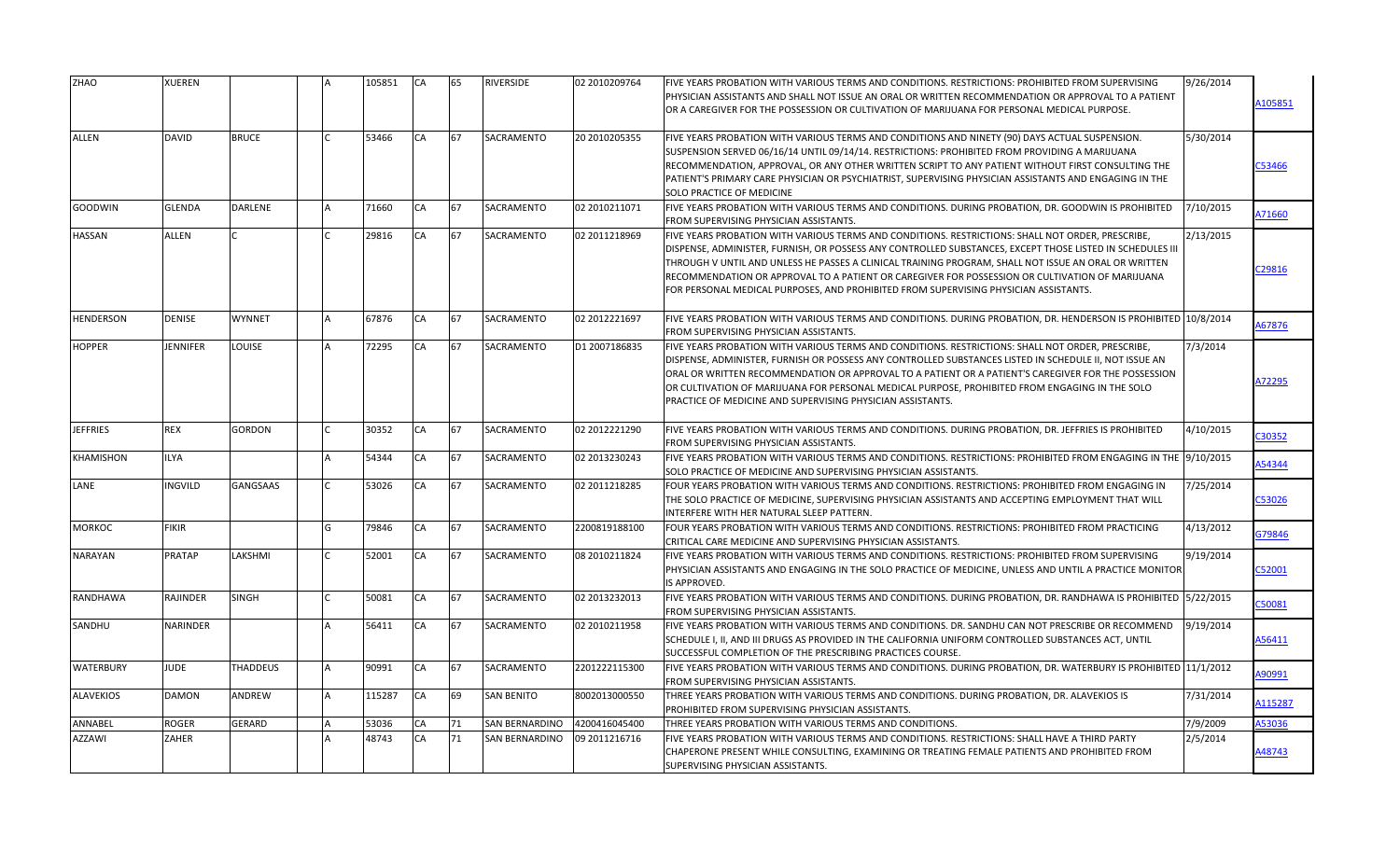| CHANG                | RICHARD       |                 |           |           | 86339  | <b>CA</b> | 71 | <b>SAN BERNARDINO</b> | 09 2011214138  | THREE YEARS PROBATION WITH VARIOUS TERMS AND CONDITIONS. DURING PROBATION, DR. CHANG IS PROHIBITED<br>FROM SUPERVISING PHYSICIAN ASSISTANTS.                                                                                                                                                                                                                                                                                                                                                                                                                                                                                              | 2/6/2014   | A86339  |
|----------------------|---------------|-----------------|-----------|-----------|--------|-----------|----|-----------------------|----------------|-------------------------------------------------------------------------------------------------------------------------------------------------------------------------------------------------------------------------------------------------------------------------------------------------------------------------------------------------------------------------------------------------------------------------------------------------------------------------------------------------------------------------------------------------------------------------------------------------------------------------------------------|------------|---------|
| CHAO                 | <b>LIKANG</b> |                 |           | G         | 85087  | CA        | 71 | <b>SAN BERNARDINO</b> | 9200920412700  | THREE YEARS PROBATION WITH VARIOUS TERMS AND CONDITIONS. DURING PROBATION, DR. CHAO IS PROHIBITED                                                                                                                                                                                                                                                                                                                                                                                                                                                                                                                                         | 2/3/2013   | G85087  |
| DE GUZMAN            | MAGNOLIA      | KABIGTING       |           |           | 98689  | CA        | 71 | <b>SAN BERNARDINO</b> | 09 2012224542  | FROM SUPERVISING PHYSICIAN ASSISTANTS.<br>FIVE YEARS PROBATION WITH VARIOUS TERMS AND CONDITIONS. RESTRICTIONS: PROHIBITED FROM SUPERVISING<br>PHYSICIAN ASSISTANTS AND FOR THE FIRST THREE YEARS OF PROBATION, DR. DE GUZMAN IS PROHIBITED FROM<br>PROVIDING ANY TREATMENTS OR PRESCRIPTIONS TO ANY PATIENT FOR THE PURPOSE OF TREATING HIS OR HER<br>CHRONIC PAIN.                                                                                                                                                                                                                                                                      | 9/16/2015  | A98689  |
| <b>FISCHL</b>        | PETER         |                 | <b>IA</b> |           | 33580  | CA        | 71 | SAN BERNARDINO        | 9200819501000  | FOUR YEARS PROBATION WITH VARIOUS TERMS AND CONDITIONS.                                                                                                                                                                                                                                                                                                                                                                                                                                                                                                                                                                                   | 2/9/2012   | A33580  |
| <b>GHATNEKAR</b>     | <b>JAI</b>    | <b>VINAYAK</b>  |           |           | 42883  | CA        | 71 | <b>SAN BERNARDINO</b> | 09 2012228268  | SEVEN YEARS PROBATION WITH VARIOUS TERMS AND CONDITIONS. RESTRICTIONS: PROHIBITED FROM SUPERVISING<br>PHYSICIAN ASSISTANTS, PERFORMING SPECIFIC PROCEDURES (SEE DECISION FOR DETAILS) ON ANY PATIENT AND<br>PROVIDING EMERGENCY ROOM ON CALL COVERAGE.                                                                                                                                                                                                                                                                                                                                                                                    | 6/10/2015  | C42883  |
| <b>GILL</b>          | <b>VIVEK</b>  | SINGH           |           |           | 61054  | CA        | 71 | <b>SAN BERNARDINO</b> | 09 2012221320  | FIVE YEARS PROBATION WITH VARIOUS TERMS AND CONDITIONS. DURING PROBATION, DR. GILL IS PROHIBITED FROM<br>SUPERVISING PHYSICIAN ASSISTANTS.                                                                                                                                                                                                                                                                                                                                                                                                                                                                                                | 8/27/2014  | A61054  |
| <b>GONZALES-NATE</b> | CARMEN        | <b>PROTESTS</b> |           |           | 49248  | CA        | 71 | <b>SAN BERNARDINO</b> | 09 2011219583  | TWO YEARS PROBATION WITH VARIOUS TERMS AND CONDITIONS.                                                                                                                                                                                                                                                                                                                                                                                                                                                                                                                                                                                    | 5/29/2015  | A49248  |
| <b>GUPTA</b>         | KAJAL         |                 |           |           | 92637  | CA        | 71 | <b>SAN BERNARDINO</b> | 09 2011218952  | THREE YEARS PROBATION WITH VARIOUS TERMS AND CONDITIONS. RESTRICTIONS: PROHIBITED FROM ENGAGING IN<br>THE SOLO PRACTICE OF MEDICINE, SUPERVISING PHYSICIAN ASSISTANTS, TREATING ANY PATIENTS WITHOUT BEING<br>PHYSICALLY PRESENT IN THE SAME VENUE AS THE PATIENT AND PRESCRIBING ANY CONTROLLED SUBSTANCE TO ANY<br>FAMILY MEMBER OR OTHER RELATIVE.                                                                                                                                                                                                                                                                                     | 9/12/2014  | A92637  |
| <b>JOHNSON</b>       | NORMAN        | <b>ERIC</b>     |           |           | 37654  | CA        | 71 | <b>SAN BERNARDINO</b> | 9200920081100  | FIVE YEARS PROBATION WITH VARIOUS TERMS AND CONDITIONS.                                                                                                                                                                                                                                                                                                                                                                                                                                                                                                                                                                                   | 1/3/2011   | C37654  |
| <b>KURTH</b>         | DONALD        | <b>JAMES</b>    | <b>JR</b> | G         | 43963  | CA        | 71 | <b>SAN BERNARDINO</b> | 18200819274800 | FIVE YEARS PROBATION WITH VARIOUS TERMS AND CONDITIONS. RESTRICTIONS: PROHIBITED FROM ENGAGING IN THE 3/30/2012<br>SOLO PRACTICE OF MEDICINE EXCEPT PATIENTS UNDERGOING DETOXIFICATION FROM DRUGS AND ALCOHOL ABUSE;<br>SHALL NOT SUPERVISE, EMPLOY OR CONTRACT ANY PHYSICIAN ASSISTANT, NURSE PRACTITIONER OR MID-LEVEL<br>PROVIDER FOR THE PROVISION OF MEDICAL SERVICES. (SEE DECISION FOR MORE SPECIFIC DETAILS).                                                                                                                                                                                                                     |            | G43963  |
| LIZARRAGA            | JUAN          | FERNANDO        | <b>A</b>  |           | 49181  | CA        | 71 | <b>SAN BERNARDINO</b> | 11 2003149918  | FIVE YEARS PROBATION WITH VARIOUS TERMS AND CONDITIONS.                                                                                                                                                                                                                                                                                                                                                                                                                                                                                                                                                                                   | 12/6/2004  | A49181  |
| LIZARRAGA            | JUAN          | FERNANDO        |           |           | 49181  | CA        | 71 | <b>SAN BERNARDINO</b> | D3 2000114868  | EFFECTIVE 06/14/04 FIVE YEARS PROBATION WITH VARIOUS TERMS AND CONDITIONS AND FORTY-FIVE (45) DAYS<br>ACTUAL SUSPENSION. SUSPENSION SERVED. EFFECTIVE 08/15/07 NEW DECISION EXTENDS PROBATION TWO<br>ADDITIONAL YEARS WITH VARIOUS TERMS AND CONDITIONS. ALL OTHER TERMS AND CONDITIONS OF THE 2004<br>DECISION CONTINUE TO APPLY. EFFECTIVE 10/28/11 NEW DECISION CONTINUES PROBATION UNTIL DR. LIZARRAGA<br>REIMBURSES THE BOARD FOR OUTSTANDING COSTS. THE RESTRICTION PROHIBITING THE SUPERVISION OF PHYSICIAN<br>ASSISTANTS HAS BEEN RELIEVED. ALL OTHER TERMS AND CONDITIONS FROM THE 2004 AND 2007 DECISIONS CONTINUE<br>TO APPLY. | 10/28/2011 | A49181  |
| <b>NASHED</b>        | EZZAT         | A M             |           |           | 48771  | CA        | 71 | <b>SAN BERNARDINO</b> | 9200919677900  | THREE YEARS PROBATION WITH VARIOUS TERMS AND CONDITIONS. DURING PROBATION, DR. NASHED IS PROHIBITED<br>FROM SUPERVISING PHYSICIAN ASSISTANTS, EXCEPT WHILE WORKING IN A HOSPITAL SETTING AS AN EMERGENCY<br>ROOM PHYSICIAN.                                                                                                                                                                                                                                                                                                                                                                                                               | 2/27/2013  | 148771  |
| <b>PATWARDHAN</b>    | VINOD         | CHANDRASHEKM    |           |           | 29318  | CA        | 71 | <b>SAN BERNARDINO</b> | 09 2008193226  | FIVE YEARS PROBATION WITH VARIOUS TERMS AND CONDITIONS. RESTRICTIONS: DURING PROBATION, DR.<br>PATWARDHAN IS PROHIBITED FROM PRESCRIBING, ADMINISTERING, DISPENSING, OR OTHERWISE PROVIDING NON<br>FDA-APPROVED MEDICATIONS TO PATIENTS AND FROM SUPERVISING PHYSICIAN ASSISTANTS.                                                                                                                                                                                                                                                                                                                                                        | 10/1/2010  | A29318  |
| REDDY                | HARI          | NARAYANA MA     |           |           | 56371  | CA        | 71 | SAN BERNARDINO        | 27 2010207068  | EFFECTIVE 05/23/03 LICENSE REVOKED; EFFECTIVE 03/23/12 LICENSE REINSTATED AND PLACED ON SEVEN YEARS<br>PROBATION WITH VARIOUS TERMS AND CONDITIONS. RESTRICTIONS: SHALL HAVE A THIRD PARTY CHAPERONE<br>PRESENT WHILE CONSULTING, EXAMINING OR TREATING FEMALE PATIENTS AND PROHIBITED FROM SUPERVISING<br>PHYSICIAN ASSISTANTS.                                                                                                                                                                                                                                                                                                          | 3/23/2012  | A56371  |
| <b>ROBLES</b>        | DAVID         | THOMAS          |           | <b>IA</b> | 105427 | CA        | 71 | SAN BERNARDINO        | 11201020858000 | FIFTY-NINE (59) MONTHS PROBATION WITH VARIOUS TERMS AND CONDITIONS.                                                                                                                                                                                                                                                                                                                                                                                                                                                                                                                                                                       | 8/24/2012  | A105427 |
| RUIZ                 | CYNTHIA       | <b>ELAINE</b>   |           | G         | 48844  | CA        | 71 | <b>SAN BERNARDINO</b> | 09 2010210436  | THREE YEARS PROBATION WITH VARIOUS TERMS AND CONDITIONS.                                                                                                                                                                                                                                                                                                                                                                                                                                                                                                                                                                                  | 2/7/2014   | 348844  |
| RUNDALL              | <b>FRED</b>   | HENRY           |           | G         | 50482  | CA        | 71 | <b>SAN BERNARDINO</b> | 17 2010205130  | EFFECTIVE 12/31/13 CANNOT PRACTICE MEDICINE PENDING SUCCESSFUL COMPLETION OF A CLINICAL TRAINING OR<br>EDUCATIONAL PROGRAM. FIVE YEARS PROBATION WITH VARIOUS TERMS AND CONDITIONS. DURING PROBATION, DR.<br>RUNDALL IS PROHIBITED FROM SUPERVISING PHYSICIAN ASSISTANTS.                                                                                                                                                                                                                                                                                                                                                                 | 12/31/2013 | 350482  |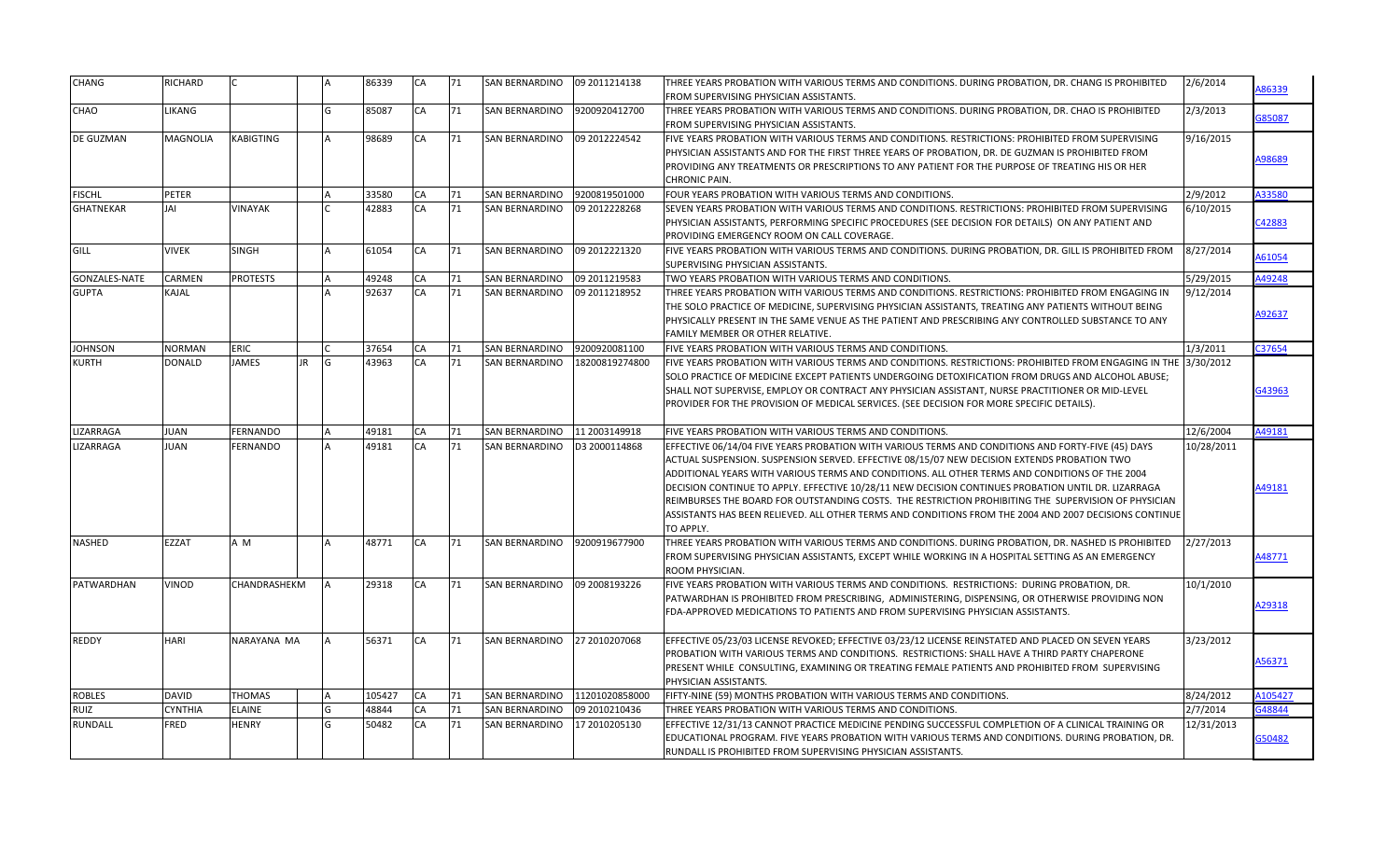| <b>TESSIER</b>    | <b>DERON</b>     | <b>JEAN</b>     |     |   | 99173 | <b>CA</b> | 71 | <b>SAN BERNARDINO</b> | 09 2013230734  | FIVE YEARS PROBATION WITH VARIOUS TERMS AND CONDITIONS. DURING PROBATION, DR. TESSIER IS PROHIBITED<br>FROM SUPERVISING PHYSICIAN ASSISTANTS.                                                                                                                                                                                                                                                                                                                                                                                                                                                    | 10/31/2014 | A99173        |
|-------------------|------------------|-----------------|-----|---|-------|-----------|----|-----------------------|----------------|--------------------------------------------------------------------------------------------------------------------------------------------------------------------------------------------------------------------------------------------------------------------------------------------------------------------------------------------------------------------------------------------------------------------------------------------------------------------------------------------------------------------------------------------------------------------------------------------------|------------|---------------|
| <b>WILBURN</b>    | <b>WANDA</b>     | <b>ALTHEA</b>   |     |   | 84253 | CA        | 71 | <b>SAN BERNARDINO</b> | 18200819373500 | THREE YEARS PROBATION WITH VARIOUS TERMS AND CONDITIONS. DURING PROBATION, DR. WILBURN IS PROHIBITED<br>FROM SUPERVISING PHYSICIAN ASSISTANTS, EXCEPT WHEN WORKING IN A HOSPITAL SETTING AS AN EMERGENCY<br>ROOM PHYSICIAN.                                                                                                                                                                                                                                                                                                                                                                      | 12/28/2012 | A84253        |
| <b>WILLIAMS</b>   | <b>ELSWORTH</b>  | <b>PEARL</b>    | JR. |   | 24406 | CA        | 71 | <b>SAN BERNARDINO</b> | 8002014002366  | EFFECTIVE 11/14/05 LICENSE SURRENDERED; EFFECTIVE 11/26/14 LICENSE REINSTATED; CANNOT PRACTICE MEDICINE<br>UNTIL PASSING AN EXAMINATION; FIVE YEARS PROBATION WITH VARIOUS TERMS AND CONDITIONS. RESTRICTIONS:<br>SHALL NOT ORDER, PRESCRIBE, DISPENSE, ADMINISTER, FURNISH OR POSSESS ANY CONTROLLED SUBSTANCES, SHALL<br>NOT ISSUE AN ORAL OR WRITTEN RECOMMENDATION OR APPROVAL TO A PATIENT OR CAREGIVER FOR THE<br>POSSESSION OR CULTIVATION OF MARIJUANA FOR PERSONAL MEDICAL PURPOSES, PROHIBITED FROM ENGAGING IN<br>THE SOLO PRACTICE OF MEDICINE AND SUPERVISING PHYSICIAN ASSISTANTS. | 11/26/2014 | A24406        |
| <b>ABRAMOWITZ</b> | <b>JOSEPH</b>    | <b>MICHAEL</b>  |     |   | 43166 | CA        | 73 | <b>SAN DIEGO</b>      | 10 2011216815  | EFFECTIVE 02/13/2015 CANNOT PRACTICE MEDICINE UNTIL HE SURRENDERS HIS DEA PERMIT TO THE DRUG<br>ENFORCEMENT ADMINISTRATION FOR CANCELLATION; FIVE YEARS PROBATION WITH VARIOUS TERMS AND<br>CONDITIONS. RESTRICTIONS: SHALL NOT ORDER, PRESCRIBE, DISPENSE, ADMINSTER, FURNISH OR POSSESS ANY<br>CONTROLLED SUBSTANCES, SHALL NOT ISSUE AN ORAL OR WRITTEN RECOMMENDATION OR APPROVAL TO A PATIENT<br>OR CAREGIVER FOR THE POSSESSION OR CULTIVATION OF MARIJUANA FOR PERSONAL MEDICAL PURPOSE AND<br>PROHIBITED FROM SUPERVISING PHYSICIAN ASSISTANTS.                                          | 2/13/2015  | C43166        |
| <b>ANDERSON</b>   | <b>DANIEL</b>    | <b>DEAN</b>     |     |   | 64471 | CA        | 73 | <b>SAN DIEGO</b>      | 06 2012225911  | SEVEN YEARS PROBATION WITH VARIOUS TERMS AND CONDITIONS. DURING PROBATION, DR. ANDERSON IS<br>PROHIBITED FROM SUPERVISING PHYSICIAN ASSISTANTS.                                                                                                                                                                                                                                                                                                                                                                                                                                                  | 9/4/2015   | G64471        |
| <b>AQUITANIA</b>  | <b>RAMONCITO</b> | <b>ELUMBA</b>   |     |   | 70129 | CA        | 73 | <b>SAN DIEGO</b>      | 10 2012226432  | FIVE YEARS PROBATION WITH VARIOUS TERMS AND CONDITIONS. RESTRICTIONS: PROHIBITED FROM SUPERVISING<br>PHYSICIAN ASSISTANTS, FOR THE FIRST THREE YEARS OF PROBATION DR. AQUITANIA SHALL NOT ORDER, PRESCRIBE,<br>DISPENSE, ADMINISTER, FURNISH OR POSSESS ANY CONTROLLED SUBSTANCES, EXCEPT FOR THOSE LISTED IN<br>SCHEDULES IV AND V AND SHALL NOT ISSUE AN ORAL OR WRITTEN RECOMMENDATION OR APPROVAL TO A PATIENT OR<br>CAREGIVER FOR THE POSSESSION OR CULTIVATION OF MARIJUANA FOR PERSONAL MEDICAL PURPOSES.                                                                                 | 7/23/2015  | G70129        |
| <b>BANIADAM</b>   | <b>BEHZAD</b>    |                 |     |   | 55698 | CA        | 73 | <b>SAN DIEGO</b>      | 10200818958700 | SEVEN YEARS PROBATION WITH VARIOUS TERMS AND CONDITIONS. DURING PROBATION, DR. BANIADAM IS<br>PROHIBITED FROM SUPERVISING PHYSICIAN ASSISTANTS.                                                                                                                                                                                                                                                                                                                                                                                                                                                  | 3/17/2011  | <b>A55698</b> |
| <b>BANNACH</b>    | <b>MICHAEL</b>   | <b>CONROY</b>   |     |   | 60021 | CA        | 73 | <b>SAN DIEGO</b>      | 10 2011213941  | THREE YEARS PROBATION WITH VARIOUS TERMS AND CONDITIONS.                                                                                                                                                                                                                                                                                                                                                                                                                                                                                                                                         | 4/2/2014   | 160021        |
| <b>BIANCHI</b>    | <b>ANTHONY</b>   | <b>STEVEN</b>   |     |   | 63365 | CA        | 73 | <b>SAN DIEGO</b>      | 09 2009200868  | FIVE YEARS PROBATION WITH VARIOUS TERMS AND CONDITIONS AND THIRTY (30) DAYS ACTUAL SUSPENSION.<br>SUSPENSION SERVED 02/03/14 UNTIL 03/05/14. RESTRICTIONS: PROHIBITED FROM SEEING, CONSULTING WITH,<br>ATTENDING, PRACTICING MEDICINE ON, OR TREATING ANY AND ALL FEMALE PATIENTS, ENGAGING IN THE SOLO<br>PRACTICE OF MEDICINE AND SUPERVISING PHYSICIAN ASSISTANTS.                                                                                                                                                                                                                            | 1/17/2014  | A63365        |
| <b>BRAUN</b>      | <b>JUDITH</b>    | SAPERSTEIN      |     | G | 26720 | <b>CA</b> | 73 | <b>SAN DIEGO</b>      | 10201020702200 | FIVE YEARS PROBATION WITH VARIOUS TERMS AND CONDITIONS AND THIRTY (30) DAYS ACTUAL SUSPENSION.<br>SUSPENSION SERVED 03/02/13 UNTIL 04/02/13. DURING PROBATION, DR. BRAUN IS PROHIBITED FROM SUPERVISING<br>PHYSICIAN ASSISTANTS.                                                                                                                                                                                                                                                                                                                                                                 | 2/14/2013  | 326720        |
| <b>BRYSK</b>      | <b>MARCEL</b>    |                 |     |   | 32654 | CA        | 73 | <b>SAN DIEGO</b>      | 10 2012222496  | THREE YEARS PROBATION WITH VARIOUS TERMS AND CONDITIONS AND THIRTY (30) DAYS ACTUAL SUSPENSION.<br>SUSPENSION SERVED 12/11/13 UNTIL 01/10/14. DURING PROBATION, DR. BRYSK IS PROHIBITED FROM SUPERVISING<br>PHYSICIAN ASSISTANTS.                                                                                                                                                                                                                                                                                                                                                                | 11/25/2013 | C32654        |
| CHAO              | <b>DAVID</b>     | JEE WEI         |     |   | 78677 | CA        | 73 | <b>SAN DIEGO</b>      | 10 2011214928  | FIVE YEARS PROBATION WITH VARIOUS TERMS AND CONDITIONS. DURING PROBATION, DR. CHAO IS PROHIBITED FROM 4/25/2014<br>SUPERVISING PHYSICIAN ASSISTANTS.                                                                                                                                                                                                                                                                                                                                                                                                                                             |            | G78677        |
| DANQUE            | <b>FLORA</b>     | <b>ISHIHARA</b> |     |   | 62874 | CA        | 73 | <b>SAN DIEGO</b>      | 10 2011214532  | FIVE YEARS PROBATION WITH VARIOUS TERMS AND CONDITIONS. RESTRICTIONS: PROHIBITED FROM ENGAGING IN THE 6/6/2014<br>SOLO PRACTICE OF MEDICINE AND SUPERVISING PHYSICIAN ASSISTANTS.                                                                                                                                                                                                                                                                                                                                                                                                                |            | A62874        |
| <b>DUCK</b>       | <b>CRAIG</b>     | <b>STEVEN</b>   |     |   | 61484 | <b>CA</b> | 73 | <b>SAN DIEGO</b>      | 10 2012225654  | THREE YEARS PROBATION WITH VARIOUS TERMS AND CONDITIONS. DURING PROBATION, DR. DUCK IS PROHIBITED<br>FROM SUPERVISING PHYSICIAN ASSISTANTS.                                                                                                                                                                                                                                                                                                                                                                                                                                                      | 10/8/2014  | A61484        |
| <b>GERBER</b>     | <b>BRET</b>      | ROBERT          |     |   | 79213 | CA        | 73 | <b>SAN DIEGO</b>      | 10 2013235201  | TWO YEARS PROBATION WITH VARIOUS TERMS AND CONDITIONS. DURING PROBATION, DR. GERBER IS PROHIBITED<br>FROM SUPERVISING PHYSICIAN ASSISTANTS.                                                                                                                                                                                                                                                                                                                                                                                                                                                      | 8/27/2015  | G79213        |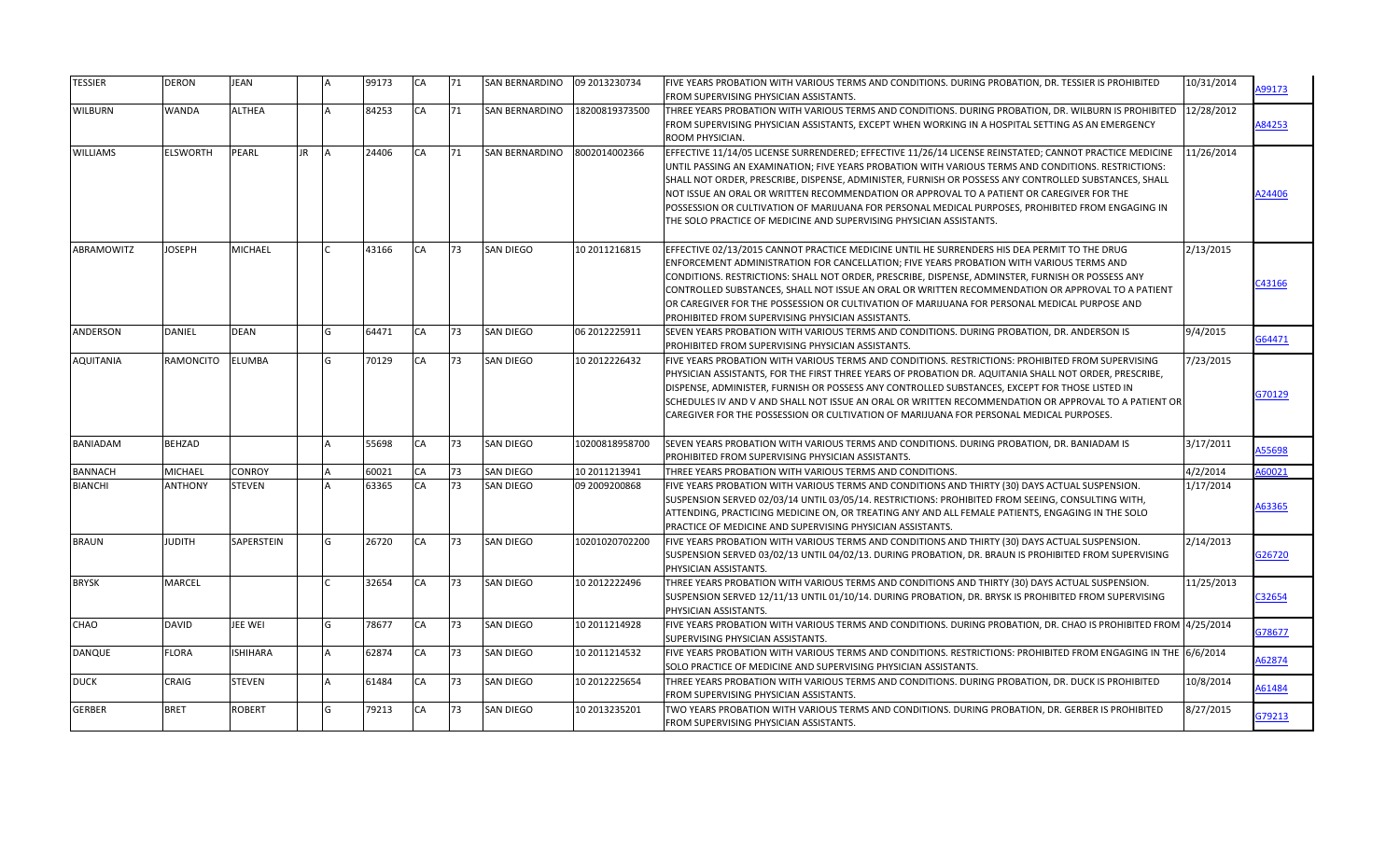| <b>GREER</b>                 | <b>SCOTT</b>     | <b>DOUGLAS</b>  |   | 45636  | <b>CA</b> | 73  | <b>SAN DIEGO</b> | 10 2012223663  | EFFECTIVE 10/08/14 SEVEN YEARS PROBATION WITH VARIOUS TERMS AND CONDITIONS AND THIRTY DAYS ACTUAL<br>SUSPENSION. SUSPENSION BEGINS 10/24/14 UNTIL 11/23/14. RESTRICTIONS: PROHIBITED FROM ENGAGING IN THE<br>SOLO PRACTICE OF MEDICINE, SUPERVISING PHYSICIAN ASSISTANTS AND PRESCRIBING TO ANY PATIENT ANY<br>CONTROLLED SUBSTANCES WHICH IS UNRELATED TO A COLONSCOPY OR ENDOSCOPY PROCEDURE HE IS PERFORMING<br>ON THAT PATIENT.                              | 3/18/2015  | G45636  |
|------------------------------|------------------|-----------------|---|--------|-----------|-----|------------------|----------------|------------------------------------------------------------------------------------------------------------------------------------------------------------------------------------------------------------------------------------------------------------------------------------------------------------------------------------------------------------------------------------------------------------------------------------------------------------------|------------|---------|
| <b>GUTNER</b>                | <b>KIM</b>       | IΔ              | G | 59083  | CA        | 73  | <b>SAN DIEGO</b> | 09 2012226543  | THREE YEARS PROBATION WITH VARIOUS TERMS AND CONDITIONS. DURING PROBATION, DR. GUTNER IS PROHIBITED<br><b>FROM SUPERVISING PHYSICIAN ASSISTANTS.</b>                                                                                                                                                                                                                                                                                                             | 5/22/2015  | G59083  |
| HARARI                       | <b>DAVID</b>     |                 |   | 50027  | CA        | 73  | <b>SAN DIEGO</b> | 10 2012222742  | THREE YEARS PROBATION WITH VARIOUS TERMS AND CONDITIONS. DURING PROBATION, DR. HARARI IS PROHIBITED<br>FROM SUPERVISING PHYSICAN ASSISTANTS.                                                                                                                                                                                                                                                                                                                     | 4/9/2015   | G50027  |
| HERNANDEZ-RIVERA JOSE-DANIEL |                  |                 |   | 80166  | CA        | 73  | SAN DIEGO        | 10200819474300 | SEVEN YEARS PROBATION WITH VARIOUS TERMS AND CONDITIONS AND NINETY DAYS ACTUAL SUSPENSION.<br>SUSPENSION SERVED 03/17/2011 TO 06/14/2011. RESTRICTIONS: DURING PROBATION, DR. HERNANDEZ-RIVERA SHALL<br>HAVE A THIRD PARTY CHAPERONE PRESENT WHILE CONSULTING, EXAMINING OR TREATING ALL FEMALE PATIENTS AND<br>IS PROHIBITED FROM SUPERVISING PHYSICIAN ASSISTANTS.                                                                                             | 3/17/2011  | A80166  |
| <b>HESS</b>                  | <b>JASON</b>     | R               |   | 104343 | CA        | 173 | <b>SAN DIEGO</b> | 10 2013233724  | FIVE YEARS PROBATION WITH VARIOUS TERMS AND CONDITIONS. DURING PROBATION, DR. HESS IS PROHIBITED FROM 8/27/2015<br>SUPERVISING PHYSICIAN ASSISTANTS.                                                                                                                                                                                                                                                                                                             |            | A104343 |
| JUAREZ-URIBE                 | <b>JOEL</b>      |                 |   | 40571  | CA        | 73  | <b>SAN DIEGO</b> | 10201020622700 | <b>SEVEN YEARS PROBATION WITH VARIOUS TERMS AND CONDITIONS. RESTRICTIONS: MUST HAVE THIRD PARTY</b><br>CHAPERONE PRESENT WHILE CONSULTING, EXAMINING OR TREATING FEMALE PATIENTS AND PROHIBITED FROM<br>SUPERVISING PHYSICIAN ASSISTANTS.                                                                                                                                                                                                                        | 4/24/2012  | 240571  |
| <b>KADESKY</b>               | YALE             | <b>MITCHELL</b> |   | 50002  | CA        | 173 | <b>SAN DIEGO</b> | 10 2012225997  | THREE YEARS PROBATION WITH VARIOUS TERMS AND CONDITIONS.                                                                                                                                                                                                                                                                                                                                                                                                         | 2/11/2015  | C50002  |
| <b>KUEMMERLE</b>             | <b>NATHAN</b>    | <b>BRIAN</b>    |   | 89368  | <b>CA</b> | 73  | <b>SAN DIEGO</b> | 17 2009197899  | SEVEN YEARS PROBATION WITH VARIOUS TERMS AND CONDITIONS AND ONE YEAR ACTUAL SUSPENSION. SUSPENSION 2/1/2013<br>SERVED 02/17/13 UNTIL 02/17/2014. RESTRICTIONS: PROHIBITED FROM ENGAGING IN THE SOLO PRACTICE OF<br>MEDICINE, SUPERVISE PHYSICIAN ASSISTANTS, SHALL NOT ORDER, PRESCRIBE, ADMINISTER, FURNISH OR POSSESS ANY<br>CONTROLLED SUBSTANCES AND NOT ISSUE AN ORAL OR WRITTEN MEDICAL MARIJUANA RECOMMENDATION OR<br>APPROVAL TO A PATIENT OR CAREGIVER. |            | A89368  |
| <b>EVINSON</b>               | <b>GARY</b>      | <b>DAVID</b>    |   | 49820  | CA        | 73  | <b>SAN DIEGO</b> | 10 2010204315  | TWO YEARS PROBATION WITH VARIOUS TERMS AND CONDITIONS. DURING PROBATION, DR. LEVINSON IS PROHIBITED<br>FROM SUPERVISING PHYSICIAN ASSISTANTS.                                                                                                                                                                                                                                                                                                                    | 3/14/2014  | A49820  |
| <b>MURPHY</b>                | <b>MARY</b>      | CHARLENE        |   | 74754  | CA        | 73  | <b>SAN DIEGO</b> | 10200819368300 | FIVE YEARS PROBATION WITH VARIOUS TERMS AND CONDITIONS AND THIRTY DAYS ACTUAL SUSPENSION TO BE SERVED 7/27/2011<br>BY 09/24/2011. RESTRICTIONS: SHALL NOT PRACTICE MEDICINE IN THE AREA OF INTRA-ABDOMINAL SURGERY UNTIL<br>COMPLETION OF A CLINICAL TRAINING PROGRAM AND IS PROHIBITED FROM SUPERVISING PHYSICIAN ASSISTANTS.                                                                                                                                   |            | G74754  |
| NAWROSKI-WOZNIAI JOANNA      |                  | D               |   | 39627  | CA        | 173 | <b>SAN DIEGO</b> | 10 2012221054  | FIVE YEARS PROBATION WITH VARIOUS TERMS AND CONDITIONS.                                                                                                                                                                                                                                                                                                                                                                                                          | 8/15/2014  | A39627  |
| <b>NORMAN</b>                | <b>DIANNA</b>    | LEE             |   | 44226  | <b>CA</b> | 73  | <b>SAN DIEGO</b> | 10 1999093912  | FIVE YEARS PROBATION WITH VARIOUS TERMS AND CONDITIONS AND SIXTY (60) DAYS ACTUAL SUSPENSION.<br>SUSPENSION SERVED 11/02/02 UNTIL 12/31/02. RESTRICTIONS: PROHIBITED FROM SUPERVISING PHYSICIAN<br>ASSISTANTS UNTIL SUCCESSFUL COMPLETION OF THE PHYSICIAN ASSESSMENT AND CLINICAL EDUCATION PROGRAM<br>AND SHALL NOT PRESCRIBE, ADMINISTER OR DISPENSE ANY MEDICATIONS AND/OR PRESCRIPTIONS OVER THE<br><b>INTERNET.</b>                                        | 10/23/2002 | G44226  |
| <b>PAIK</b>                  | PHILLIP          | CHUNG PIL       |   | 50381  | CA        | 73  | <b>SAN DIEGO</b> | 06 2004161214  | SEVEN YEARS PROBATION WITH TERMS AND CONDITIONS AND SIXTY DAYS ACTUAL SUSPENSION FROM 12/08/06-<br>02/05/07. RESTRICTIONS: THIRD PARTY CHAPERONE REQUIRED, AND PROHIBITED FROM PERFORMING PUBIC HAIR<br>TRANSPLANTS ON FEMALE PATIENTS.                                                                                                                                                                                                                          | 11/22/2006 | A50381  |
| <b>POWERS</b>                | <b>JAMES</b>     | <b>CARVILLE</b> | G | 56299  | CA        | 73  | <b>SAN DIEGO</b> | D1 2001119315  | FIVE YEARS PROBATION WITH VARIOUS TERMS AND CONDITIONS. DURING PROBATION, DR. POWERS IS PROHIBITED<br>FROM SUPERVISING PHYSICIAN ASSISTANTS.                                                                                                                                                                                                                                                                                                                     | 2/3/2012   | G56299  |
| <b>RIOS</b>                  | <b>FELICIANO</b> | <b>R</b>        |   | 33272  | <b>CA</b> | 73  | <b>SAN DIEGO</b> | 10200718526800 | EFFECTIVE 09/15/2011 FIVE YEARS PROBATION WITH VARIOUS TERMS AND CONDITIONS AND SIXTY (60) DAYS ACTUAL<br>SUSPENSION. SUSPENSION SERVED 10/30/2011 THROUGH 12/30/2011. RESTRICTIONS: PROHIBITED FROM ENGAGING<br>IN THE SOLO PRACTICE OF MEDICINE AND SUPERVISING PHYSICIAN ASSISTANTS.                                                                                                                                                                          | 9/15/2011  | G33272  |
| SADEGHI                      | <b>HOSSEIN</b>   | M               |   | 60751  | CA        | 73  | <b>SAN DIEGO</b> | 10201020511800 | FIVE YEARS PROBATION WITH VARIOUS TERMS AND CONDITIONS. DURING PROBATION, DR. SADEGHI IS PROHIBITED<br><b>FROM SUPERVISING PHYSICIAN ASSISTANTS.</b>                                                                                                                                                                                                                                                                                                             | 6/4/2012   | A60751  |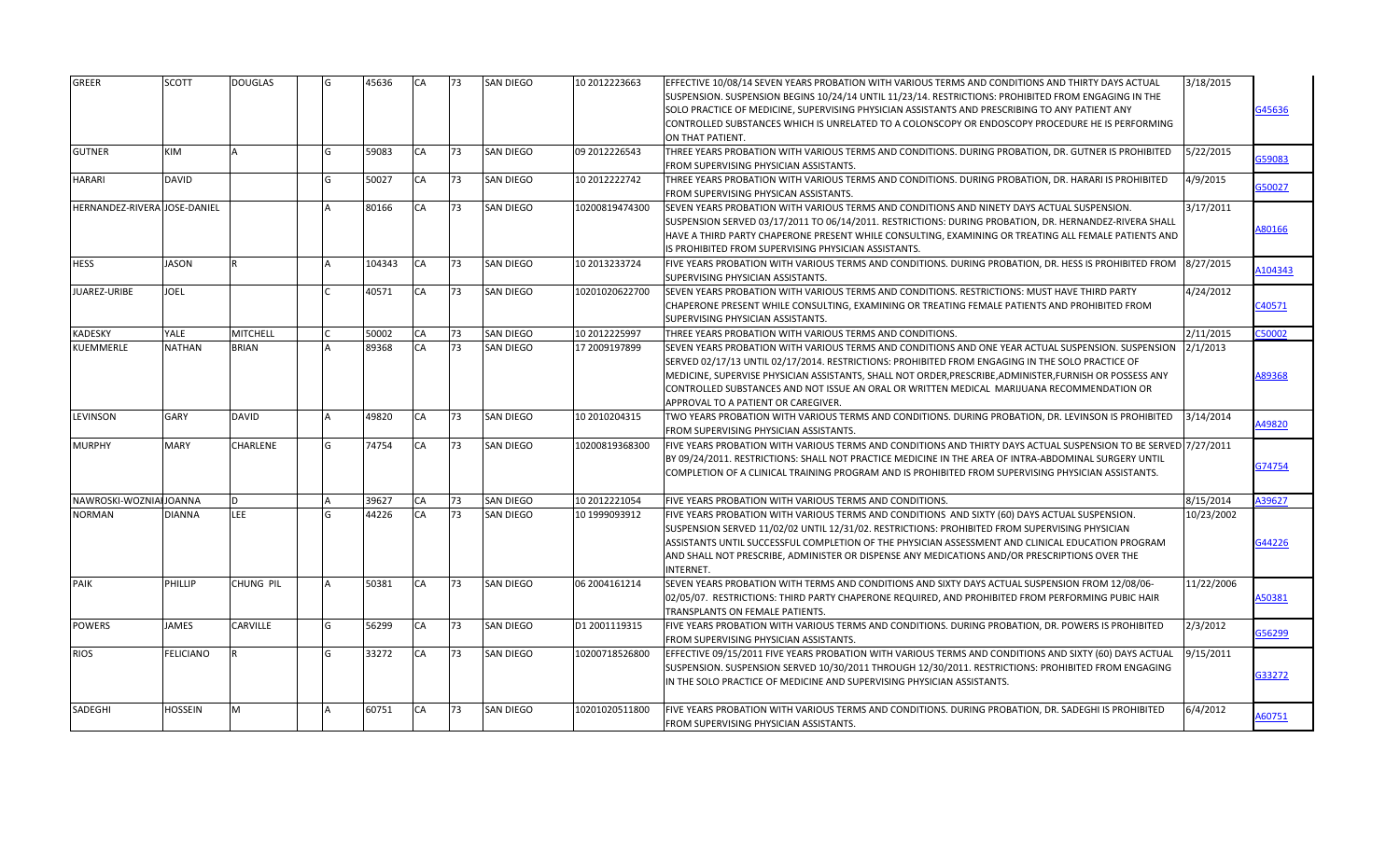| <b>SCHNEIDER</b> | GERALD          | LANE             | G | 33567 | CA        | 73 | <b>SAN DIEGO</b>     | 10201121802400 | EFFECTIVE 09/26/13 CANNOT PRACTICE MEDICINE PENDING PASSING AN EVALUATION.SEVEN YEARS PROBATION WITH 19/26/2013<br>VARIOUS TERMS AND CONDITIONS AND NINETY DAYS ACTUAL SUSPENSION. SUSPENSION SERVED 10/12/13 THROUGH<br>1/10/14. RESTRICTIONS: SHALL HAVE A THIRD PARTY CHAPERONE PRESENT WHILE CONSULTING. EXAMINING OR<br>TREATING FEMALE PATIENTS AND PROHIBITED FROM SUPERVISING PHYSICIAN ASSISTANTS. | G33567        |
|------------------|-----------------|------------------|---|-------|-----------|----|----------------------|----------------|-------------------------------------------------------------------------------------------------------------------------------------------------------------------------------------------------------------------------------------------------------------------------------------------------------------------------------------------------------------------------------------------------------------|---------------|
| SCOTT            | ELIZABETH       | ZIMMERMAN        | G | 80019 | CA        | 73 | SAN DIEGO            | 10 2011220499  | THIRTY-FIVE (35) MONTHS PROBATION WITH VARIOUS TERMS AND CONDITIONS. DURING PROBATION, DR. SCOTT IS<br>5/21/2015<br>PROHIBITED FROM SUPERVISING PHYSICIAN ASSISTANTS.                                                                                                                                                                                                                                       | 680019        |
| SMILEY           | DANIEL          | <b>GORDON</b>    | G | 74108 | CA        | 73 | SAN DIEGO            | 10201121386400 | THREE YEARS PROBATION WITH VARIOUS TERMS AND CONDITIONS. DURING PROBATION, DR. SMILEY IS PROHIBITED<br>7/26/2013<br>FROM SUPERVISING PHYSICIAN ASSISTANTS.                                                                                                                                                                                                                                                  | G74108        |
| STERNER          | ROBERT          | <b>FULTON</b>    | G | 51708 | CA        | 73 | SAN DIEGO            | 10200617645700 | SEVEN YEARS PROBATION WITH VARIOUS TERMS AND CONDITIONS AND FIFTEEN DAYS ACTUAL SUSPENSION.<br>6/12/2009<br>SUSPENSION SERVED 07/27/09 TO 08/11/09. DURING PROBATION, DR. STERNER IS PROHIBITED FROM SUPERVISING<br>PHYSICIAN ASSISTANTS.                                                                                                                                                                   | G51708        |
| VAN              | MARCUS          | <b>MINH</b>      |   | 83208 | CA        | 73 | SAN DIEGO            | 10 2012221359  | FIVE YEARS PROBATION WITH VARIOUS TERMS AND CONDITIONS. DURING PROBATION, DR. VAN IS PROHIBITED FROM<br>9/30/2013<br>SUPERVISING PHYSICIAN ASSISTANTS.                                                                                                                                                                                                                                                      | 483208        |
| VAPNEK           | EVAN            | <b>MICHAEL</b>   | G | 75357 | CA        | 73 | SAN DIEGO            | 04 2013230376  | 2/13/2015<br>THREE YEARS PROBATION WITH VARIOUS TERMS AND CONDITIONS. DURING PROBATION, DR. VAPNEK IS PROHIBITED<br>FROM SUPERVISING PHYSICIAN ASSISTANTS.                                                                                                                                                                                                                                                  | <b>G75357</b> |
| <b>WARENSKI</b>  | <b>JAMES</b>    | CARL             |   | 64340 | CA        | 73 | <b>SAN DIEGO</b>     | 10200920382000 | THREE YEARS PROBATION WITH VARIOUS TERMS AND CONDITIONS. DURING PROBATION, DR. WARENSKI IS PROHIBITED 5/9/2013<br>FROM SUPERVISING PHYSICIAN ASSISTANTS.                                                                                                                                                                                                                                                    | 164340        |
| YANG             | THERESE         | <b>HUNLEY</b>    | G | 64469 | CA        | 73 | <b>SAN DIEGO</b>     | 10 2012225599  | FIVE YEARS PROBATION WITH VARIOUS TERMS AND CONDITIONS. RESTRICTIONS: PROHIBITED FROM ENGAGING IN THE 14/16/2015<br>SOLO PRACTICE OF MEDICINE AND SUPERVISING PHYSICIAN ASSISTANTS AND/OR ANY OTHER LICENSED MEDICAL STAFF<br>INCLUDING NURSE PRACTITIONERS, REGISTERED NURSES, AND LICENSED VOCATIONAL NURSES.                                                                                             | G64469        |
| <b>BARRY</b>     | <b>MICHELLE</b> | <b>SHARON</b>    | G | 85355 | CA        | 75 | <b>SAN FRANCISCO</b> | 03 2013233197  | FIVE YEARS PROBATION WITH VARIOUS TERMS AND CONDITIONS. DURING PROBATION, DR. BARRY IS PROHIBITED<br>1/9/2015<br>FROM SUPERVISING PHYSICIAN ASSISTANTS.                                                                                                                                                                                                                                                     | 385355        |
| <b>DEICKEN</b>   | RAYMOND         | <b>FRIEDRICH</b> | G | 56007 | CA        | 75 | <b>SAN FRANCISCO</b> | 3200819491300  | FIVE YEARS PROBATION WITH VARIOUS TERMS AND CONDITIONS AND SIXTY (60) DAYS ACTUAL SUSPENSION.<br>1/5/2012<br>SUSPENSION SERVED 01/21/12 UNTIL 03/21/12. DURING PROBATION, DR. DEICKEN IS PROHIBITED FROM SUPERVISING<br>PHYSICIAN ASSISTANTS.                                                                                                                                                               | <b>356007</b> |
| <b>DIAB</b>      | MOHAMMAD        |                  | G | 86439 | CA        | 75 | <b>SAN FRANCISCO</b> | 3201121514000  | SEVEN YEARS PROBATION WITH VARIOUS TERMS AND CONDITIONS AND SIXTY (60) DAYS ACTUAL SUSPENSION.<br>11/1/2013<br>SUSPENSION SERVED 12/01/13 UNTIL 01/29/14. RESTRICTIONS: SHALL HAVE A THIRD PARTY CHAPERONE PRESENT<br>WHILE CONSULTING, EXAMINING OR TREATING ALL PATIENTS AND PROHIBITED FROM SUPERVISING PHYSICIAN<br>ASSISTANTS.                                                                         | 686439        |
| GAYNOR           | <b>ALAN</b>     | LAWRENCE         | G | 33877 | CA        | 75 | <b>SAN FRANCISCO</b> | 07 1994040022  | FIVE YEARS PROBATION WITH VARIOUS TERMS AND CONDITIONS. DURING PROBATION, DR. GAYNOR IS PROHIBITED<br>11/4/1998<br>FROM PRACTICING COSMETIC SURGERY UNTIL HE SUCCESSFULLY COMPLETES A CLINICAL TRAINING PROGRAM AND<br>PASSES AN EXAMINATION.                                                                                                                                                               | G33877        |
| <b>JAMALI</b>    | FARNAZ          | <b>FAYE</b>      | G | 81063 | <b>CA</b> | 75 | <b>SAN FRANCISCO</b> | 12 2008194022  | FIVE YEARS PROBATION WITH VARIOUS TERMS AND CONDITIONS. RESTRICTIONS: SHALL ORDER, PRESCRIBE, DISPENSE, 19/9/2010<br>ADMINISTER, OR POSSESS CONTROLLED SUBSTANCES OR ANESTHETIC DANGEROUS DRUGS SOLELY FOR LEGITIMATE<br>PATIENT USE ON HOSPTIAL PREMISES AND DURING PROBATION, DR. JAMALI IS PROHIBITED FROM SUPERVISING<br>PHYSICIAN ASSISTANTS.                                                          | 381063        |
| <b>MOORES</b>    | WILLIAM         | <b>YORK</b>      | G | 28505 | CA        | 75 | <b>SAN FRANCISCO</b> | 03 1998092934  | 11/2/2001<br>FIVE YEARS PROBATION WITH VARIOUS TERMS AND CONDITIONS. RESTRICTIONS: MUST HAVE A PROCTOR PRESENT<br>WHEN PERFORMING ANY SURGICAL PROCEDURE AND PROHIBITED FROM SUPERVISING PHYSICIAN ASSISTANTS.                                                                                                                                                                                              | 328505        |
| <b>RUST</b>      | GARY            | <b>ALAN</b>      | G | 84324 | CA        | 75 | <b>SAN FRANCISCO</b> | 03 2012226052  | FIVE YEARS PROBATION WITH VARIOUS TERMS AND CONDITIONS. RESTRICTIONS: PROHIBITED FROM ENGAGING IN THE 11/17/2014<br>SOLO PRACTICE OF MEDICINE AND SUPERVISING PHYSICIAN ASSISTANTS.                                                                                                                                                                                                                         | 384324        |
| <b>SENECHEK</b>  | DAVID           | <b>ROBERT</b>    | G | 67317 | CA        | 75 | <b>SAN FRANCISCO</b> | 3201121385800  | THREE YEARS PROBATION WITH VARIOUS TERMS AND CONDITIONS. DURING PROBATION, DR. SENECHEK IS PROHIBITED 3/8/2013<br>FROM SUPERVISING PHYSICIAN ASSISTANTS.                                                                                                                                                                                                                                                    | G67317        |
| TZENG            | <b>YINN</b>     | <b>SHIN</b>      | G | 60257 | CA        | 75 | <b>SAN FRANCISCO</b> | 8200920180300  | FOUR YEARS PROBATION WITH VARIOUS TERMS AND CONDITIONS. RESTRICTIONS: PROHIBITED FROM SUPERVISING<br>7/13/2012<br>PHYSICIAN ASSISTANTS, ENGAGING IN THE SOLO PRACTICE OF MEDICINE AND AS LONG AS DR. TZENG PRACTICES<br>WITHIN THE KAISER SYSTEM, SHE IS PROHIBITED FROM PERFORMING SURGICAL PROCEDURES, EXCEPT FOR<br>AMBULATORY, OFFICE BASED GYNECOLOGIC PROCEDURES THAT USE LOCAL ANESTHESIA.           | G60257        |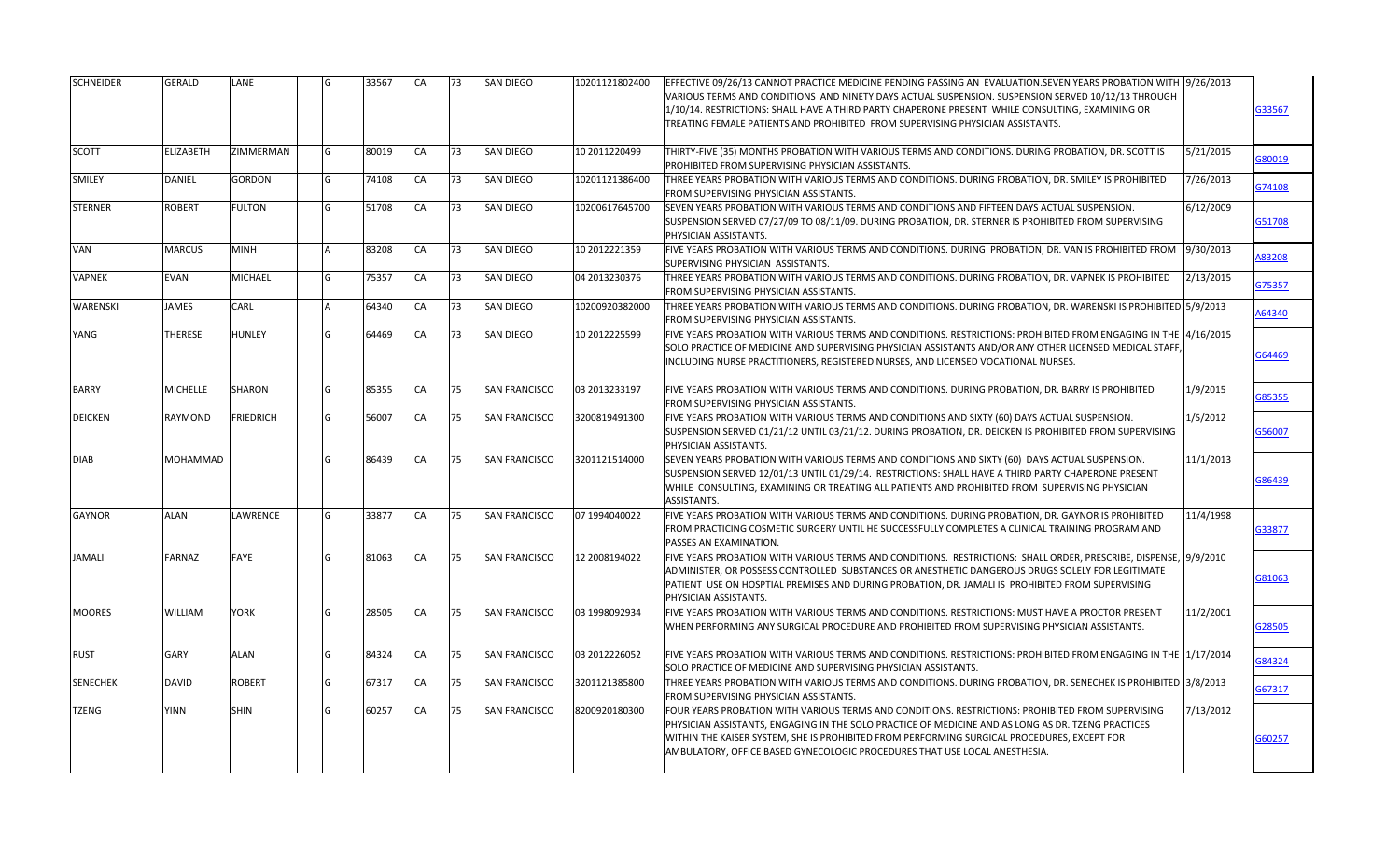| <b>BODEPUDI</b>   | ARUDRA          |                    |     | 73676 | CA        | 77 | SAN JOAQUIN            | 02 2009200813   | FOUR YEARS PROBATION WITH VARIOUS TERMS AND CONDITIONS. DURING PROBATION, DR. BODEPUDI IS PROHIBITED 2/16/2012<br>FROM SUPERVISING PHYSICIAN ASSISTANTS.                                                                                                                                                                                                                                                                                                                                 |            | A73676 |
|-------------------|-----------------|--------------------|-----|-------|-----------|----|------------------------|-----------------|------------------------------------------------------------------------------------------------------------------------------------------------------------------------------------------------------------------------------------------------------------------------------------------------------------------------------------------------------------------------------------------------------------------------------------------------------------------------------------------|------------|--------|
| <b>DOWLING</b>    | <b>MARK</b>     | <b>CHRISTOPHER</b> | G   | 80355 | CA        | 77 | <b>SAN JOAQUIN</b>     | 02 2012228401   | EFFECTIVE 05/08/15 CANNOT PRACTICE MEDICINE UNTIL A PRACTICE MONITOR IS APPROVED BY THE BOARD; FIVE<br>YEARS PROBATION WITH VARIOUS TERMS AND CONDITIONS. RESTRICTIONS: PROHIBITED FROM SUPERVISING<br>PHYSICIAN ASSISTANTS AND CONTINUE COMPLIANCE WITH INTERM SUSPENSION ORDER ISSUED ON 10/10/14.                                                                                                                                                                                     | 5/8/2015   | G80355 |
| HICKOX            | PETER           | GRAFF              | G   | 86782 | CA        | 77 | SAN JOAQUIN            | 2201222165200   | FOUR YEARS PROBATION WITH VARIOUS TERMS AND CONDITIONS. RESTRICTIONS: PROHIBITED FROM ENGAGING IN<br>THE SOLO PRACTICE OF MEDICINE AND SUPERVISING PHYSICIAN ASSISTANTS.                                                                                                                                                                                                                                                                                                                 | 12/28/2012 | 686782 |
| MOHAN             | <b>DEEPAK</b>   |                    | ۱Δ  | 85611 | CA        | 77 | SAN JOAQUIN            | 02 2012228400   | FOUR YEARS PROBATION WITH VARIOUS TERMS AND CONDITIONS. DURING PROBATION, DR. MOHAN IS PROHIBITED<br>FROM SUPERVISING PHYSICIAN ASSISTANTS.                                                                                                                                                                                                                                                                                                                                              | 10/31/2014 | 85611  |
| SABINO            | <b>ALAN</b>     | <b>DALE</b>        |     | 77362 | CA        | 77 | SAN JOAQUIN            | D1 2012220794   | EFFECTIVE 09/28/12 FIVE YEARS PROBATION WITH VARIOUS TERMS AND CONDITIONS. RESTRICTIONS: PROHIBITED<br>FROM ENGAGING IN THE SOLO PRACTICE OF MEDICINE AND SUPERVISING PHYSICIAN ASSISTANTS. EFFECTIVE<br>02/14/2014 NEW DECISION ADDS ONE YEAR TO THE CURRENT PROBATION TERM.                                                                                                                                                                                                            | 2/14/2014  | A77362 |
| SAETRUM           | <b>BRENT</b>    | BJORN              | G   | 64189 | CA        | 77 | SAN JOAQUIN            | 12 2009202761   | FIVE YEARS PROBATION WITH VARIOUS TERMS AND CONDITIONS AND SIXTY (60) DAYS ACTUAL SUSPENSION.<br>SUSPENSION SERVED 01/30/14 UNTIL 04/01/14. RESTRICTIONS: PROHIBITED FROM ENGAGING IN THE SOLO PRACTICE<br>OF MEDICINE AND SUPERVISING PHYSICIAN ASSISTANTS.                                                                                                                                                                                                                             | 5/8/2013   | G64189 |
| <b>TZENG</b>      | YU-YEA          | MIMI               |     | 68367 | CA        | 77 | <b>SAN JOAQUIN</b>     | 02 201121387300 | THREE YEARS PROBATION WITH VARIOUS TERMS AND CONDITIONS. DURING PROBATION, DR. TZENG IS PROHIBITED<br>FROM SUPERVISING PHYSICIAN ASSISTANTS.                                                                                                                                                                                                                                                                                                                                             | 12/20/2013 | 168367 |
| ZARATE            | ENRIQUE         |                    |     | 41534 | CA        | 77 | <b>SAN JOAQUIN</b>     | 02 2011215743   | FIVE YEARS PROBATION WITH VARIOUS TERMS AND CONDITIONS. DURING PROBATION, DR. ZARATE IS PROHIBITED<br>FROM SUPERVISING PHYSICIAN ASSISTANTS OTHER THAN MONICA GLEASON, PAUL ANDERSON AND KEVIN BIXEL AT THE<br>TURLOCK EXPRESS LANE URGENT CARE.                                                                                                                                                                                                                                         | 9/25/2014  | C41534 |
| ADYA              | NAVNEET         |                    |     | 51409 | CA        | 79 | <b>SAN LUIS OBISPO</b> | 16200920376800  | FIVE YEARS PROBATION WITH VARIOUS TERMS AND CONDITIONS. RESTRICTIONS: PROHIBITED FROM ENGAGING IN THE 13/16/2011<br>SOLO PRACTICE OF MEDICINE, SHALL HAVE A THIRD PARTY CHAPERONE PRESENT WHILE CONSULTING WITH,<br>EXAMINING, OR TREATING FEMALE PATIENTS, PROHIBITED FROM ENGAGING IN THE PRACTICE OF MEDICINE OUTSIDE<br>OF AN OFFICE, HOSPITAL OR CLINICAL SETTING & SHALL NOT PROVIDE MEDICAL SERVICES IN A PATIENT'S HOME AND<br>PROHIBITED FROM SUPERVISING PHYSICIAN ASSISTANTS. |            | C51409 |
| HAM               | <b>JOHNNIE</b>  | <b>ALAN</b>        |     | 90443 | CA        | 79 | <b>SAN LUIS OBISPO</b> | 9200516989500   | TEN YEARS PROBATION WITH VARIOUS TERMS & CONDITIONS & SIXTY DAYS ACTUAL SUSPENSION. SUSPENSION<br>SERVED 06/15/08 TO 08/13/08. DURING PROBATION, DR. HAM IS PROHIBITED FROM SUPERVISING PHYSICIAN<br>ASSISTANTS.                                                                                                                                                                                                                                                                         | 5/30/2008  | A90443 |
| <b>HJORTSVANG</b> | <b>ERICK</b>    | WARREN             |     | 79589 | <b>CA</b> | 79 | SAN LUIS OBISPO        | 12201121545600  | FIVE YEARS PROBATION WITH VARIOUS TERMS AND CONDITIONS. RESTRICTIONS: PROHIBITED FROM ENGAGING IN<br>THE SOLO PRACTICE OF MEDICINE AND SUPERVISING PHYSICIAN ASSISTANTS.                                                                                                                                                                                                                                                                                                                 | 10/30/2013 | A79589 |
| <b>REES</b>       | <b>ATSUKO</b>   | <b>EUBANK</b>      |     | 41745 | CA        | 79 | <b>SAN LUIS OBISPO</b> | 8200920316500   | FIVE YEARS PROBATION WITH VARIOUS TERMS AND CONDITIONS AND FORTY-FIVE (45) DAYS ACTUAL SUSPENSION.<br>SUSPENSION SERVED 06/02/13 - 07/17/13. DURING PROBATION, DR. REES IS PROHIBITED FROM SUPERVISING<br>PHYSICIAN ASSISTANTS.                                                                                                                                                                                                                                                          | 5/17/2013  | C41745 |
| <b>REMIS</b>      | PAUL            | <b>MICHAEL</b>     |     | 24123 | CA        | 79 | SAN LUIS OBISPO        | 03 2010208608   | FIVE YEARS PROBATION WITH VARIOUS TERMS AND CONDITIONS. DURING PROBATION, DR. REMIS IS PROHIBITED<br>FROM SUPERVISING PHYSICIAN ASSISTANTS.                                                                                                                                                                                                                                                                                                                                              | 9/12/2014  | A24123 |
| <b>SNYDER</b>     | <b>PATRICIA</b> | <b>ANN</b>         |     | 44222 | CA        | 79 | <b>SAN LUIS OBISPO</b> | 03 2010206145   | FIVE YEARS PROBATION WITH VARIOUS TERMS AND CONDITIONS. RESTRICTIONS: PROHIBITED FROM ENGAGING IN THE 7/25/2014<br>SOLO PRACTICE OF MEDICINE, SUPERVISING PHYSICIAN ASSISTANTS AND PRACTICING EMERGENCY ROOM MEDICINE.                                                                                                                                                                                                                                                                   |            | A44222 |
| <b>BULLOCK</b>    | PETER           | <b>JOHN</b>        |     | 31093 | CA        | 81 | <b>SAN MATEO</b>       | 03 2011215872   | SIX YEARS PROBATION WITH VARIOUS TERMS AND CONDITIONS AND FORTY-FIVE (45) DAYS ACTUAL SUSPENSION.<br>SUSPENSION SERVED 11/30/14 THROUGH 01/14/15. RESTRICTIONS: PROHIBITED FROM SUPERVISING PHYSICIAN<br>ASSISTANTS AND SHALL HAVE A THIRD PARTY CHAPERONE PRESENT WHILE CONSULTING, EXAMINING OR TREATING<br><b>FEMALE PATIENTS.</b>                                                                                                                                                    | 11/14/2014 | A31093 |
| GAGGERO           | <b>DWIGHT</b>   | D.                 | lG. | 58937 | CA        | 81 | <b>SAN MATEO</b>       | 3201121953800   | FIVE YEARS PROBATION WITH VARIOUS TERMS AND CONDITIONS. DURING PROBATION, DR. GAGGERO IS PROHIBITED<br>FROM SUPERVISING PHYSICIAN ASSISTANTS, EXCEPT WHEN PRACTICING EMERGENCY MEDICINE IN A HOSPITAL<br>SETTING.                                                                                                                                                                                                                                                                        | 8/16/2013  | G58937 |
| <b>KIM</b>        | STEVEN          | SUKHO              | lG  | 69347 | CA        | 81 | <b>SAN MATEO</b>       | 03 2012228203   | FIVE YEARS PROBATION WITH VARIOUS TERMS AND CONDITIONS. RESTRICTIONS: SHALL HAVE A THIRD PARTY<br>CHAPERONE PRESENT WHILE CONSULTING, EXAMINING OR TREATING FEMALE PATIENTS AND PROHIBITED FROM<br>SUPERVISING PHYSICIAN ASSISTANTS.                                                                                                                                                                                                                                                     | 7/10/2014  | G69347 |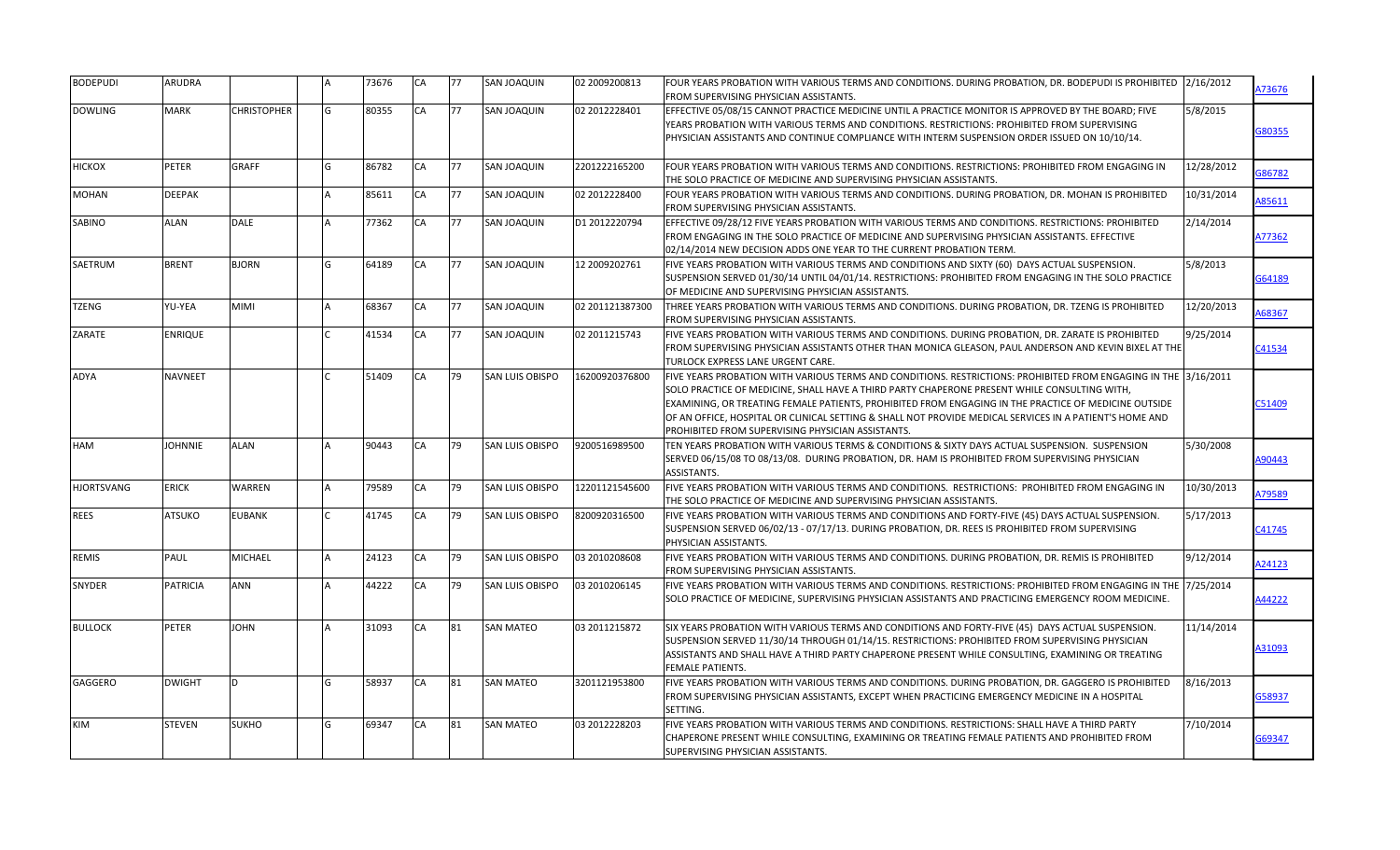| <b>MADAN</b>              | SHERNA             |                   | G | 43846 | <b>CA</b> | 81 | <b>SAN MATEO</b>     | 3200919815200  | FIVE YEARS PROBATION WITH VARIOUS TERMS AND CONDITIONS. RESTRICTIONS: PROHIBITED FROM EITHER<br>IPRACTICING AESTHETIC MEDICINE OR PERFORMING COSMETIC PROCEDURES AND SUPERVISING PHYSICIAN<br>ASSISTANTS.                                                                                                                                                                                                                                                                                                                                                                 | 7/6/2011   | 343846       |
|---------------------------|--------------------|-------------------|---|-------|-----------|----|----------------------|----------------|---------------------------------------------------------------------------------------------------------------------------------------------------------------------------------------------------------------------------------------------------------------------------------------------------------------------------------------------------------------------------------------------------------------------------------------------------------------------------------------------------------------------------------------------------------------------------|------------|--------------|
| <b>MCCOURT</b>            | KATHY              | MAUREEN           |   | 46539 | CA        | 81 | <b>SAN MATEO</b>     | 05 1999098712  | FIVE YEARS PROBATION WITH VARIOUS TERMS AND CONDITIONS. RESTRICTIONS: PROHIBITED FROM ENGAGING IN THE 10/5/2001<br>SOLO PRACTICE OF MEDICINE AND SUPERVISING PHYSICIAN ASSISTANTS.                                                                                                                                                                                                                                                                                                                                                                                        |            | A46539       |
| OSIAS                     | JOELLE             |                   | G | 80476 | <b>CA</b> | 81 | <b>SAN MATEO</b>     | 3201121502400  | FIVE YEARS PROBATION WITH VARIOUS TERMS AND CONDITIONS. RESTRICTIONS: PROHIBITED FROM PERFORMING ANY 11/2/2013<br>AND ALL COSMETIC SURGERIES, PROHIBITED FROM PERFORMING ANY AND ALL SURGERIES OUTSIDE OF A HOSPITAL<br>SETTING AND PROHIBITED FROM SUPERVISING PHYSICIAN ASSISTANTS, EXCEPT WHEN DR. OSIAS IS PRACTICING<br>OBSTETRICS AND GYNECOLOGY IN A HOSPITAL SETTING OR ANOTHER SETTING SO LONG AS THE PHYSICIAN ASSISTANT<br>IS UNDER THE SUPERVISION OF ANOTHER PHYSICIAN.                                                                                      |            | 380476       |
| <b>BARTOLINI</b>          | SUSAN              |                   |   | 98927 | CA        | 83 | SANTA BARBARA        | 05 2013230054  | FIVE YEARS PROBATION WITH VARIOUS TERMS AND CONDITIONS. RESTRICTIONS: SHALL NOT ORDER, PRESCRIBE,<br>DISPENSE, ADMINISTER, FURNISH OR POSSESS ANY CONTROLLED SUBSTANCES WITHIN THE DRUG CLASSES OF OPIATES,<br>BENZODIAZEPINES AND SEDATIVE/HYPNOTIC DRUGS AND ANY GENERIC OR BRAND NAME FORM OF PERCOCET,<br>AMBIEN, VALIUM AND VICODIN, SHALL NOT ISSUE AN ORAL OR WRITTEN RECOMMENDATION OR APPROVAL TO A<br>PATIENT OR CAREGIVER FOR THE POSSESSION OR CULTIVATION OF MARIJUANA FOR PERSONAL MEDICAL PURPOSE AND<br>PROHIBITED FROM SUPERVISING PHYSICIAN ASSISTANTS. | 8/21/2015  | 98927        |
| GREGERSEN                 | HOWARD             | <b>JOHN</b>       |   | 52744 | CA        | 83 | SANTA BARBARA        | 5200919858300  | FIVE YEARS PROBATION WITH VARIOUS TERMS AND CONDITIONS. DURING PROBATION, DR. GREGERSEN IS PERMITTED<br>TO SUPERVISE PHYSICIAN ASSISTANTS, SO LONG AS HE CONTINUES TO BE EMPLOYED IN HIS CURRENT CAPACITY AS A<br>FULL-TIME PHYSICIAN AT THE SANTA BARBARA COUNTY PUBLIC HEALTH DEPARTMENT'S LOMPOC CLINIC.                                                                                                                                                                                                                                                               | 10/13/2010 | <b>S2744</b> |
| MAZER                     | <b>NEAL</b>        | <b>STUART</b>     | G | 86314 | CA        | 83 | SANTA BARBARA        | D1 2007181061  | EFFECTIVE 10/24/10 THREE YEARS PROBATION WITH VARIOUS TERMS AND CONDITIONS. EFFECTIVE 11/01/13 NEW<br>DECISION EXTENDS PROBATION THREE YEARS. DURING PROBATION, DR. MAZER IS PROHIBITED FROM SUPERVISING<br>PHYSICIAN ASSISTANTS.                                                                                                                                                                                                                                                                                                                                         | 11/1/2013  | G86314       |
| <b>THIENE</b>             | PAMELA             | <b>DEVON</b>      | G | 68347 | CA        | 83 | <b>SANTA BARBARA</b> | 8002013001938  | FOUR YEARS PROBATION WITH VARIOUS TERMS AND CONDITIONS. RESTRICTIONS: PROHIBITED FROM ENGAGING IN<br>THE SOLO PRACTICE OF MEDICINE AND SUPERVISING PHYSICIAN ASSISTANTS.                                                                                                                                                                                                                                                                                                                                                                                                  | 9/2/2015   | 368347       |
| AGUILAR                   | <b>CHRISTOPHER</b> |                   | G | 83131 | <b>CA</b> | 85 | <b>SANTA CLARA</b>   | 27 2010204319  | EFFECTIVE 06/19/07 LICENSE SURRENDERED; EFFECTIVE 09/09/11 LICENSE REINSTATED; FIVE YEARS PROBATION WITH<br>VARIOUS TERMS AND CONDITIONS. RESTRICTIONS: PROHIBITED FROM ENGAGING IN THE SOLO PRACTICE OF MEDICINE,<br>SUPERVISING PHYSICIAN ASSISTANTS AND MUST HAVE A THIRD PARTY CHAPERONE PRESENT WHILE CONSULTING OR<br>TREATING TEENAGE FEMALE PATIENTS.                                                                                                                                                                                                             | 9/9/2011   | 683131       |
| BERGER-DUJMOVIC CATHERINE |                    | <b>ANTONIA</b>    |   | 80123 | CA        | 85 | <b>SANTA CLARA</b>   | 03 2009204004  | FIVE YEARS PROBATION WITH VARIOUS TERMS AND CONDITIONS. RESTRICTIONS: PROHIBITED FROM ENGAGING IN THE 14/5/2013<br>SOLO PRACTICE OF MEDICINE AND SUPERVISING PHYSICIAN ASSISTANTS.                                                                                                                                                                                                                                                                                                                                                                                        |            | 180123       |
| CHO                       | KISUK              | JAY               |   | 51445 | <b>CA</b> | 85 | <b>SANTA CLARA</b>   | 03 2010207838  | FIVE YEARS PROBATION WITH VARIOUS TERMS AND CONDITIONS. DURING PROBATION, DR. CHO IS PROHIBITED FROM<br><b>SUPERVISING PHYSICIAN ASSISTANTS.</b>                                                                                                                                                                                                                                                                                                                                                                                                                          | 10/13/2014 | A51445       |
| HLAVA                     | NICOLE             | <b>BETH</b>       |   | 87960 | CA        | 85 | <b>SANTA CLARA</b>   | 03 2012227170  | FIVE YEARS PROBATION WITH VARIOUS TERMS AND CONDITIONS. RESTRICTIONS: PROHIBITED FROM ENGAGING IN THE 18/27/2015<br>SOLO PRACTICE OF MEDICINE AND SUPERVISING PHYSICIAN ASSISTANTS.                                                                                                                                                                                                                                                                                                                                                                                       |            | 187960       |
| <b>HOOPER</b>             | GREGORY            | <b>FITZGERALD</b> |   | 68160 | CA        | 85 | <b>SANTA CLARA</b>   | 03 2008190670  | FIVE YEARS PROBATION WITH VARIOUS TERMS AND CONDITIONS. RESTRICTIONS: SHALL HAVE A THIRD PARTY<br>CHAPERONE PRESENT WHILE CONSULTING, EXAMINING OR TREATING FEMALE PATIENTS AND PROHIBITED FROM<br>SUPERVISING PHYSICIAN ASSISTANTS.                                                                                                                                                                                                                                                                                                                                      | 3/12/2015  | 368160       |
| KHAN                      | KULSOOM            | ALVI              |   | 52915 | CA        | 85 | <b>SANTA CLARA</b>   | 16201121970500 | THREE YEARS PROBATION WITH VARIOUS TERMS AND CONDITIONS. RESTRICTIONS: PROHIBITED FROM ENGAGING IN<br>THE SOLO PRACTICE OF MEDICINE AND SUPERVISING PHYSICIAN ASSISTANTS.                                                                                                                                                                                                                                                                                                                                                                                                 | 12/5/2012  | C52915       |
| MADANAHALLI               | MALINI             | BHARADVAJ         |   | 63947 | CA        | 85 | <b>SANTA CLARA</b>   | 03 2013232777  | FIVE YEARS PROBATION WITH VARIOUS TERMS AND CONDITIONS. DURING PROBATION. DR. MADANAHALLI IS<br>PROHIBITED FROM SUPERVISING PHYSICIAN ASSISTANTS.                                                                                                                                                                                                                                                                                                                                                                                                                         | 2/20/2015  | 163947       |
| MOAYED                    | <b>SEPIDEH</b>     |                   |   | 77967 | CA        | 85 | <b>SANTA CLARA</b>   | 8002014004558  | TWO YEARS PROBATION WITH VARIOUS TERMS AND CONDITIONS. RESTRICTIONS: PROHIBITED FROM ENGAGING IN THE 7/24/2015<br>SOLO PRACTICE OF MEDICINE AND SUPERVISING PHYSICIAN ASSISTANTS.                                                                                                                                                                                                                                                                                                                                                                                         |            | A77967       |
| <b>REBONG</b>             | KENNETH            | POMAR             |   | 45813 | CA        | 85 | <b>SANTA CLARA</b>   | 03 2011217434  | THREE YEARS PROBATION WITH VARIOUS TERMS AND CONDITIONS. RESTRICTIONS: PROHIBITED FROM PERFORMING<br>COSMETIC LASER PROCEDURES AND SUPERVISING PHYSICIAN ASSISTANTS.                                                                                                                                                                                                                                                                                                                                                                                                      | 10/9/2015  | 145813       |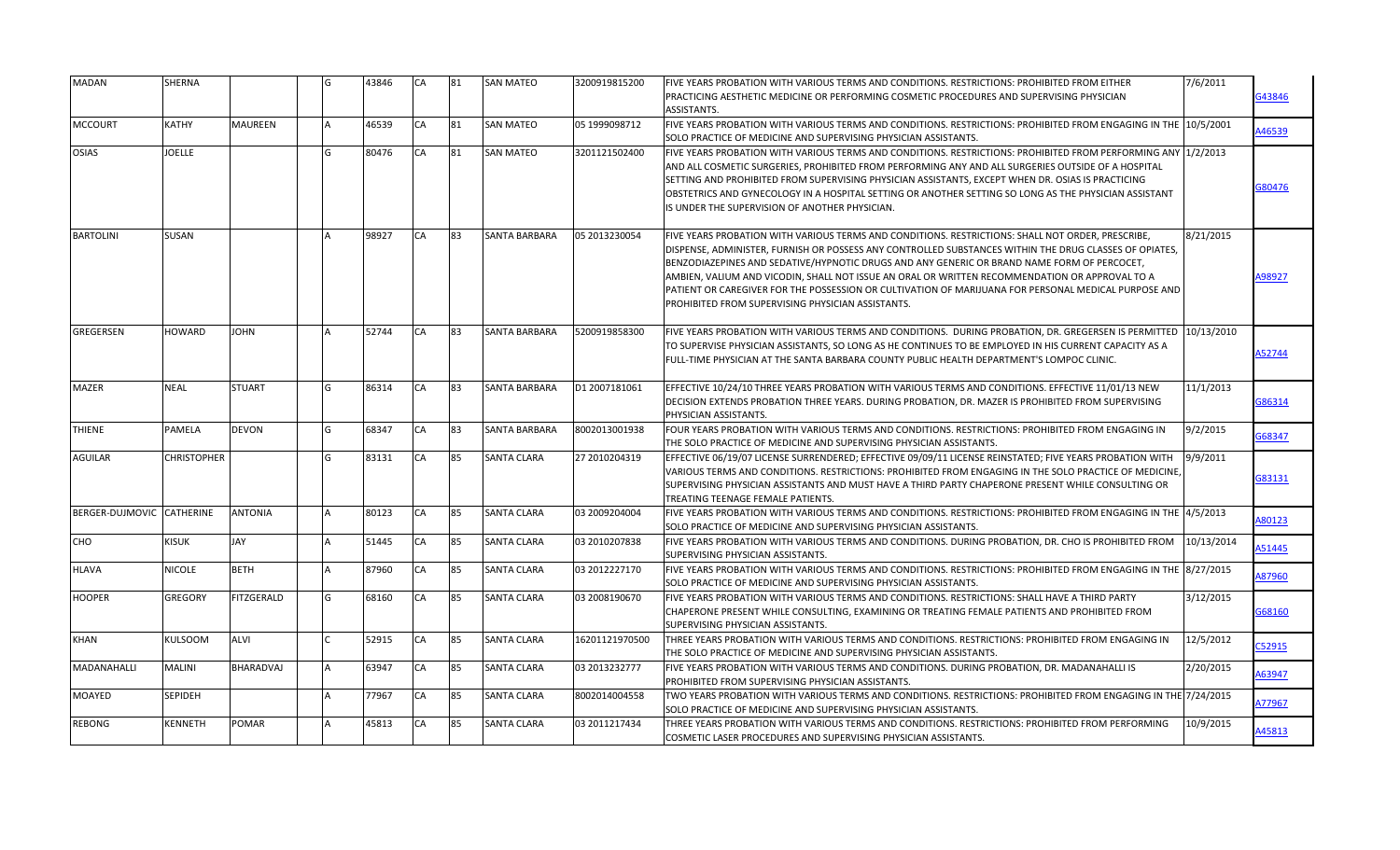| SACHMAN              | JASON           |               |                | 119972 | <b>CA</b> | 85 | <b>SANTA CLARA</b> | 18 2013231830 | SEVEN YEARS PROBATION WITH VARIOUS TERMS AND CONDITIONS AND FIFTEEN (15) DAYS ACTUAL SUSPENSION.<br>SUSPENSION SERVED 05/17/15 THROUGH 06/01/15. RESTRICTIONS: DURING THE FIRST FOUR YEARS OF PROBATION, DR.<br>SACHMAN SHALL NOT ORDER, PRESCRIBE, DISPENSE, ADMINISTER, FURNISH OR POSSESS ANY CONTROLLED<br>SUBSTANCES LISTED IN SCHEDULES II AND III., SHALL NOT ISSUE AN ORAL OR WRITTEN RECOMMENDATION OR<br>APPROVAL TO A PATIENT OR CAREGIVER FOR THE POSSESSION OR CULTIVATION OF MARIJUANA FOR PERSONAL<br>MEDICAL PURPOSES AND PROHIBITED FROM SUPERVISING PHYSICIAN ASSISTANTS. | 5/1/2015   | A119972 |
|----------------------|-----------------|---------------|----------------|--------|-----------|----|--------------------|---------------|---------------------------------------------------------------------------------------------------------------------------------------------------------------------------------------------------------------------------------------------------------------------------------------------------------------------------------------------------------------------------------------------------------------------------------------------------------------------------------------------------------------------------------------------------------------------------------------------|------------|---------|
| ZIKRIA               | GUL             | AHMED         | G              | 54355  | CA        | 85 | <b>SANTA CLARA</b> | 03 2011219543 | FOUR YEARS PROBATION WITH VARIOUS TERMS AND CONDITIONS. RESTRICTIONS: PROHIBITED FROM SUPERVISING<br>PHYSICIAN ASSISTANTS AND SHALL PERFORM SURGICAL PROCEDURES ONLY IN ACCREDITED FACILITIES AND SHALL<br>UTILIZE THE SERVICES OF A BOARD CERTIFIED ANESTHESIOLOGIST IN ANY PROCEDURE UTILIZING OTHER THAN LOCAL<br>ANESTHESIA OR NERVE BLOCKS.                                                                                                                                                                                                                                            | 4/25/2014  | 354355  |
| <b>HUERTA-IBARRA</b> | JOSE            | FELIX         |                | 94115  | CA        | 87 | <b>SANTA CRUZ</b>  | 3200819216500 | FIVE YEARS PROBATION WITH VARIOUS TERMS AND CONDITIONS. DURING PROBATION, DR. HUERTA-IBARRA IS<br>PROHIBITED FROM SUPERVISING PHYSICIAN ASSISTANTS.                                                                                                                                                                                                                                                                                                                                                                                                                                         | 7/21/2011  | A94115  |
| KENNY                | KATHERINE       | ANN           |                | 105752 | CA        | 87 | <b>SANTA CRUZ</b>  | 3201121529300 | FIVE YEARS PROBATION WITH VARIOUS TERMS AND CONDITIONS. RESTRICTIONS: PROHIBITED FROM ENGAGING IN THE 3/7/2013<br>SOLO PRACTICE OF MEDICINE AND SUPERVISING PHYSICIAN ASSISTANTS.                                                                                                                                                                                                                                                                                                                                                                                                           |            | A105752 |
| <b>METZGER</b>       | DEBORAH         |               |                | 50171  | CA        | 87 | <b>SANTA CRUZ</b>  | 19 2010204971 | THREE YEARS PROBATION WITH VARIOUS TERMS AND CONDITIONS. DURING PROBATION, DR. METZGER IS PROHIBITED  9/25/2013<br>FROM SUPERVISING PHYSICIAN ASSISTANTS.                                                                                                                                                                                                                                                                                                                                                                                                                                   |            | C50171  |
| <b>RODRIGUEZ</b>     | <b>ELIAS</b>    |               | G              | 77669  | CA        | 87 | <b>SANTA CRUZ</b>  | 03 2012228945 | FIVE YEARS PROBATION WITH VARIOUS TERMS AND CONDITIONS. DURING PROBATION, DR. RODRIGUEZ IS PROHIBITED  4/2/2015<br>FROM SUPERVISING PHYSICIAN ASSISTANTS.                                                                                                                                                                                                                                                                                                                                                                                                                                   |            | G77669  |
| <b>SOLINAS</b>       | <b>JEFFREY</b>  | <b>ALFRED</b> | lG.            | 43136  | CA        | 87 | <b>SANTA CRUZ</b>  | 3200919843000 | FIVE YEARS PROBATION WITH TERMS AND CONDITIONS. RESTRICTIONS: SHALL NOT ISSUE AN ORAL OR WRITTEN<br>RECOMMENDATION FOR POSSESSION OR CULTIVATION OF MARIJUANA FOR PERSONAL MEDICAL PURPOSES AND<br>PROHIBITED FROM SUPERVISING PHYSICIAN ASSISTANTS.                                                                                                                                                                                                                                                                                                                                        | 11/9/2012  | G43136  |
| <b>SPITLER</b>       | <b>JAMES</b>    | EDWARD        | l <sub>G</sub> | 53654  | CA        | 87 | <b>SANTA CRUZ</b>  | 3201121319500 | FIVE YEARS PROBATION WITH VARIOUS TERMS AND CONDITIONS. DURING PROBATION, DR. SPITLER IS PROHIBITED<br>FROM SUPERVISING PHYSICIAN ASSISTANTS.                                                                                                                                                                                                                                                                                                                                                                                                                                               | 11/29/2012 | G53654  |
| ZINNANTI             | WILLIAM         |               |                | 118089 | CA        | 87 | <b>SANTA CRUZ</b>  | 03 2012224605 | EFFECTIVE 01/10/14 CANNOT PRACTICE MEDICINE UNTIL SUCCESSFUL COMPLETION OF A CLINICAL TRAINING OR<br>EDUCATION PROGRAM. SEVEN YEARS PROBATION WITH VARIOUS TERMS AND CONDITIONS. DURING PROBATION, DR.<br>ZINNANTI IS PROHIBITED FROM SUPERVISING PHYSICIAN ASSISTANTS.                                                                                                                                                                                                                                                                                                                     | 1/10/2014  | A118089 |
| <b>BERNSTEIN</b>     | <b>LOUIS</b>    | <b>DAVID</b>  | G              | 22023  | CA        | 89 | <b>SHASTA</b>      | 16 2012228697 | THREE YEARS PROBATION WITH VARIOUS TERMS AND CONDITIONS. DURING PROBATION. DR. BERNSTEIN IS<br><b>PROHIBITED FROM SUPERVISING PHYSICIAN ASSISTANTS.</b>                                                                                                                                                                                                                                                                                                                                                                                                                                     | 7/3/2014   | G22023  |
| <b>BRUSETT</b>       | <b>KENT</b>     | <b>ALAN</b>   | G              | 86006  | <b>CA</b> | 89 | <b>SHASTA</b>      | 2200213756600 | EIGHT YEARS PROBATION WITH VARIOUS TERMS & CONDITIONS & 120 DAYS ACTUAL SUSPENSION. SUSPENSION<br>SERVED AND COMPLETED ON 12/24/08. DURING PROBATION, DR. BRUSETT IS PROHIBITED FROM SUPERVISING<br>PHYSICIAN ASSISTANTS.                                                                                                                                                                                                                                                                                                                                                                   | 8/27/2008  | G86006  |
| JAIN                 | ASHOK           | KUMAR         |                | 31286  | CA        | 89 | <b>SHASTA</b>      | 02 2010209626 | FOUR YEARS PROBATION WITH VARIOUS TERMS AND CONDITIONS. DURING PROBATION, DR. JAIN IS PROHIBITED FROM 10/31/2014<br>SUPERVISING PHYSICIAN ASSISTANTS.                                                                                                                                                                                                                                                                                                                                                                                                                                       |            | A31286  |
| <b>MORGAN</b>        | <b>CHADWICK</b> | <b>JAMES</b>  |                | 75644  | <b>CA</b> | 89 | <b>SHASTA</b>      | 02 2010210808 | FIVE YEARS PROBATION WITH VARIOUS TERMS AND CONDITIONS AND NINETY (90) DAYS ACTUAL SUSPENSION.<br>SUSPENSION SERVED 10/6/13 THROUGH 1/4/14. RESTRICTIONS: PROHIBITED FROM SUPERVISING PHYSICIAN<br>ASSISTANTS AND ENGAGING IN THE SOLO PRACTICE OF MEDICINE.                                                                                                                                                                                                                                                                                                                                | 9/20/2013  | A75644  |
| PYLE                 | LARRY           | RICHARD       |                | 37880  | CA        | 89 | <b>SHASTA</b>      | 02 2011216211 | THREE YEARS PROBATION WITH VARIOUS TERMS AND CONDITIONS. RESTRICTIONS: SHALL HAVE A THIRD PARTY<br>CHAPERONE PRESENT WHILE CONSULTING, EXAMINING OR TREATING FEMALE PATIENTS AND PROHIBITED FROM<br>SUPERVISING PHYSICIAN ASSISTANT.                                                                                                                                                                                                                                                                                                                                                        | 6/11/2014  | A37880  |
| GOODWIN              | <b>JEREMY</b>   | LR.           | G              | 76323  | CA        | 93 | SISKIYOU           | 02 2011217447 | FIVE YEARS PROBATION WITH VARIOUS TERMS AND CONDITIONS. RESTRICTIONS: PROHIBITED FROM USING MEDICAL<br>ASSISTANTS TO REFILL INFUSION PUMPS WITH PRESCRIPTION PAIN MEDICATION, ENGAGING IN THE SOLO PRACTICE OF<br>MEDICINE AND SUPERVISING PHYSICIAN ASSISTANTS.                                                                                                                                                                                                                                                                                                                            | 9/3/2014   | G76323  |
| TRIBBLE              | <b>JOHN</b>     | BENJAMIN      |                | 109949 | CA        | 93 | SISKIYOU           | 8002014009004 | EFFECTIVE 04/03/15 CANNOT PRACTICE MEDICINE UNTIL PASSING AN EVALUATION; FIVE YEARS PROBATION WITH<br>VARIOUS TERMS AND CONDITIONS. RESTRICTIONS: PROHIBITED FROM ENGAGING IN THE SOLO PRACTICE OF MEDICINE<br>AND SUPERVISING PHYSICIAN ASSISTANTS.                                                                                                                                                                                                                                                                                                                                        | 4/3/2015   | A109949 |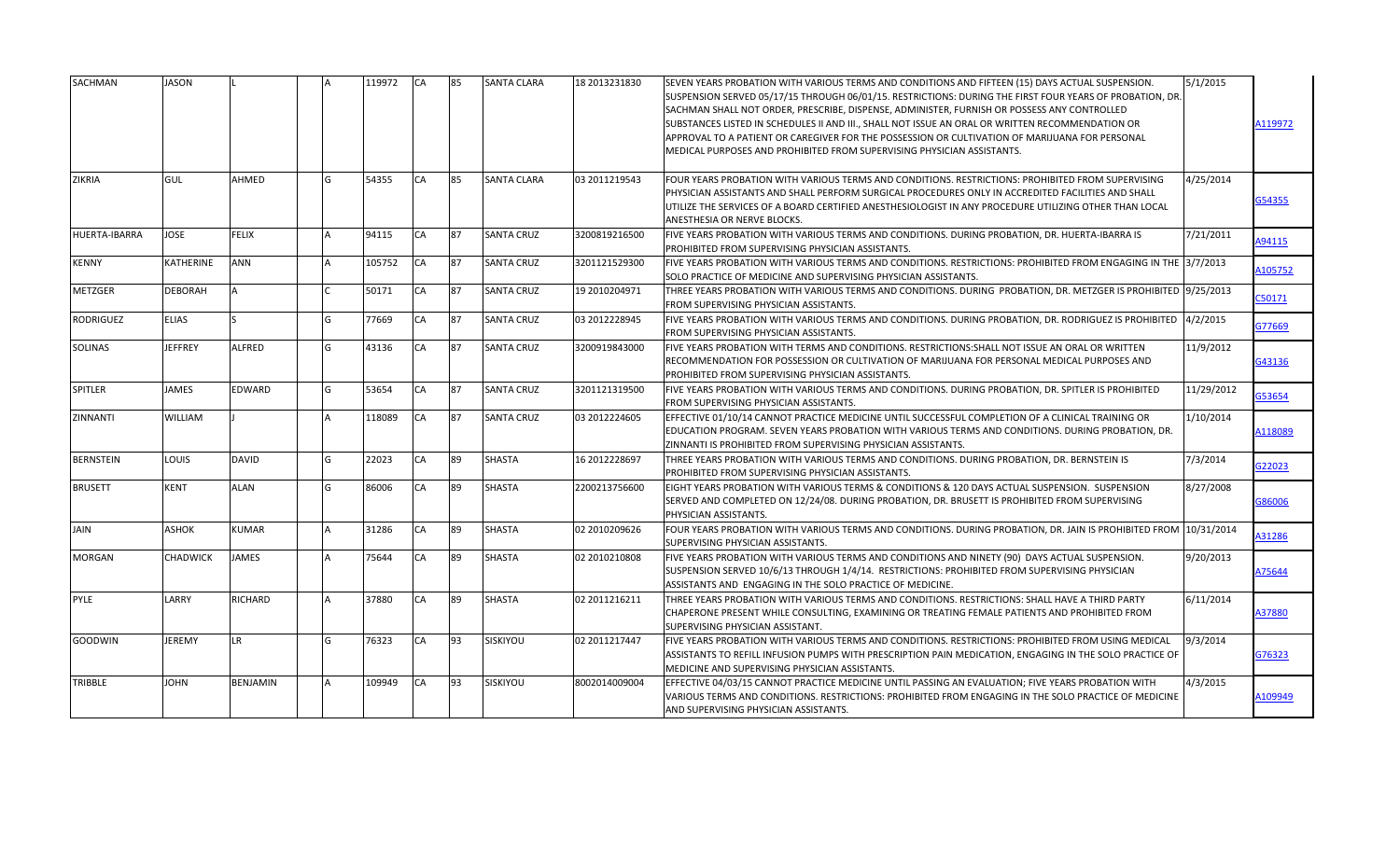| <b>CHEN</b>           | WILLIAM          | <b>TSUN HUEI</b> | 42521  | <b>CA</b> | 95  | SOLANO            | 12 2009197825  | FIVE YEARS PROBATION WITH VARIOUS TERMS AND CONDITIONS. RESTRICTIONS: PROHIBITED FROM PERFORMING<br>SURGERY OR TREATING PATIENTS FOR ANY CONDITION BELOW THE NECK, EXCEPT FOR SUPERFICIAL PROCEDURES AND<br>SUPERVISING PHYSICIAN ASSISTANTS. EFFECTIVE 02/20/14 THE SUPERIOR COURT PARTIALLY STAYED THE PROHIBITED<br>PRACTICE. DR. CHEN MAY NOT PERFORM BREAST REDUCTION SURGERY. ALL OTHER TERMS AND CONDITIONS STILL<br>APPLY.                                                                  | 9/5/2013   | 342521       |
|-----------------------|------------------|------------------|--------|-----------|-----|-------------------|----------------|-----------------------------------------------------------------------------------------------------------------------------------------------------------------------------------------------------------------------------------------------------------------------------------------------------------------------------------------------------------------------------------------------------------------------------------------------------------------------------------------------------|------------|--------------|
| PARHAM                | <b>FRED</b>      | <b>WALTON</b>    | 43938  | <b>CA</b> | 95  | SOLANO            | 2201020681400  | THREE YEARS PROBATION WITH VARIOUS TERMS AND CONDITIONS. DURING PROBATION, DR. PARHAM IS PROHIBITED<br>FROM SUPERVISING PHYSICIAN ASSISTANTS.                                                                                                                                                                                                                                                                                                                                                       | 7/19/2013  | 343938       |
| PATEL                 | <b>JAYESH</b>    | <b>JAGUBHAI</b>  | 72056  | CA        | 95  | SOLANO            | 12 2011219183  | FIVE YEARS PROBATION WITH VARIOUS TERMS AND CONDITIONS. DURING PROBATION, DR. PATEL IS PROHIBITED FROM 1/14/2015<br>SUPERVISING PHYSICIAN ASSISTANTS.                                                                                                                                                                                                                                                                                                                                               |            | A72056       |
| STEMMER               | <b>AUGUST</b>    |                  | 6854   | CA        | 95  | SOLANO            | 16 1996062726  | FIVE YEARS PROBATION WITH VARIOUS TERMS AND CONDITIONS. RESTRICTIONS: CANNOT PRACTICE<br>OTOLARYNGOLOGY AND MAXILLO-FACIAL SURGERY UNTIL PASSING AN EXAMINATION AND PROHIBITED FROM<br>ENGAGING IN THE SOLO PRACTICE OF COMPENSATION.                                                                                                                                                                                                                                                               | 1/16/1997  | 36854        |
| ZIEROLD               | <b>DUSTIN</b>    |                  | 85833  | CA        | 95  | SOLANO            | 12 2012221352  | THREE YEARS PROBATION WITH VARIOUS TERMS AND CONDITIONS. DURING PROBATION, DR. ZIEROLD IS PROHIBITED<br>FROM SUPERVISING PHYSICIAN ASSISTANTS.                                                                                                                                                                                                                                                                                                                                                      | 2/7/2014   | 85833        |
| <b>GULLION</b>        | GUY              | <b>ROGERS</b>    | 50284  | CA        | 97  | SONOMA            | 12 2012226548  | SEVEN YEARS PROBATION WITH VARIOUS TERMS AND CONDITIONS. DURING PROBATION, DR. GULLION IS PROHIBITED<br>FROM SUPERVISING PHYSICIAN ASSISTANTS.                                                                                                                                                                                                                                                                                                                                                      | 1/10/2014  | 150284       |
| <b>VERDUCCI</b>       | <b>MONA</b>      | ANNE             | 36379  | CA        | 97  | SONOMA            | 13 1990002898  | EFFECTIVE 08/25/97 CANNOT PRACTICE OBSTETRICS UNTIL PASSING AN EXAMINATION; FIVE YEARS PROBATION WITH<br>VARIOUS TERMS AND CONDITIONS.                                                                                                                                                                                                                                                                                                                                                              | 8/25/1997  | 136379       |
| <b>WHITE</b>          | <b>DANIEL</b>    | <b>GERARD</b>    | 59557  | CA        | 97  | SONOMA            | 12200920122300 | FIVE YEARS PROBATION WITH VARIOUS TERMS AND CONDITIONS. RESTRICTIONS: PROHIBITED FROM ENGAGING IN THE 8/2/2012<br>SOLO PRACTICE OF MEDICINE AND SUPERVISING PHYSICIAN ASSISTANTS.                                                                                                                                                                                                                                                                                                                   |            | 359557       |
| <b>ABADIR</b>         | <b>MAHER</b>     | <b>NASHED</b>    | 24538  | CA        | 99  | <b>STANISLAUS</b> | 02 2010206932  | EFFECTIVE 11/15/12 CANNOT PRACTICE PENDING COMPLETION OF A CLINICAL TRAINING PROGRAM. FIVE YEARS<br>PROBATION WITH VARIOUS TERMS AND CONDITIONS. RESTRICTIONS: SHALL NOT ORDER, PRESCRIBE, ADMINISTER, OR<br>POSSESS ANY CONTROLLED SUBSTANCES LISTED IN SCHEDULES IVAND V, SHALL NOT ISSUE AN ORAL OR WRITTEN<br>RECOMMENDATION FOR POSSESSIONOR CULTIVATION OF MARIJUANA FOR MEDICAL PURPOSES, PROHIBITED FROM<br>ENGAGING IN THE SOLO PRACTICE OF MEDICINE AND SUPERVISING PHYSICIAN ASSISTANTS. | 11/15/2012 | A24538       |
| <b>GOGNA</b>          | RAVI             | <b>KANT</b>      | 39659  | <b>CA</b> | 99  | <b>STANISLAUS</b> | 02 2011214299  | THREE YEARS PROBATION WITH VARIOUS TERMS AND CONDITIONS. RESTRICTIONS: PROHIBITED FROM ENGAGING IN<br>THE SOLO PRACTICE OF MEDICINE AND SUPERVISING PHYSICIAN ASSISTANTS.                                                                                                                                                                                                                                                                                                                           | 8/29/2014  | <b>39659</b> |
| <b>LIMON-OLIVARES</b> | <b>JOSE</b>      | <b>GILBERTO</b>  | 80753  | CA        | 99  | <b>STANISLAUS</b> | 2201020557100  | FIVE YEARS PROBATION WITH SIXTY (60) DAYS ACTUAL SUSPENSION. SUSPENSION SERVED 07/22/2012 UNTIL<br>09/20/2012. DURING PROBATION, DR. LIMON-OLIVARES IS PROHIBITED FROM SUPERVISING PHYSICIAN ASSISTANTS.                                                                                                                                                                                                                                                                                            | 7/6/2012   | 80753        |
| <b>SHANKAR</b>        | <b>PRITHVI</b>   | <b>NAMBALAT</b>  | 92177  | CA        | 99  | <b>STANISLAUS</b> | 08 2011218474  | THREE YEARS PROBATION WITH VARIOUS TERMS AND CONDITIONS. RESTRICTIONS: SHALL NOT ORDER, PRESCRIBE,<br>DISPENSE, ADMINISTER, FURNISH, OR POSSESS ANY HUMAN CHORIONIC GONADOTROPIN OR TESTOSTERONE,<br>PROHIBITED FROM SUPERVISING ANY STRUCTURED DIET OR WEIGHT LOSS PROGRAM AND SUPERVISING PHYSICIAN<br><b>ASSISTANTS.</b>                                                                                                                                                                         | 9/4/2015   | 92177        |
| <b>AFATO</b>          | <b>FAAFOUINA</b> | SALAPIU          | 76223  | CA        | 101 | <b>SUTTER</b>     | 02 2011214348  | FIVE YEARS PROBATION WITH VARIOUS TERMS AND CONDITIONS. RESTRICTIONS: PROHIBITED FROM ENGAGING IN THE 11/26/2014<br>SOLO PRACTICE OF MEDICINE AND SUPERVISING PHYSICIAN ASSISTANTS.                                                                                                                                                                                                                                                                                                                 |            | 376223       |
| <b>COTSIRILOS</b>     | <b>PETER</b>     | <b>JOHN</b>      | 66322  | CA        | 101 | <b>SUTTER</b>     | 02 2010207588  | THREE YEARS PROBATION WITH VARIOUS TERMS AND CONDITIONS. DURING PROBATION, DR. COTSIRILOS IS<br>PROHIBITED FROM SUPERVISING PHYSICIAN ASSISTANTS.                                                                                                                                                                                                                                                                                                                                                   | 3/14/2014  | G66322       |
| <b>NASEEM</b>         | SHAHZAD          |                  | 75541  | CA        | 101 | <b>SUTTER</b>     | 02 2012227517  | FIVE YEARS PROBATION WITH VARIOUS TERMS AND CONDITIONS. RESTRICTIONS: SHALL NOT RECOMMEND MARIJUANA 9/5/2014<br>TO ANY PATIENT FOR ANY MEDICAL PURPOSE, OR EVALUATE ANY PATIENT FOR THE PURPOSE OF MAKING A MEDICAL<br>MARIJUANA RECOMMENDATION AND PROHIBITED FROM SUPERVISING PHYSICIAN ASSISTANTS.                                                                                                                                                                                               |            | 175541       |
| <b>PHILLIPS</b>       | <b>JEFFREY</b>   | LAWRENCE         | 64950  | CA        | 101 | <b>SUTTER</b>     | 2200819207100  | FIVE YEARS PROBATION WITH VARIOUS TERMS AND CONDITIONS AND ACTUAL THIRTY (30) DAYS SUSPENSION.<br>SUSPENSION SERVED 05/22/11 THROUGH 06/20/11.                                                                                                                                                                                                                                                                                                                                                      | 5/6/2011   | 364950       |
| <b>SINGH</b>          | DEVINDERJIT      |                  | 52113  | CA        | 101 | <b>SUTTER</b>     | 02 2010212052  | THREE YEARS PROBATION WITH VARIOUS TERMS AND CONDITIONS. DURING PROBATION, DR. SINGH IS PROHIBITED<br>FROM SUPERVISING PHYSICIAN ASSISTANTS.                                                                                                                                                                                                                                                                                                                                                        | 7/25/2014  | 052113       |
| <b>CHANG</b>          | <b>SEAN</b>      | <b>CHIA</b>      | 112950 | CA        | 111 | <b>VENTURA</b>    | 11 2013230301  | FIVE YEARS PROBATION WITH VARIOUS TERMS AND CONDITIONS. DURING PROBATION, DR. CHANG IS PROHIBITED<br>FROM SUPERVISING PHYSICIAN ASSISTANTS.                                                                                                                                                                                                                                                                                                                                                         | 12/5/2014  | 112950       |